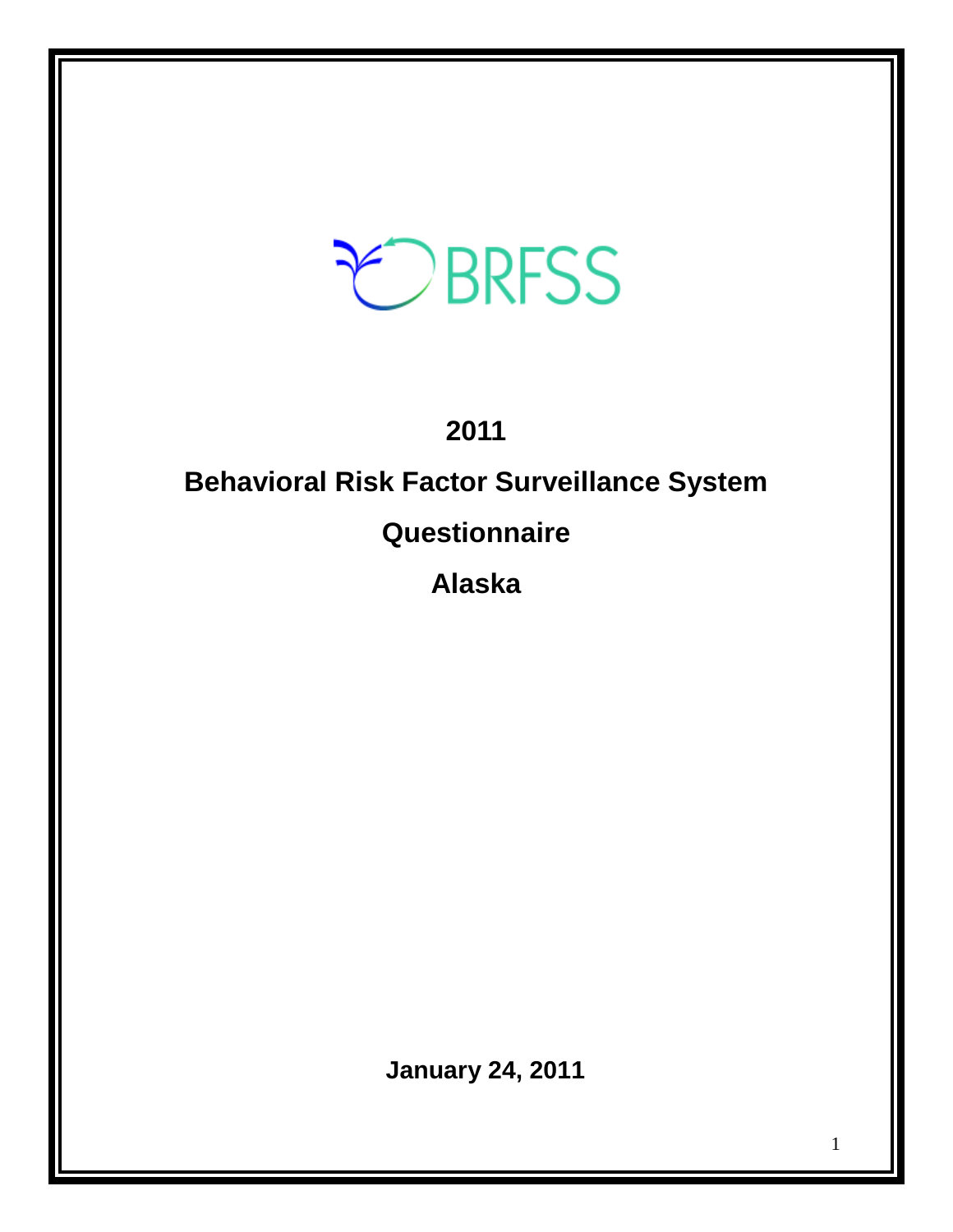

# Behavioral Risk Factor Surveillance System 2011 Questionnaire

# <span id="page-1-0"></span>**Table of Contents**

| State added questions C.1 and C.2 inserted here, then to Section 8.  10          |  |
|----------------------------------------------------------------------------------|--|
|                                                                                  |  |
|                                                                                  |  |
|                                                                                  |  |
|                                                                                  |  |
|                                                                                  |  |
|                                                                                  |  |
|                                                                                  |  |
|                                                                                  |  |
|                                                                                  |  |
|                                                                                  |  |
|                                                                                  |  |
|                                                                                  |  |
|                                                                                  |  |
|                                                                                  |  |
|                                                                                  |  |
|                                                                                  |  |
|                                                                                  |  |
|                                                                                  |  |
|                                                                                  |  |
|                                                                                  |  |
|                                                                                  |  |
| Section D: New Smokeless Tobacco Products and Follow up to CQ7.4  39             |  |
|                                                                                  |  |
|                                                                                  |  |
|                                                                                  |  |
|                                                                                  |  |
|                                                                                  |  |
|                                                                                  |  |
| Activity List for Common Leisure Activities (To be used for Section 10: Physical |  |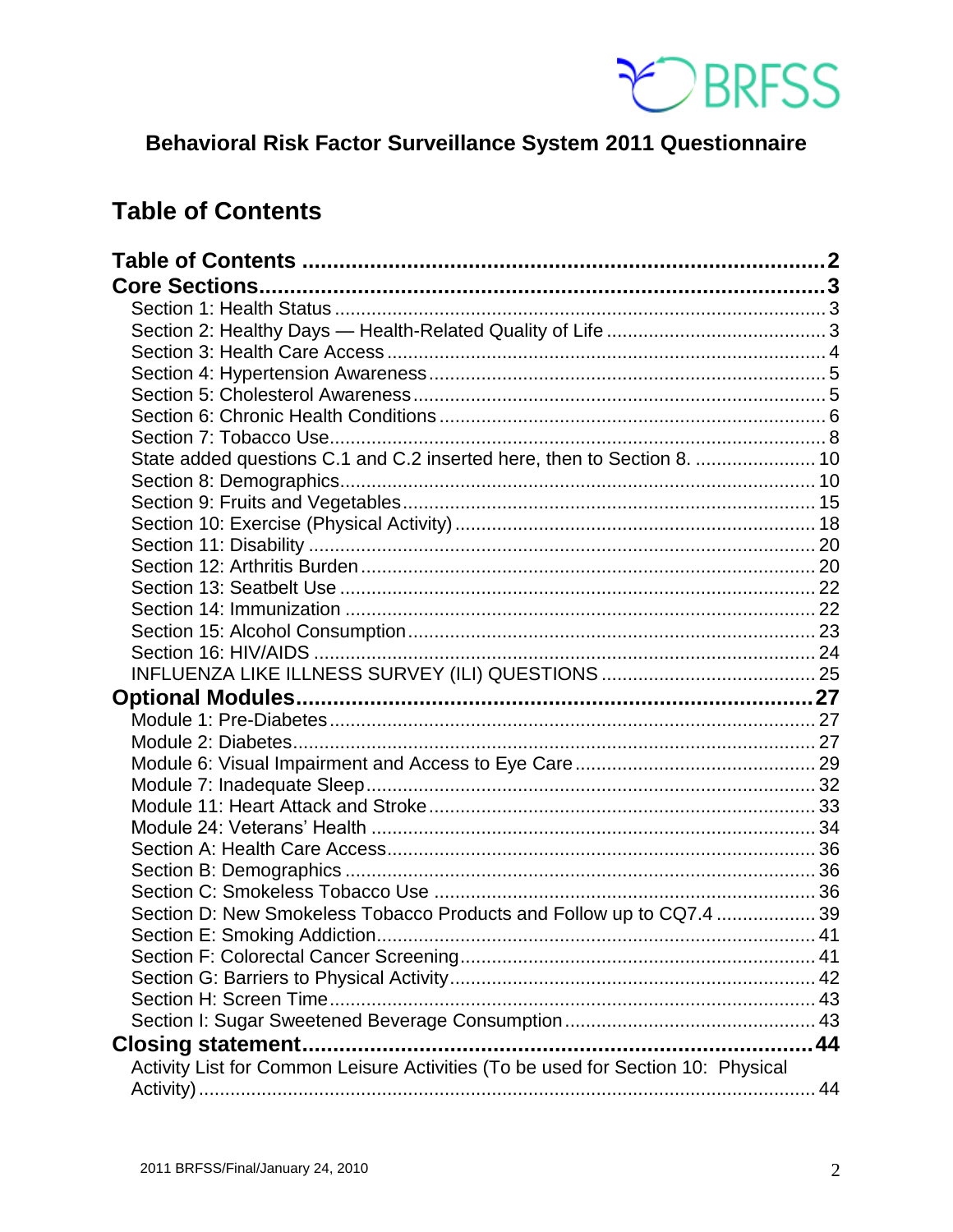

# <span id="page-2-0"></span>**Core Sections**

# <span id="page-2-1"></span>**Section 1: Health Status**

**1.1** Would you say that in general your health is—?

#### **Please read:**

- 1 Excellent
- 2 Very good
- 3 Good
- 4 Fair<br>5 Poor
	- Poor

## **Do not read:**

- 7 Don't know / Not sure
- 9 Refused

# <span id="page-2-2"></span>**Section 2: Healthy Days — Health-Related Quality of Life**

#### **2.1** Now thinking about your physical health, which includes physical illness and injury, for how many days during the past 30 days was your physical health not good?

 $(74-75)$ 

- $\overline{8}$   $\overline{8}$  Number of days
- **None**
- 7 7 Don't know / Not sure<br>9 9 Refused
- **Refused**
- **2.2** Now thinking about your mental health, which includes stress, depression, and problems with emotions, for how many days during the past 30 days was your mental health not good?

 $(76-77)$ 

- $\frac{1}{8}$   $\frac{1}{8}$  Number of days
	- 8 8 None **[If Q2.1 and Q2.2 = 88 (None), go to next section]**
- 7 7 Don't know / Not sure
- 9 9 Refused
- **2.3** During the past 30 days, for about how many days did poor physical or mental health keep you from doing your usual activities, such as self-care, work, or recreation?

 $(78-79)$ 

- Number of days
- 8 8 None
- 7 7 Don't know / Not sure
- 9 9 Refused

 $(73)$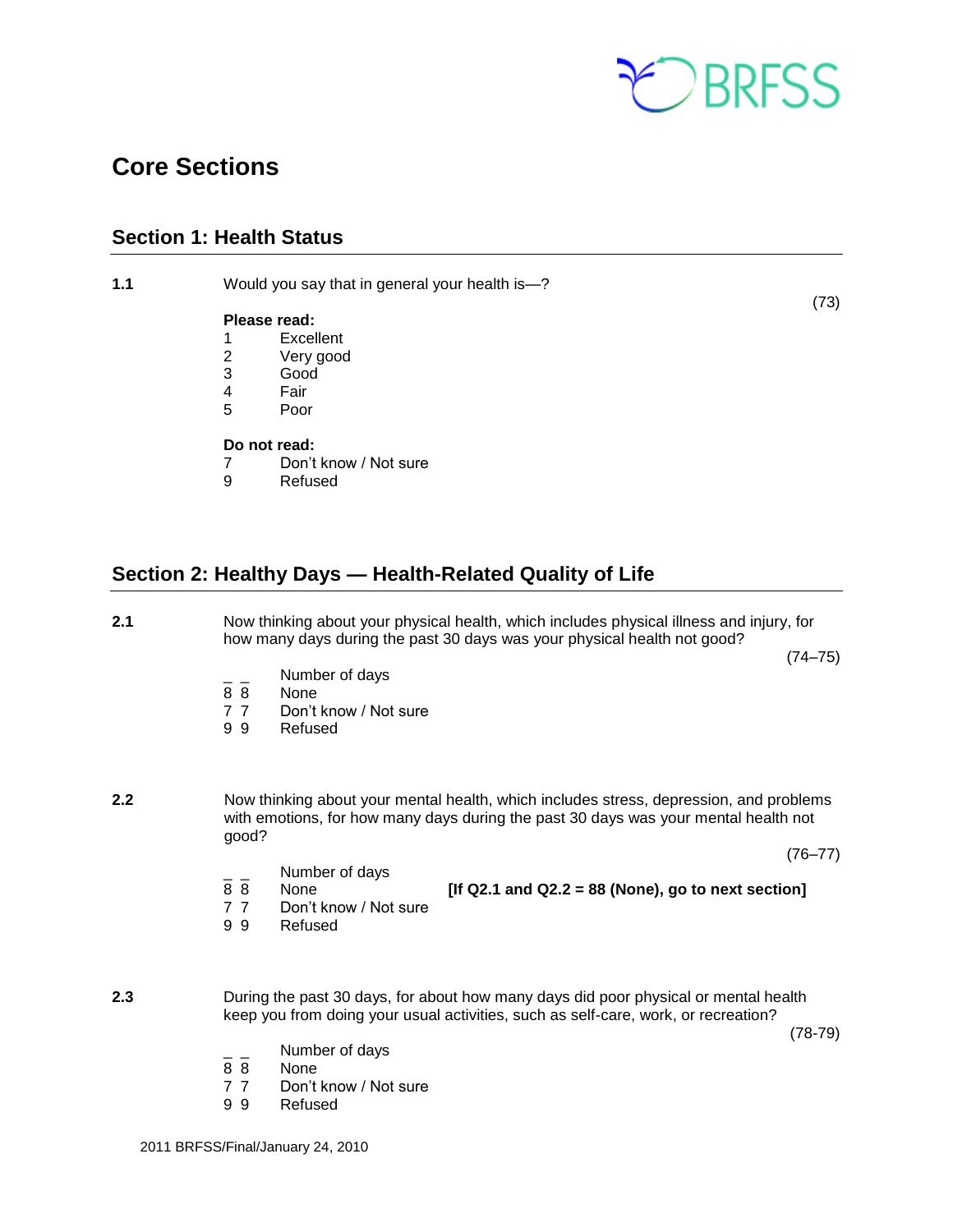

# <span id="page-3-0"></span>**Section 3: Health Care Access**

**3.1** Do you have any kind of health care coverage, including health insurance, prepaid plans such as HMOs, or government plans such as Medicare, Native Health Service or Indian Health Service?

 $(80)$ 

- 1 Yes
- 2 No
- 7 Don't know / Not sure<br>9 Refused
- **Refused**

#### **3.2** Do you have one person you think of as your personal doctor or health care provider?

**If "No," ask: "Is there more than one, or is there no person who you think of as your personal doctor or health care provider?"**

(82)

(81)

- 1 Yes, only one<br>2 More than one
- More than one
- 3 No
- Don't know / Not sure
- 9 Refused

**3.3** Was there a time in the past 12 months when you needed to see a doctor but could not because of cost?

- 1 Yes
- 2 No
- 7 Don't know / Not sure
- 9 Refused

**3.4** About how long has it been since you last visited a doctor for a routine checkup? A routine checkup is a general physical exam, not an exam for a specific injury, illness, or condition.

 $(83)$ 

- 1 Within past year (anytime less than 12 months ago)
- 2 Within past 2 years (1 year but less than 2 years ago)
- Within past 5 years (2 years but less than 5 years ago)
- 4 5 or more years ago<br>7 Don't know / Not sure
- Don't know / Not sure
- 8 Never
- 9 Refused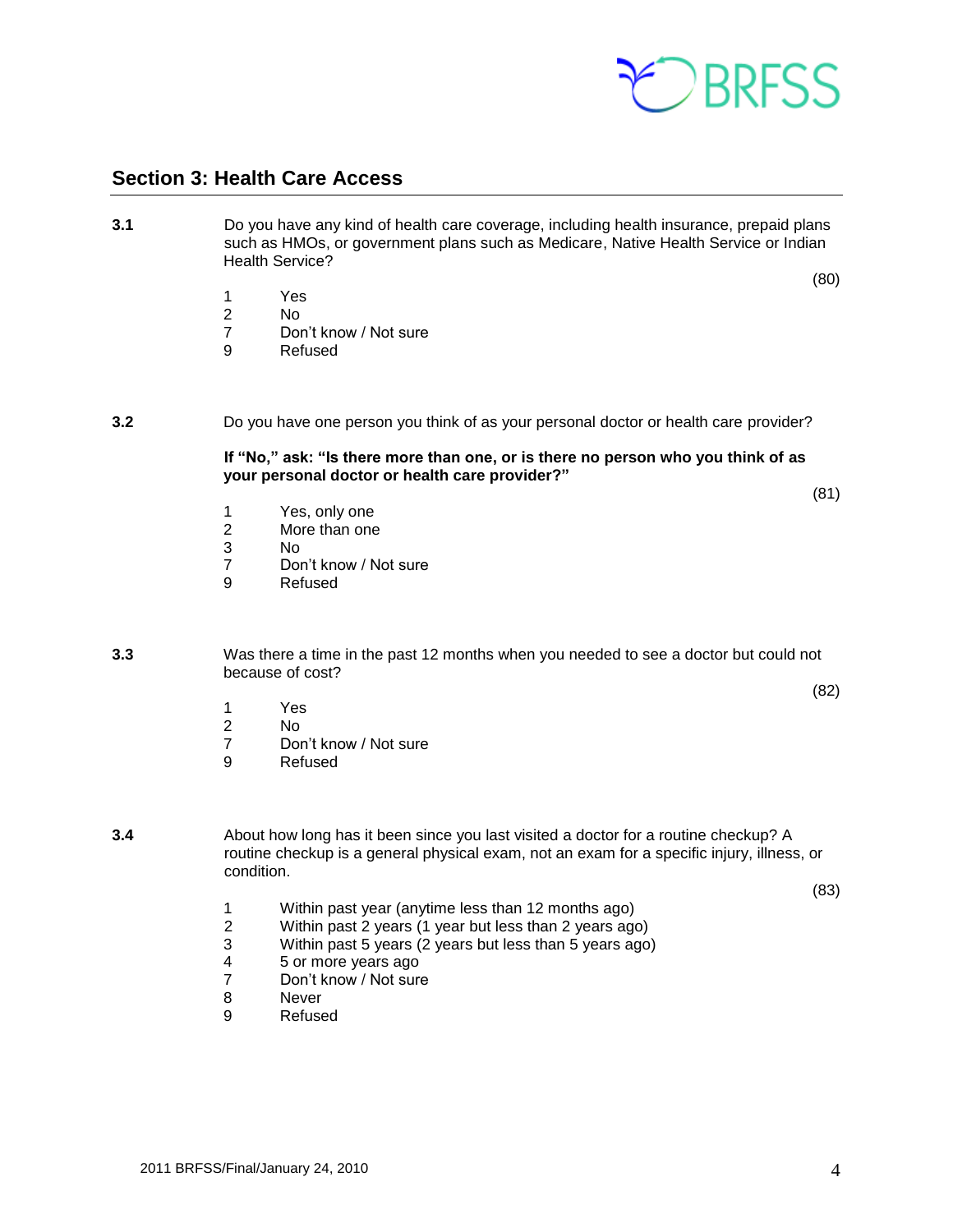

# <span id="page-4-0"></span>**Section 4: Hypertension Awareness**

**4.1** Have you EVER been told by a doctor, nurse, or other health professional that you have high blood pressure?

**Read only if necessary:** By "other health professional" we mean a nurse practitioner, a physician's assistant, or some other licensed health professional.

**If "Yes" and respondent is female, ask: "Was this only when you were pregnant?"**

|                      | Yes                                        |   |
|----------------------|--------------------------------------------|---|
| [Go to next section] | Yes, but female told only during pregnancy |   |
| [Go to next section] | Nο                                         | 3 |
| [Go to next section] | Told borderline high or pre-hypertensive   | 4 |
| [Go to next section] | Don't know / Not sure                      |   |
| [Go to next section] | Refused                                    | 9 |

#### **4.2** Are you currently taking medicine for your high blood pressure?

(85)

(84)

- 1 Yes
- 2 No<br>7 Dor Don't know / Not sure
- 9 Refused

# <span id="page-4-1"></span>**Section 5: Cholesterol Awareness**

**5.1** Blood cholesterol is a fatty substance found in the blood. Have you EVER had your blood cholesterol checked?

(86)

|                      | Yes                                        |   |
|----------------------|--------------------------------------------|---|
| [Go to next section] | N٥                                         |   |
|                      | Don't know / Not sure [Go to next section] |   |
| [Go to next section] | Refused                                    | a |

**5.2** About how long has it been since you last had your blood cholesterol checked?

(87)

#### **Read only if necessary:**

- 1 Within the past year (anytime less than 12 months ago)
- 2 Within the past 2 years (1 year but less than 2 years ago)
- 3 Within the past 5 years (2 years but less than 5 years ago)
- 4 5 or more years ago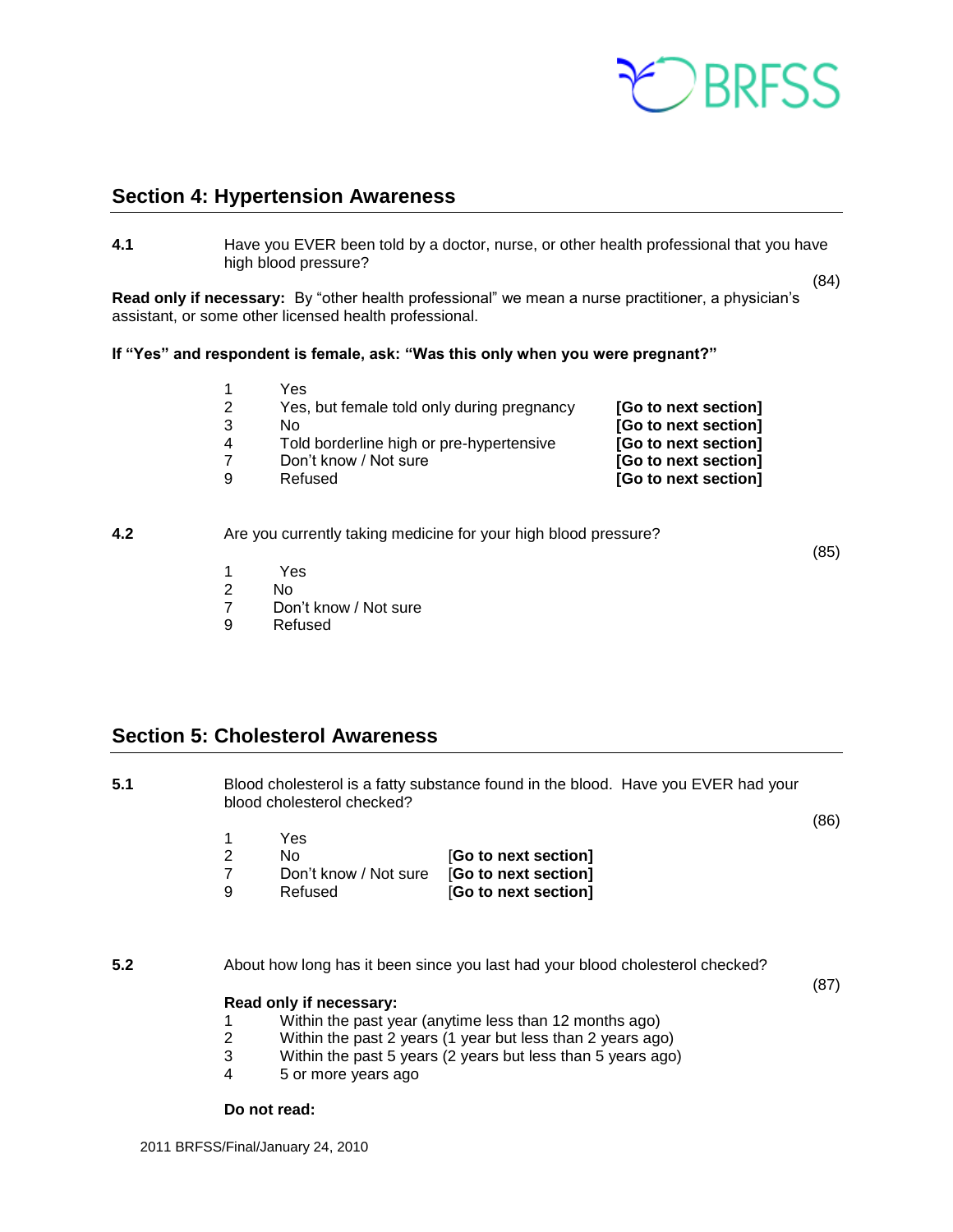

(88)

- 7 Don't know / Not sure<br>9 Refused
- **Refused**
- **5.3** Have you EVER been told by a doctor, nurse or other health professional that your blood cholesterol is high?
	- 1 Yes
	- 2 No<br>7 Dor
	- 7 Don't know / Not sure<br>9 Refused
	- **Refused**

# <span id="page-5-0"></span>**Section 6: Chronic Health Conditions**

Now I would like to ask you some questions about general health conditions.

Has a doctor, nurse, or other health professional EVER told you that you had any of the following? For each, tell me "Yes," "No," or you're "Not sure."

| 6.1 |                                                |                                                       | (Ever told) you that you had a heart attack also called a myocardial infarction? |      |
|-----|------------------------------------------------|-------------------------------------------------------|----------------------------------------------------------------------------------|------|
|     | 1<br>$\overline{2}$<br>$\overline{7}$<br>$9\,$ | Yes<br><b>No</b><br>Don't know / Not sure<br>Refused  |                                                                                  | (89) |
| 6.2 |                                                | (Ever told) you had angina or coronary heart disease? |                                                                                  | (90) |
|     | 1<br>$\overline{2}$<br>$\overline{7}$<br>9     | Yes<br>No<br>Don't know / Not sure<br>Refused         |                                                                                  |      |
| 6.3 | (Ever told) you had a stroke?                  |                                                       |                                                                                  | (91) |
|     | 1<br>$\boldsymbol{2}$<br>$\overline{7}$<br>9   | Yes<br>No<br>Don't know / Not sure<br>Refused         |                                                                                  |      |
| 6.4 | (Ever told) you had asthma?                    |                                                       |                                                                                  |      |
|     | 1<br>$\sqrt{2}$<br>$\overline{7}$<br>9         | Yes<br>No<br>Don't know / Not sure<br>Refused         | [Go to Q6.6]<br>[Go to Q6.6]<br>[Go to Q6.6]                                     | (92) |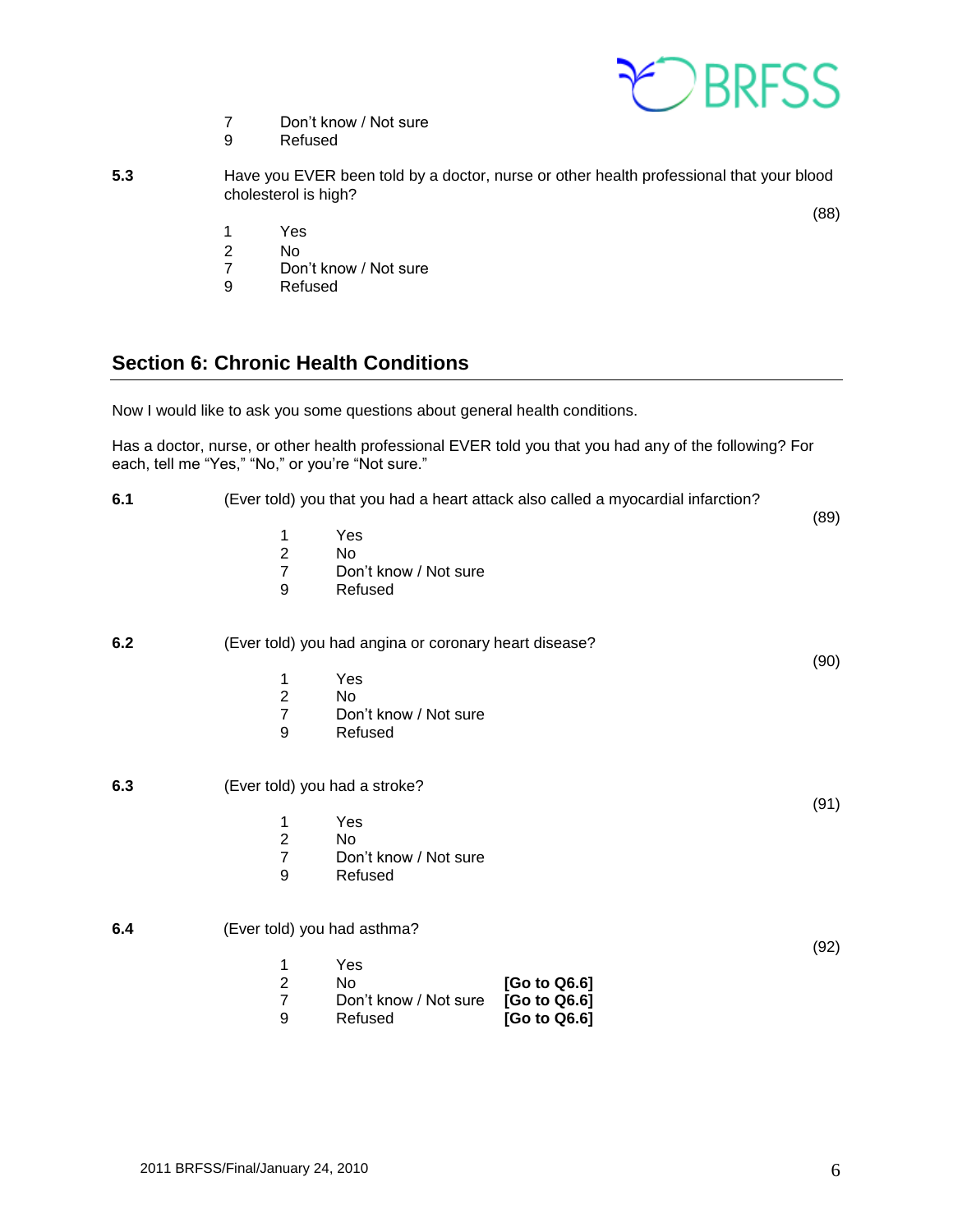

| 6.5 | Do you still have asthma?                                                                                                                                                                                                                                                                                                                                                                                                                                                                                                  |      |
|-----|----------------------------------------------------------------------------------------------------------------------------------------------------------------------------------------------------------------------------------------------------------------------------------------------------------------------------------------------------------------------------------------------------------------------------------------------------------------------------------------------------------------------------|------|
|     | Yes<br>1<br>$\overline{2}$<br>No<br>$\overline{7}$<br>Don't know / Not sure<br>9<br>Refused                                                                                                                                                                                                                                                                                                                                                                                                                                | (93) |
| 6.6 | (Ever told) you had skin cancer?<br>Yes<br>1<br>$\overline{c}$<br>No<br>$\overline{7}$<br>Don't know / Not sure<br>9<br>Refused                                                                                                                                                                                                                                                                                                                                                                                            | (94) |
| 6.7 | (Ever told) you had any other types of cancer?<br>Yes<br>1<br>$\boldsymbol{2}$<br>No<br>$\overline{7}$<br>Don't know / Not sure<br>9<br>Refused                                                                                                                                                                                                                                                                                                                                                                            | (95) |
| 6.8 | (Ever told) you have (COPD) chronic obstructive pulmonary disease, emphysema or<br>chronic bronchitis?<br>Yes<br>1<br>$\overline{2}$<br><b>No</b><br>$\overline{7}$<br>Don't know / Not sure<br>9<br>Refused                                                                                                                                                                                                                                                                                                               | (96) |
| 6.9 | (Ever told) you have some form of arthritis, rheumatoid arthritis, gout, lupus, or<br>fibromyalgia?<br>Yes<br>1<br>$\overline{c}$<br><b>No</b><br>$\overline{7}$<br>Don't know / Not sure<br>9<br>Refused                                                                                                                                                                                                                                                                                                                  | (97) |
|     | <b>INTERVIEWER NOTE: Arthritis diagnoses include:</b><br>rheumatism, polymyalgia rheumatica<br>$\bullet$<br>osteoarthritis (not osteoporosis)<br>$\bullet$<br>tendonitis, bursitis, bunion, tennis elbow<br>$\bullet$<br>carpal tunnel syndrome, tarsal tunnel syndrome<br>$\bullet$<br>joint infection, Reiter's syndrome<br>$\bullet$<br>ankylosing spondylitis; spondylosis<br>$\bullet$<br>rotator cuff syndrome<br>$\bullet$<br>connective tissue disease, scleroderma, polymyositis, Raynaud's syndrome<br>$\bullet$ |      |

vasculitis (giant cell arteritis, Henoch-Schonlein purpura, Wegener's granulomatosis,

• polyarteritis nodosa)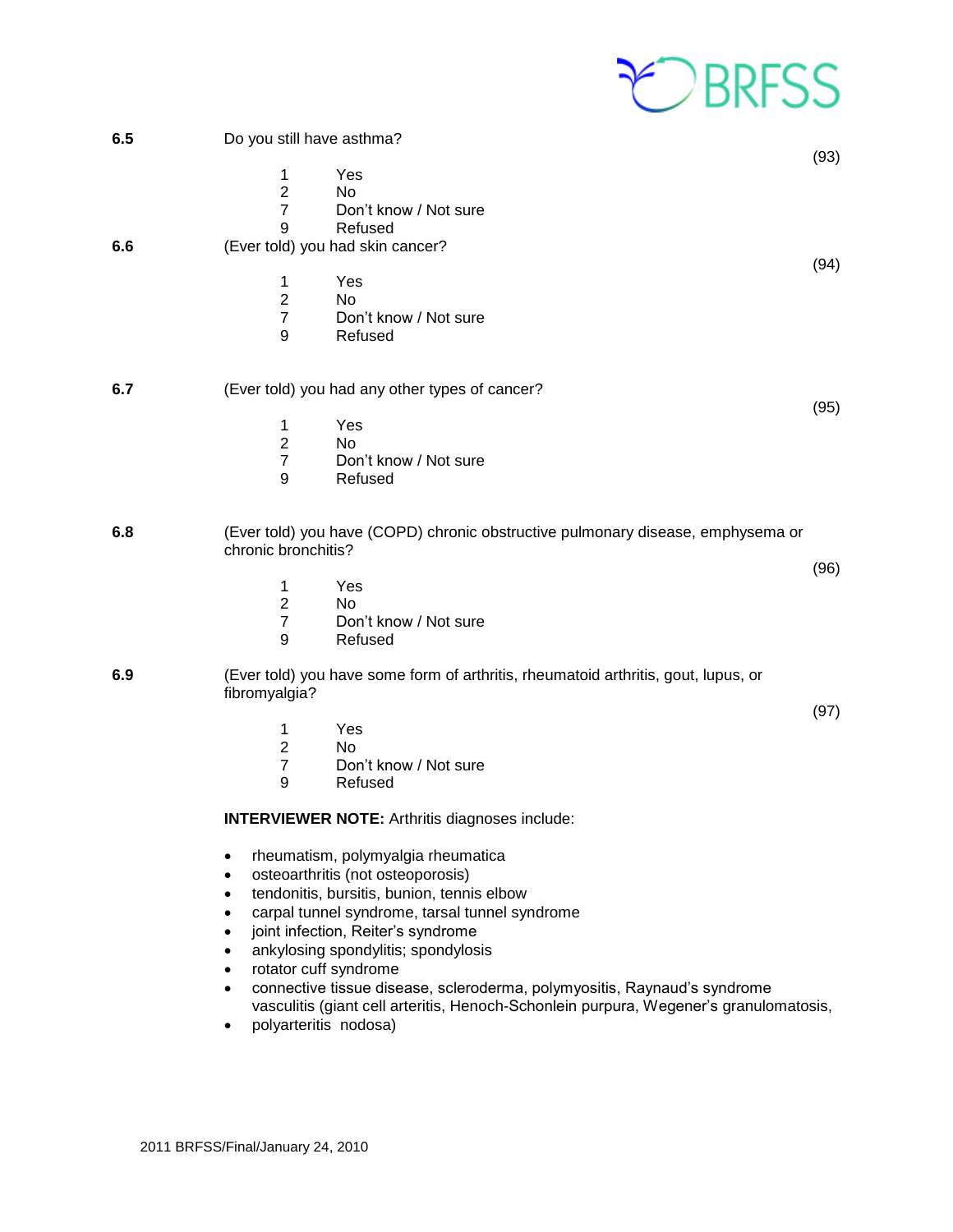

**6.10** (Ever told) you have a depressive disorder (including depression, major depression, dysthymia, or minor depression)?

(98)

- 1 Yes
- 2 No
- 7 Don't know / Not sure
- 9 Refused
- **6.11** (Ever told) you have kidney disease? Do NOT include kidney stones, bladder infection or incontinence.

**INTERVIEWER NOTE:** Incontinence is not being able to control urine flow.

(99)

(100)

- 1 Yes
- 2 No
- 7 Don't know / Not sure
- 9 Refused

#### **6.12** (Ever told) you have vision or eye problems?

- 1 Yes
- 2 No
- 3 Respondent is blind
- 7 Don't know / Not sure
- 9 Refused

#### **6.13** (Ever told) you have diabetes? (101)

If "Yes" and respondent is female, ask: "Was this only when you were pregnant?"

If respondent says pre-diabetes or borderline diabetes, use response code 4.

- 1 Yes
- 2 Yes, but female told only during pregnancy
- 3 No
- 4 No, pre-diabetes or borderline diabetes
- 7 Don't know / Not sure
- 9 Refused

**CATI note: If Q6.13 = 1 (Yes), go to Diabetes Optional Module (if used). If any other response to Q6.13, go to Pre-Diabetes Optional Module (if used). Otherwise, go to next section.**

# <span id="page-7-0"></span>**Section 7: Tobacco Use**

**7.1** Have you smoked at least 100 cigarettes in your entire life? (102)

#### **NOTE: 5 packs = 100 cigarettes**

1 Yes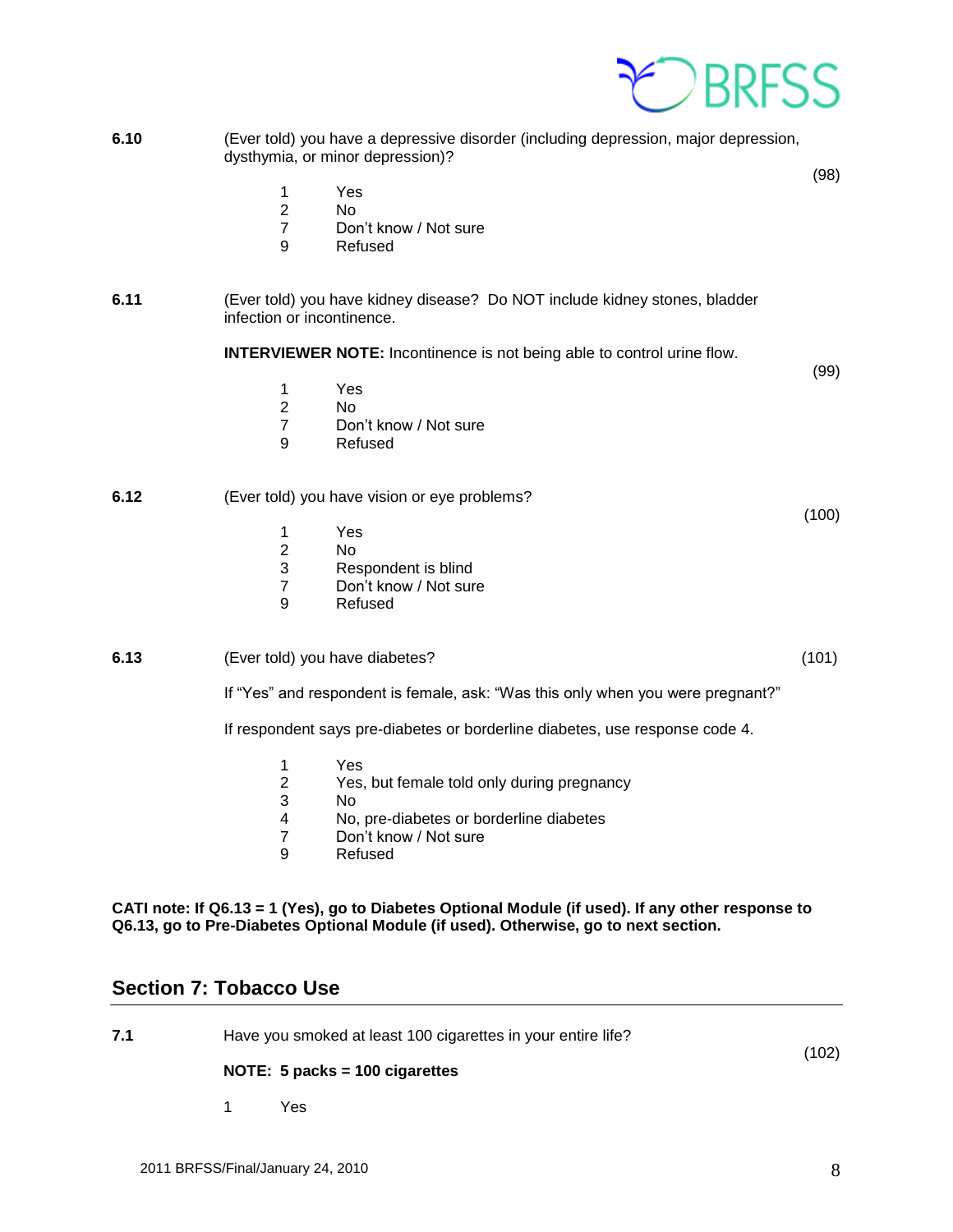

| -2  | N٥                    | [Go to Q7.5] |
|-----|-----------------------|--------------|
|     | Don't know / Not sure | [Go to Q7.5] |
| - 9 | Refused               | [Go to Q7.5] |

**7.2** Do you now smoke cigarettes every day, some days, or not at all?

- 
- 1 Every day<br>2 Some days 2 Some days<br>3 Not at all
- 
- 7 Don't know / Not sure **[Go to Q7.5]**
- 9 Refused **[Go to Q7.5]**

**7.3** During the past 12 months, have you stopped smoking for one day or longer because you were trying to quit smoking?

**[Go to Q7.4]** 

(104)

(103)

| -1 | Yes                   | [Go to Q7.5] |
|----|-----------------------|--------------|
| 2  | N٥                    | [Go to Q7.5] |
| 7  | Don't know / Not sure | [Go to Q7.5] |
| 9  | Refused               | [Go to Q7.5] |

**7.4** How long has it been since you last smoked a cigarette, even one or two puffs?

(105-106)

- 0 1 Within the past month (less than 1 month ago)
- 0 2 Within the past 3 months (1 month but less than 3 months ago)
- 0 3 Within the past 6 months (3 months but less than 6 months ago)
- 0 4 Within the past year (6 months but less than 1 year ago)
- 0 5 Within the past 5 years (1 year but less than 5 years ago)
- 0 6 Within the past 10 years (5 years but less than 10 years ago)
- 0 7 10 years or more
- 0 8 Never smoked regularly
- 77 Don't know / Not sure
- 9 9 Refused

**7.5** Do you currently use chewing tobacco, snuff, or snus every day, some days, or not at all?

#### **Snus (rhymes with 'goose')**

**NOTE: Snus (Swedish for snuff) is a moist smokeless tobacco, usually sold in small pouches that are placed under the lip against the gum.**

(107)

- 1 Every day
- 2 Some days
- 3 Not at all

- 7 Don't know / Not sure
- 9 Refused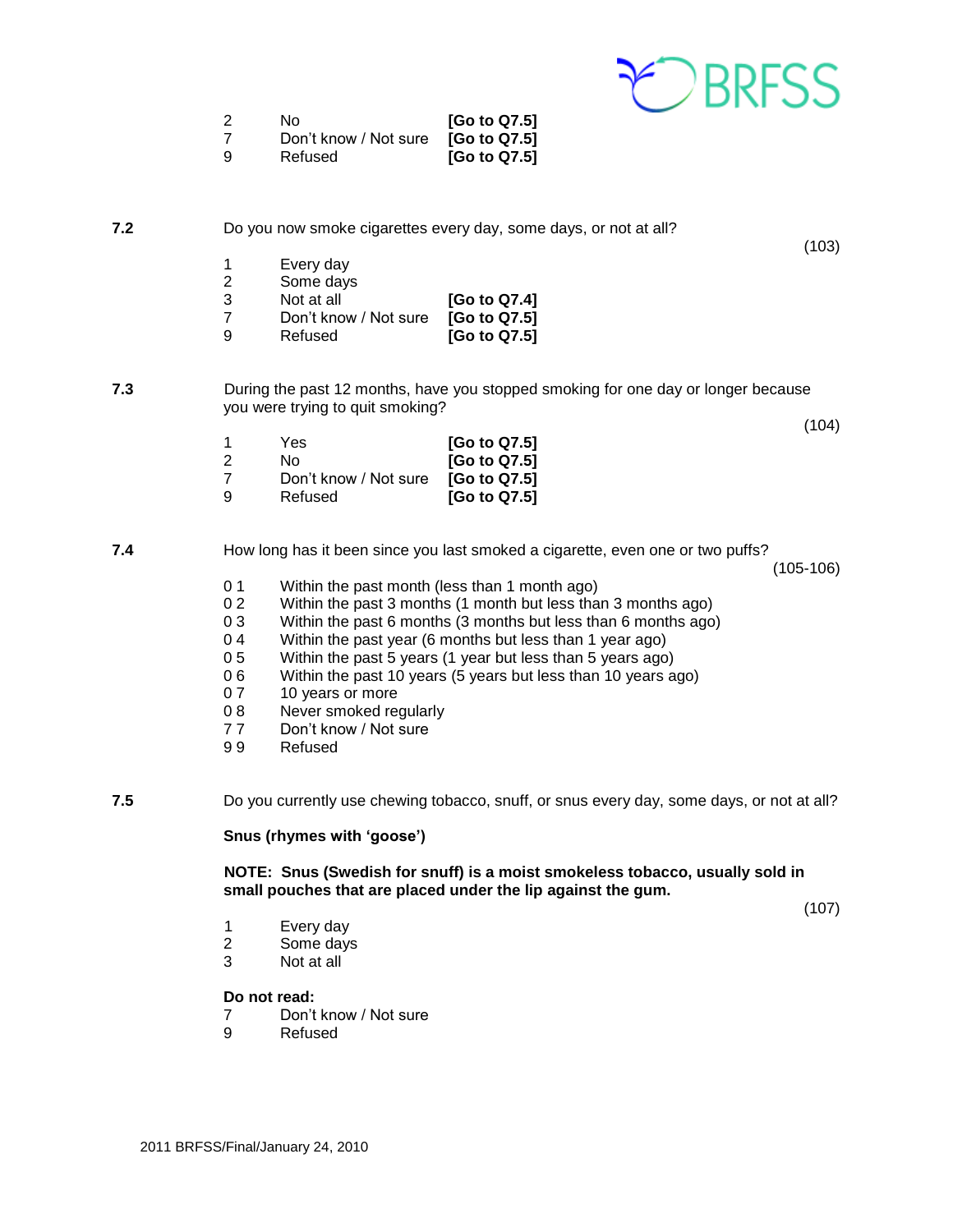

# <span id="page-9-0"></span>**State added questions C.1 and C.2 inserted here, then to Section 8.**

# <span id="page-9-1"></span>**Section 8: Demographics**

| 8.1 | What is your age?                                                                                  |               |
|-----|----------------------------------------------------------------------------------------------------|---------------|
|     | Code age in years<br>$\overline{0}$ $\overline{7}$<br>Don't know / Not sure<br>09<br>Refused       | $(108-109)$   |
| 8.2 | Are you Hispanic or Latino?                                                                        | (110)         |
|     | Yes<br>1<br>$\overline{2}$<br><b>No</b><br>$\overline{7}$<br>Don't know / Not sure<br>9<br>Refused |               |
| 8.3 | Which one or more of the following would you say is your race?                                     | $(111 - 116)$ |
|     | (Check all that apply)                                                                             |               |
|     | Please read:                                                                                       |               |
|     | White<br>1<br>$\overline{2}$<br><b>Black or African American</b>                                   |               |
|     | 3<br>Asian                                                                                         |               |
|     | $\overline{\mathbf{4}}$<br>Native Hawaiian or Other Pacific Islander                               |               |
|     | 5<br>American Indian or Alaska Native<br>6<br>Other [specify]                                      |               |
|     | Do not read:                                                                                       |               |
|     | 8<br>No additional choices                                                                         |               |
|     | $\overline{7}$<br>Don't know / Not sure<br>9<br>Refused                                            |               |
| 8.4 | Which one of these groups would you say best represents your race?                                 |               |
|     | Please read:                                                                                       | (117)         |
|     | White<br>1                                                                                         |               |
|     | $\overline{c}$<br><b>Black or African American</b><br>3<br>Asian                                   |               |
|     | Native Hawaiian or Other Pacific Islander<br>4                                                     |               |
|     | 5<br>American Indian or Alaska Native                                                              |               |
|     | 6<br>Other [specify]                                                                               |               |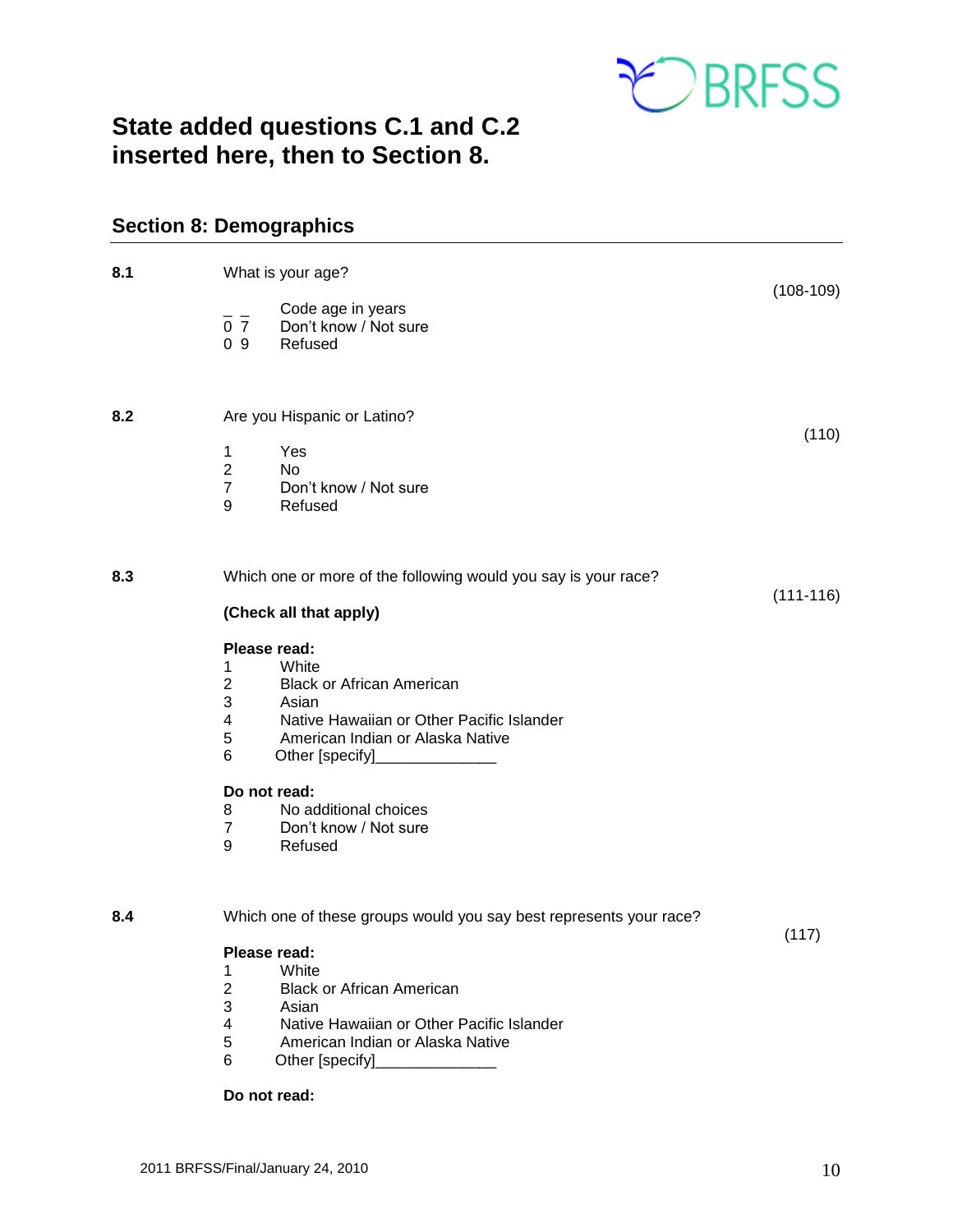

7 Don't know / Not sure

9 Refused

**8.5** Have you ever served on active duty in the United States Armed Forces, either in the regular military or in a National Guard or military reserve unit? Active duty does not include training for the Reserves or National Guard, but DOES include activation, for example, for the Persian Gulf War.

(118)

(119)

(122)

- 1 Yes<br>2 No
- N<sub>o</sub>

#### **Do not read:**

- 7 Don't know / Not sure
- 9 Refused

### **8.6** Are you…?

#### **Please read:**

- 1 Married<br>2 Divorce
- **Divorced**
- 3 Widowed<br>4 Separated
- **Separated**
- 5 Never married
- 6 A member of an unmarried couple

#### **Do not read:**

9 Refused

**8.7** How many children less than 18 years of age live in your household? (120-121)  $\frac{1}{8}$   $\frac{1}{8}$  Number of children None 9 9 Refused

**8.8** What is the highest grade or year of school you completed?

#### **Read only if necessary:**

- 1 Never attended school or only attended kindergarten
- 2 Grades 1 through 8 (Elementary)<br>3 Grades 9 through 11 (Some high
- 3 Grades 9 through 11 (Some high school)
- 4 Grade 12 or GED (High school graduate)
- 5 College 1 year to 3 years (Some college or technical school)
- 6 College 4 years or more (College graduate)
- 7 GED
- 8 Home-school with diploma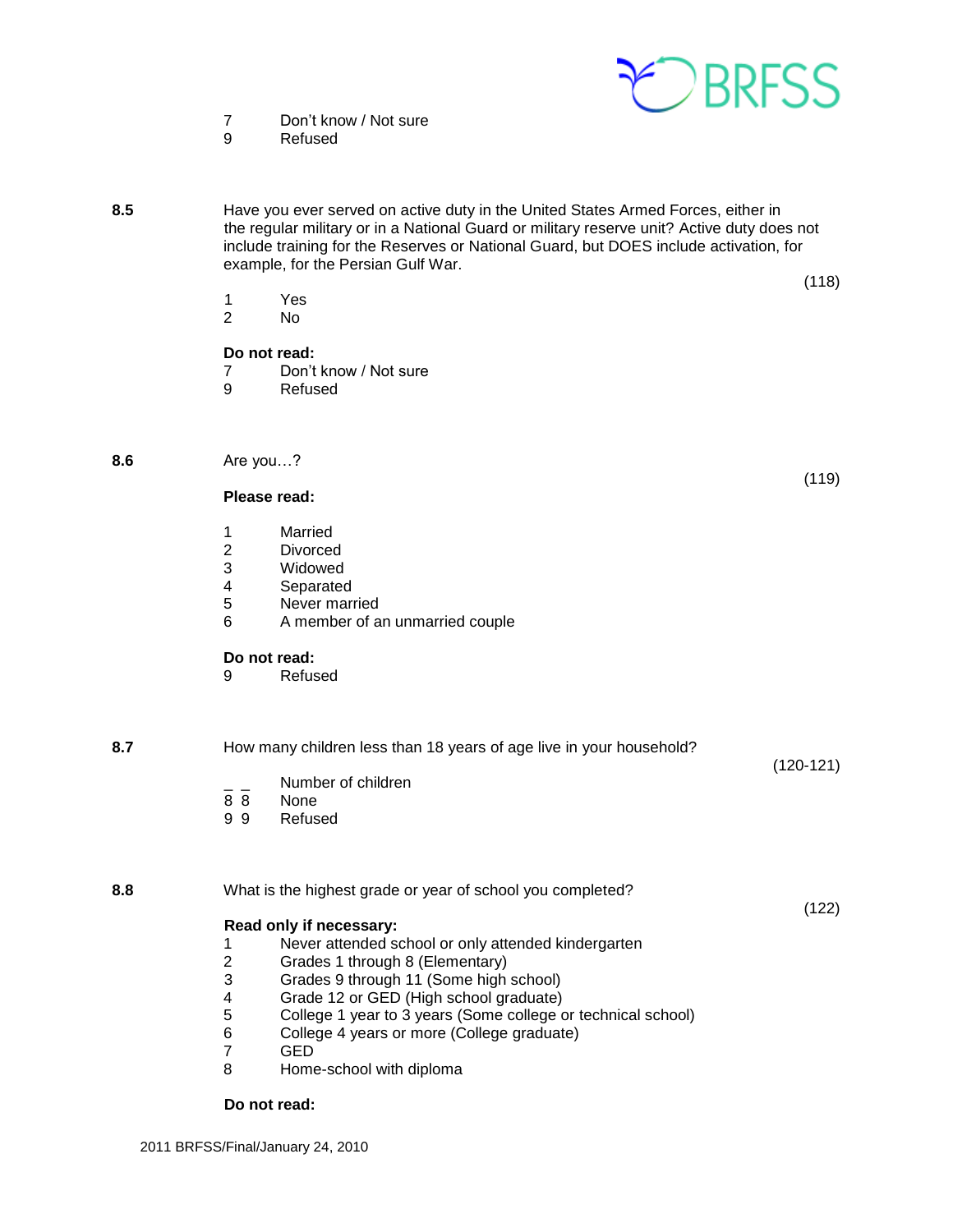

(123)

9 Refused

#### **Read if necessary, probe if answer was = 4 ("Grade 12"), or respondent did not select other answer:**

**Interviewer probe: If respondent says "12<sup>th</sup> grade":** When you say that you completed the 12<sup>th</sup> grade, does that mean you graduated with a diploma from your high school or a correspondence school or home-school, or did you receive a GED?

**8.9** Are you currently…?

#### **Please read:**

- 1 Employed for wages
- 2 Self-employed<br>3 Out of work for
- 3 Out of work for more than 1 year<br>4 Out of work for less than 1 year
- Out of work for less than 1 year
- 5 A Homemaker<br>6 A Student
- 6 A Student
- 7 Retired
- 8 Unable to work

#### **Do not read:**

9 Refused

| 8.10 |    | Is your annual household income from all sources-                       |                                                                |             |
|------|----|-------------------------------------------------------------------------|----------------------------------------------------------------|-------------|
|      |    |                                                                         | If respondent refuses at ANY income level, code '99' (Refused) | $(124-125)$ |
|      |    | Read only if necessary:                                                 |                                                                |             |
|      | 04 | (\$20,000 to less than \$25,000)                                        | Less than \$25,000 If "no," ask 05; if "yes," ask 03           |             |
|      | 03 | Less than $$20,000$<br>(\$15,000 to less than \$20,000)                 | If "no," code 04; if "yes," ask 02                             |             |
|      | 02 | (\$10,000 to less than \$15,000)                                        | Less than \$15,000 If "no," code 03; if "yes," ask 01          |             |
|      | 01 | Less than \$10,000                                                      | If "no," code 02                                               |             |
|      | 05 | Less than $$35,000$ If "no," ask 06<br>(\$25,000 to less than \$35,000) |                                                                |             |
|      | 06 | Less than \$50,000 If "no," ask 07<br>(\$35,000 to less than \$50,000)  |                                                                |             |
|      | 07 | Less than $$75,000$<br>(\$50,000 to less than \$75,000)                 | If "no," code 08                                               |             |
|      |    |                                                                         |                                                                |             |

0 8 \$75,000 or more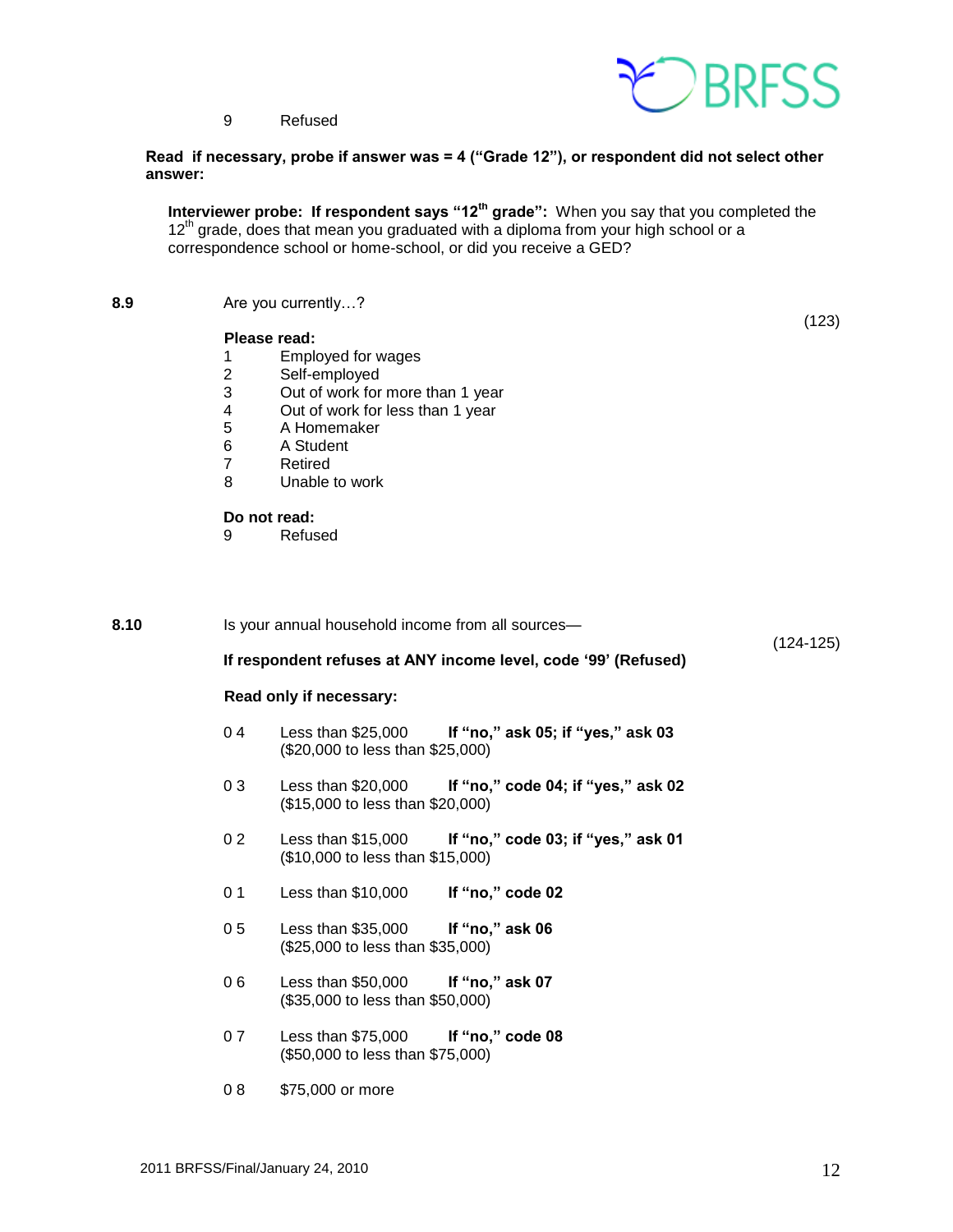

**Do not read:**<br>77 Don't 77 Don't know / Not sure<br>99 Refused

**Refused** 

| 8.11 |                                            |                             | About how much do you weigh without shoes?                                      |                                                                                                                                                         |             |
|------|--------------------------------------------|-----------------------------|---------------------------------------------------------------------------------|---------------------------------------------------------------------------------------------------------------------------------------------------------|-------------|
|      |                                            |                             |                                                                                 | NOTE: If respondent answers in metrics, put "9" in column 126.                                                                                          | $(126-129)$ |
|      |                                            | <b>Round fractions up</b>   |                                                                                 |                                                                                                                                                         |             |
|      | 7777<br>9999                               | (pounds/kilograms)          | Weight<br>Don't know / Not sure<br>Refused                                      |                                                                                                                                                         |             |
| 8.12 |                                            |                             | About how tall are you without shoes?                                           |                                                                                                                                                         |             |
|      |                                            |                             |                                                                                 | NOTE: If respondent answers in metrics, put "9" in column 130.                                                                                          | $(130-133)$ |
|      |                                            | <b>Round fractions down</b> |                                                                                 |                                                                                                                                                         |             |
|      | $-1$ $-$<br>77/77<br>99/99                 |                             | Height<br>(f t / inches/meters/centimeters)<br>Don't know / Not sure<br>Refused |                                                                                                                                                         |             |
| 8.14 |                                            |                             | What is the ZIP Code where you live?                                            |                                                                                                                                                         | $(137-141)$ |
|      | 77777<br>99999                             |                             | <b>ZIP Code</b><br>Don't know / Not sure<br>Refused                             |                                                                                                                                                         |             |
| 8.15 |                                            |                             |                                                                                 | Do you have more than one telephone number in your household? Do not include<br>cell phones or numbers that are only used by a computer or fax machine. | (142)       |
|      | 1<br>$\overline{2}$<br>$\overline{7}$<br>9 | Yes<br>No.<br>Refused       | Don't know / Not sure                                                           | [Go to Q8.17]<br>[Go to Q8.17]<br>[Go to Q8.17]                                                                                                         |             |
| 8.16 |                                            |                             |                                                                                 | How many of these telephone numbers are residential numbers?                                                                                            |             |
|      | $\overline{7}$<br>9                        | Refused                     | Don't know / Not sure                                                           | Residential telephone numbers [6 = 6 or more]                                                                                                           | (143)       |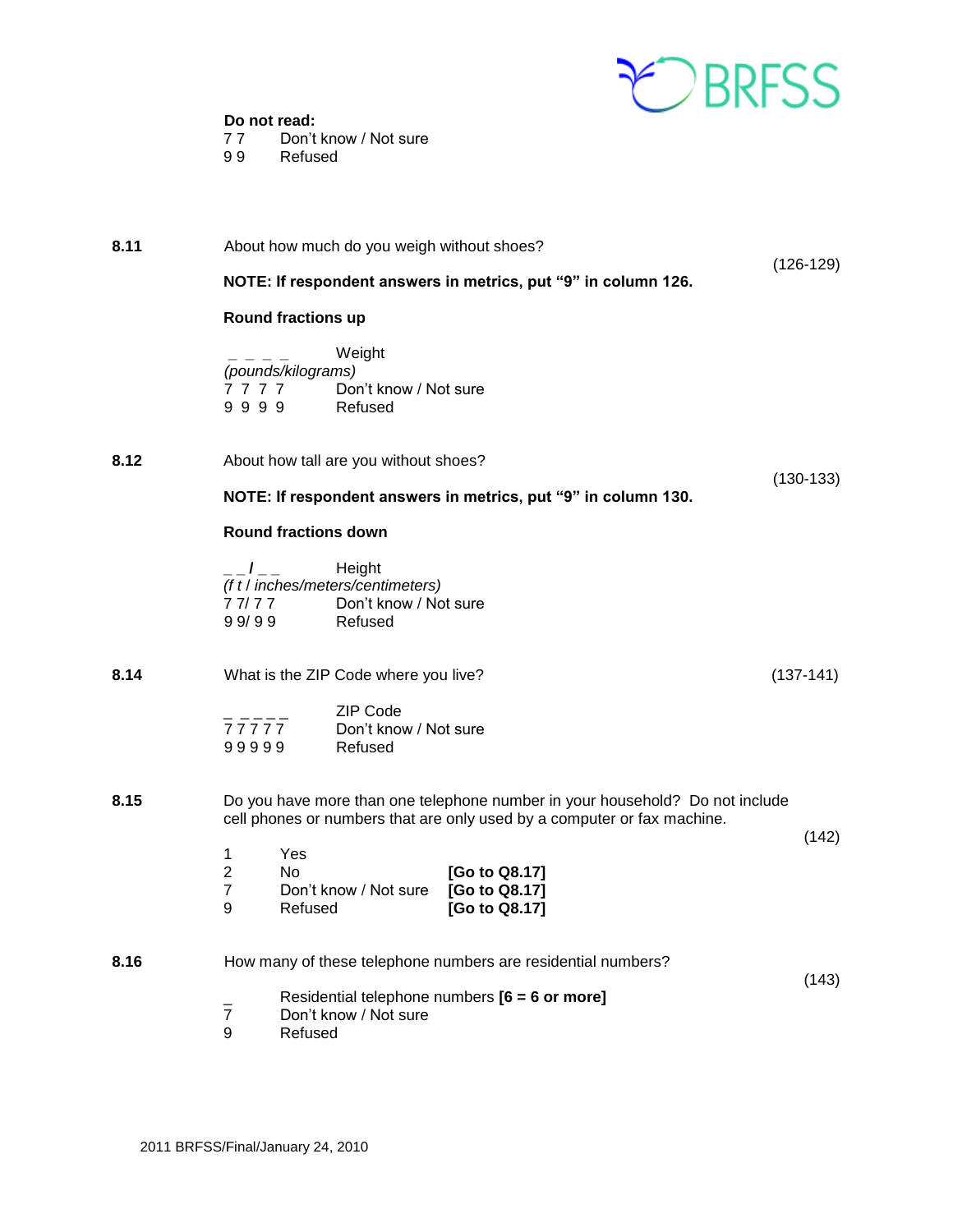

- **8.17** Do you have a cell phone for personal use? Please include cell phones used for both business and personal use.
	- 1 Yes **[Go to Q8.19]**
	- 2 No
	- 7 Don't know / Not sure
	- 9 Refused
- **8.18** Do you share a cell phone for personal use (at least one-third of the time) with other adults?

|    | Yes.                  | [Go to Q8.20] |
|----|-----------------------|---------------|
| -2 | No.                   | [Go to Q8.21] |
|    | Don't know / Not sure | [Go to Q8.21] |
| -9 | Refused               | [Go to Q8.21] |

#### **8.19** Do you usually share this cell phone (at least one-third of the time) with any other adults?

- 1 Yes<br>2 No
- No.
- 7 Don't know / Not sure<br>9 Refused
	- **Refused**

#### **8.20** Thinking about all the phone calls that you receive on your landline and cell phone, what percent, between 0 and 100, are received on your cell phone?

(147-149)

(150)

(144)

(145)

(146)

- Enter percent (1 to 100)
- 8 8 8 Zero
- 7 7 7 Don't know / Not sure
- 999 Refused

#### **8.21** Do you own or rent your home?

- 1 Own
- 2 Rent
- 3 Other arrangement
- 7 Don't know / Not sure
- 9 Refused

#### **INTERVIEWER NOTE: "Other arrangement" may include group home, staying with friends or family without paying rent.**

**NOTE: Home is defined as the place where you live most of the time/the majority of the year.** 

| 8.22 | Indicate sex of respondent. Ask only if necessary. |                |                                                                                               |  |  |
|------|----------------------------------------------------|----------------|-----------------------------------------------------------------------------------------------|--|--|
|      |                                                    | Male<br>Female | (151)<br>[Go to next section]<br>[If respondent is 45 years old or older, go to next section] |  |  |

**8.23** To your knowledge, are you now pregnant?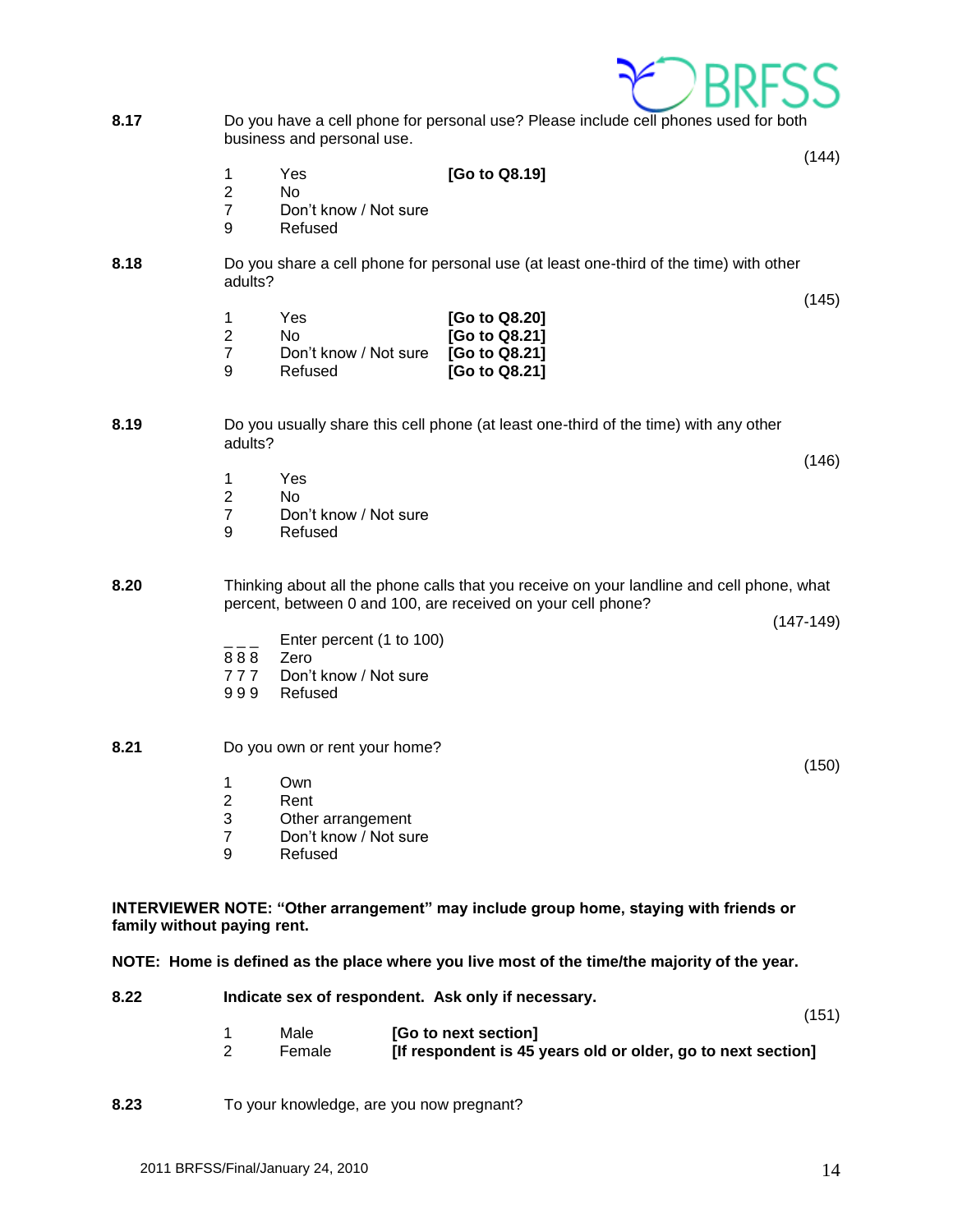

- 1 Yes
- 2 No
- 7 Don't know / Not sure
- 9 Refused

# <span id="page-14-0"></span>**Section 9: Fruits and Vegetables**

These next questions are about the fruits and vegetables **you** ate or drank during the past 30 days. Please think about all forms of fruits and vegetables including cooked or raw, fresh, frozen or canned. Please think about all meals, snacks, and food consumed at home and away from home.

I will be asking how often **you** ate or drank each one: for example, once a day, twice a week, three times a month, and so forth.

**INTERVIEWER NOTE: If respondent responds less than once per month, put "0" times per month. If respondent gives a number without a time frame, ask: "Was that per day, week, or month?"**

**9.1** During the past month, how many times per day, week or month did you drink 100% PURE fruit juices? Do not include fruit-flavored drinks with added sugar or fruit juice you made at home and added sugar to. Only include 100% juice.

(153-155)

- 
- $1 \quad \quad \text{Per day}$ <br> $2 \quad \quad \text{Per week}$  $2_{--}$  Per week<br>3 Per month
- Per month
- 5 5 5 Never
- 7 7 7 Don't know / Not sure
- 9 9 9 Refused

**INTERVIEWER NOTE: Do not include fruit drinks with added sugar or other added sweeteners like Kool-aid, Hi-C, lemonade, cranberry cocktail, Tampico, Sunny Delight, Snapple, Fruitopia, Gatorade, Power-Ade, or yogurt drinks.** 

**Do not include fruit juice drinks that provide 100% daily vitamin C but include added sugar.**

**Do not include vegetable juices such as tomato and V8 if respondent provides but include in "other vegetables" question 9.6.** 

**DO include 100% pure juices including orange, mango, papaya, pineapple, apple, grape (white or red), or grapefruit. Only count cranberry juice if the R perception is that it is 100% juice with no sugar or artificial sweetener added. 100% juice blends such as orange-pineapple, orangetangerine, cranberry-grape are also acceptable as are fruit-vegetable 100% blends. 100% pure juice from concentrate (i.e., reconstituted) is counted.** 

**9.2** During the past month, not counting juice, how many times per day, week, or month did you eat fruit? Count fresh, frozen, or canned fruit

(156-158)

 $1_{--}$  Per day  $2 \quad -$  Per week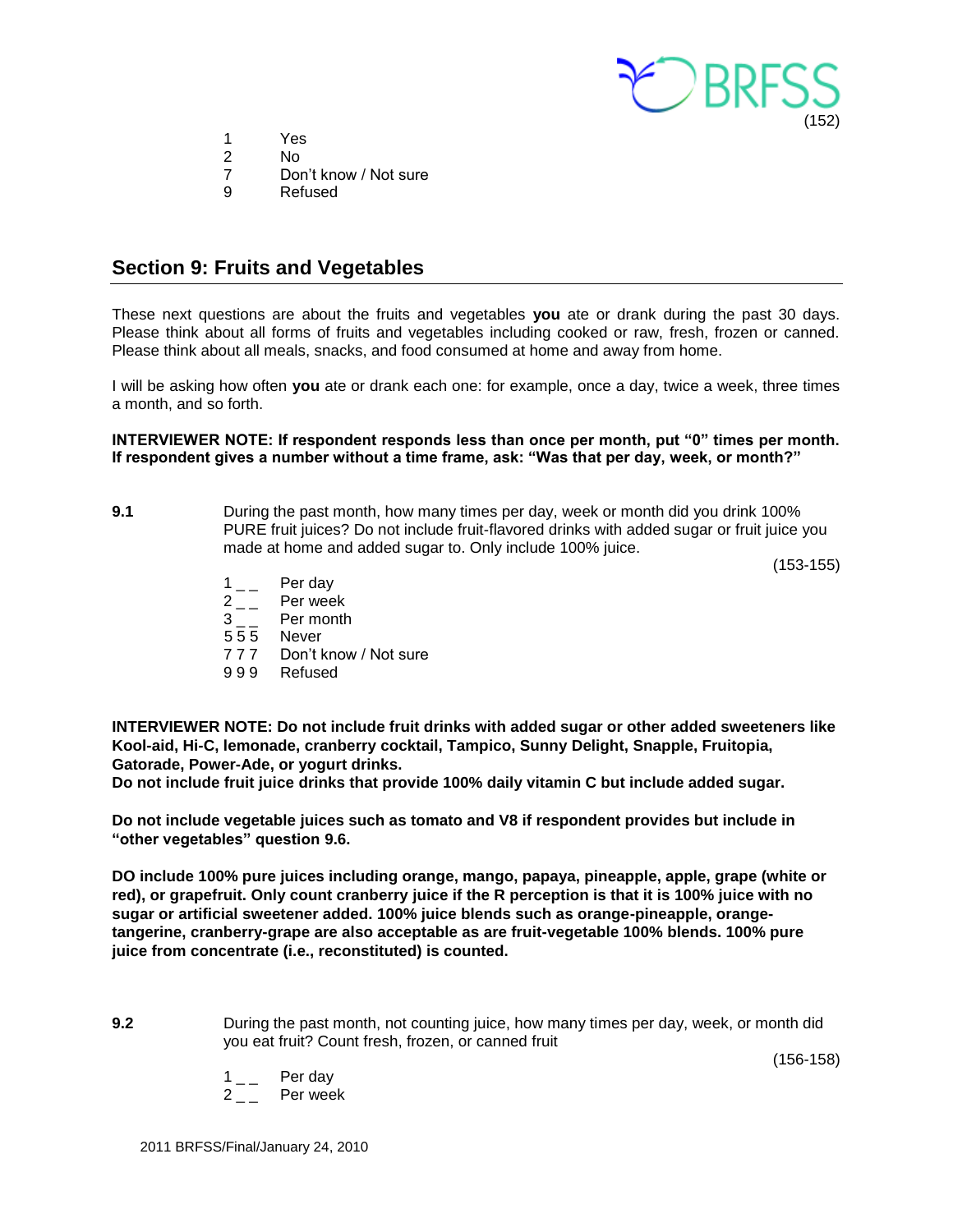

- $3 \quad \quad$  Per month
- 555 Never<br>777 Don't k
- Don't know / Not sure
- 9 9 9 Refused

**Read only if necessary: "Your best guess is fine. Include apples, bananas, applesauce, oranges, grape fruit, fruit salad, watermelon, cantaloupe or musk melon, papaya, lychees, star fruit, pomegranates, mangos, grapes, and berries such as blueberries and strawberries."**

**INTERVIEWER NOTE: Do not count fruit jam, jelly, or fruit preserves.** 

**Do not include dried fruit in ready-to-eat cereals.** 

**Do include dried raisins, cran-raisins if respondent tells you -** *but due to their small serving size they are not included in the prompt.* 

**Do include cut up fresh, frozen, or canned fruit added to yogurt, cereal, jello, and other meal items.** 

**Include culturally and geographically appropriate fruits that are not mentioned (e.g. genip, soursop, sugar apple, figs, tamarind, bread fruit, sea grapes, carambola, longans, lychees, akee, rambutan, etc.).** 

**9.3** During the past month, how many times per day, week, or month did you eat cooked or canned beans, such as refried, baked, black, garbanzo beans, beans in soup, soybeans, edamame, tofu or lentils. Do NOT include long green beans.

(159-161)

- $1_{--}$  Per day
- $2 \quad \quad$  Per week<br>3
- Per month
- 5 5 5 Never
- 7 7 7 Don't know / Not sure
- 9 9 9 Refused

**Read only if necessary: "Include round or oval beans or peas such as navy, pinto, split peas, cow peas, hummus, lentils, soy beans and tofu. Do NOT include long green beans such as string beans, broad or winged beans, or pole beans."**

**INTERVIEWER NOTE: Include soybeans also called edamame, TOFU (BEAN CURD MADE FROM SOYBEANS), kidney, pinto, hummus, lentils, black, black-eyed peas, cow peas, lima beans and white beans.** 

**Include bean burgers including garden burgers and veggie burgers.** 

**Include falafel and tempeh.** 

**9.4** During the past month, how many times per day, week, or month did you eat dark green vegetables for example broccoli or dark leafy greens including romaine, chard, collard greens or spinach?

(162-164)

- $1_{--}$  Per day
- $2_{--}$  Per week
- $3_{--}$  Per month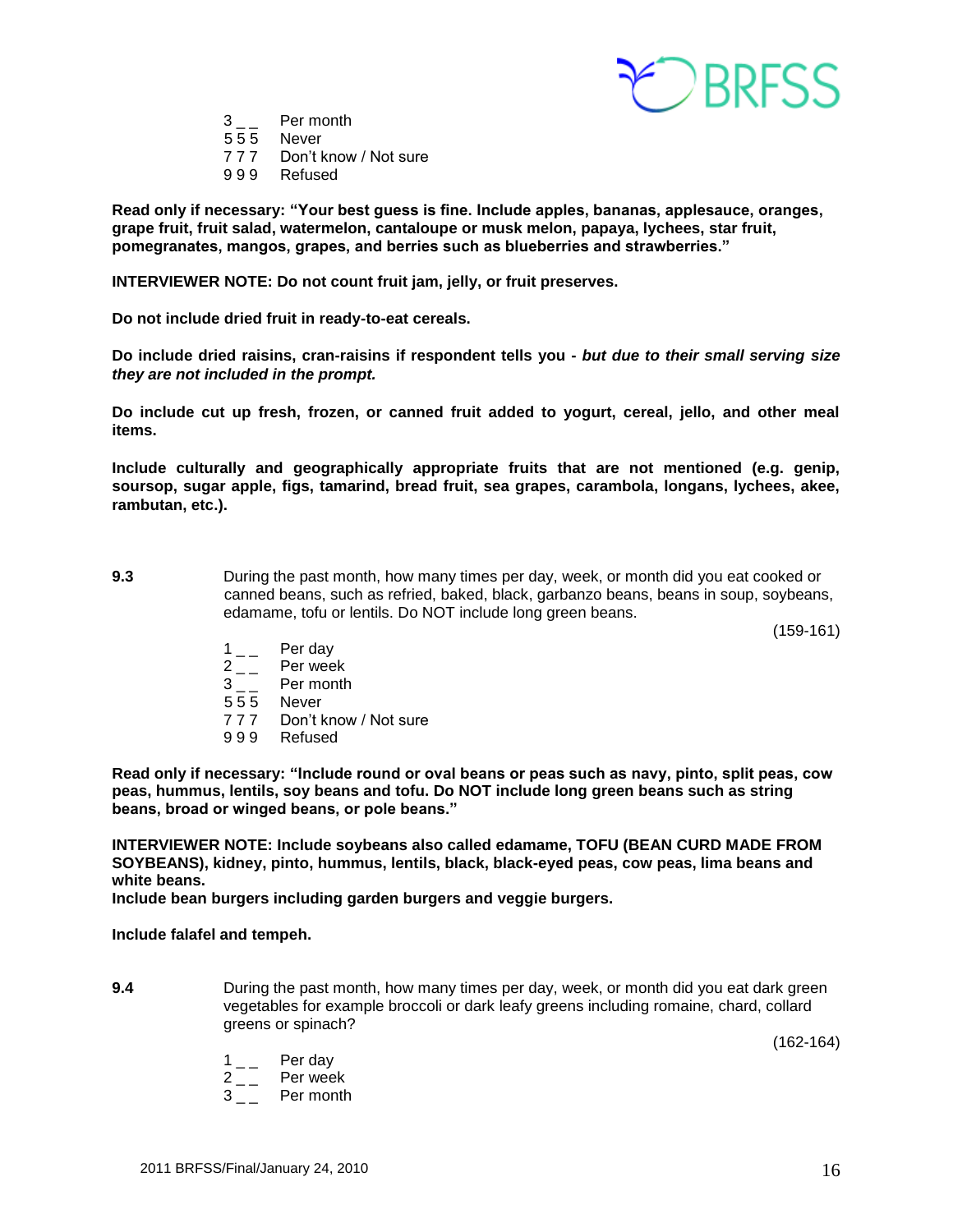

5 5 5 Never 7 7 7 Don't know / Not sure

9 9 9 Refused

**INTERVIEWER NOTE: Each time a vegetable is eaten it counts as one time.**

**INTERVIEWER NOTE: Include all raw leafy green salads including spinach, mesclun, romaine lettuce, bok choy, dark green leafy lettuce, dandelions, komatsuna, watercress, and arugula.**

**Do not include iceberg (head) lettuce if specifically told type of lettuce. Include all cooked greens including kale, collard greens, choys, turnip greens, mustard greens.** 

**9.5** During the past month, how many times per day, week, or month did you eat orangecolored vegetables such as sweet potatoes, pumpkin, winter squash, or carrots?

(165-167)

- $1\degree$  Per day
- $2_{--}$  Per week
- 3 \_ \_ Per month
- 5 5 5 Never
- 7 7 7 Don't know / Not sure
- 9 9 9 Refused

**Read only if needed: "Winter squash have hard, thick skins and deep yellow to orange flesh. They include acorn, buttercup, and spaghetti squash."**

**FOR INTERVIEWER: Include all forms of carrots including long or baby-cut.**

**Include carrot-slaw (e.g. shredded carrots with or without other vegetables or fruit).**

**Include all forms of sweet potatoes including baked, mashed, casserole, pie, or sweet potatoes fries.** 

**Include all hard-winter squash varieties including acorn, autumn cup, banana, butternut, buttercup, delicate, hubbard, kabocha (Also known as an Ebisu, Delica, Hoka, Hokkaido, or Japanese Pumpkin; blue kuri), and spaghetti squash. Include all forms including soup.**

**Include pumpkin, including pumpkin soup and pie. Do not include pumpkin bars, cake, bread or other grain-based desert-type food containing pumpkin (i.e. similar to banana bars, zucchini bars we do not include).**

- **9.6** Not counting what you just told me about, during the past month, about how many times per day, week, or month did you eat OTHER vegetables? Examples of other vegetables include tomatoes, tomato juice or V-8 juice, corn, eggplant, peas, lettuce, cabbage, and white potatoes that are not fried such as baked or mashed potatoes.
	- (168-170)

- $1_{--}$  Per day
- $2 \quad -$  Per week
- 3 Per month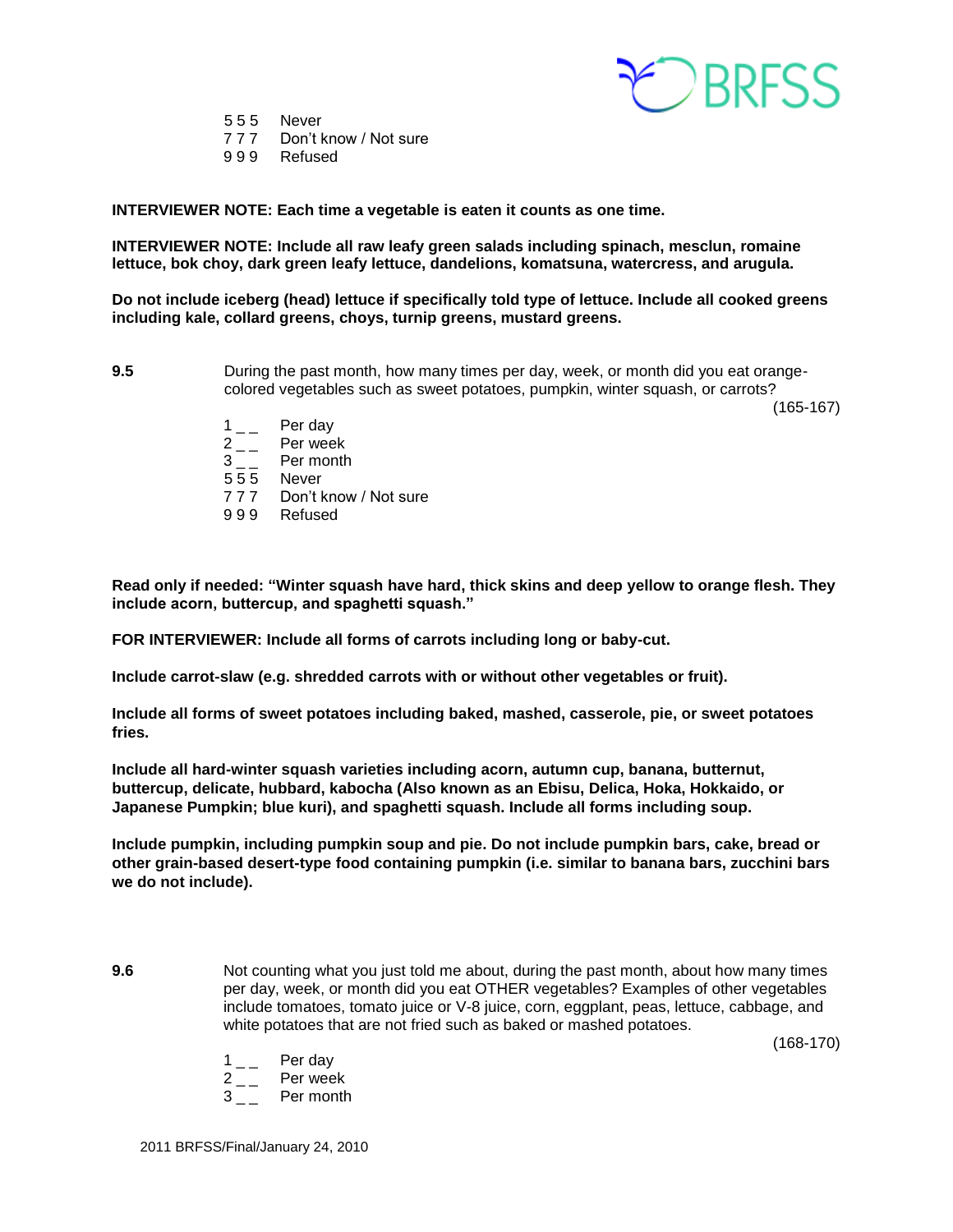

- 5 5 5 Never
- 7 7 7 Don't know / Not sure
- 9 9 9 Refused

**Read only if needed: "Do not count vegetables you have already counted and do not include fried potatoes."**

**INTERVIEWER NOTE: Include corn, peas, tomatoes, okra, beets, cauliflower, bean sprouts, avocado, cucumber, onions, peppers (red, green, yellow, orange); all cabbage including American-style cole-slaw; mushrooms, snow peas, snap peas, broad beans, string, wax-, or polebeans.** 

**Include any form of the vegetable (raw, cooked, canned, or frozen).** 

**Do not include products consumed usually as condiments including ketchup, catsup, salsa, chutney, relish.** 

**Do include tomato juice if respondent did not count in fruit juice.** 

**Include culturally and geographically appropriate vegetables that are not mentioned (e.g. daikon, jicama, oriental cucumber, etc.).** 

**Do not include rice or other grains.**

# <span id="page-17-0"></span>**Section 10: Exercise (Physical Activity)**

The next few questions are about exercise, recreation, or physical activities other than your regular job duties.

**INTERVIEWER INSTRUCTION: If respondent does not have a "regular job duty" or is retired, they may count the physical activity or exercise they spend the most time doing in a regular month.** 

**10.1** During the past month, other than your regular job, did you participate in any physical activities or exercises such as running, calisthenics, golf, gardening, or walking for exercise?

(171)

|    | Yes                   |               |
|----|-----------------------|---------------|
| -2 | No.                   | [Go to Q10.8] |
|    | Don't know / Not sure | [Go to Q10.8] |
| -9 | Refused               | [Go to Q10.8] |

**10.2**. What type of physical activity or exercise did you spend the most time doing during the past month? (172-173)

| ___<br>77 | (Specify)<br>Don't know / Not Sure [Go to Q10.8] | [See Coding List A] |
|-----------|--------------------------------------------------|---------------------|
| 99        | Refused                                          | [Go to Q10.8]       |

**INTERVIEWER INSTRUCTION: If the respondent's activity is not included in the Coding List A, choose the option listed as "Other ".**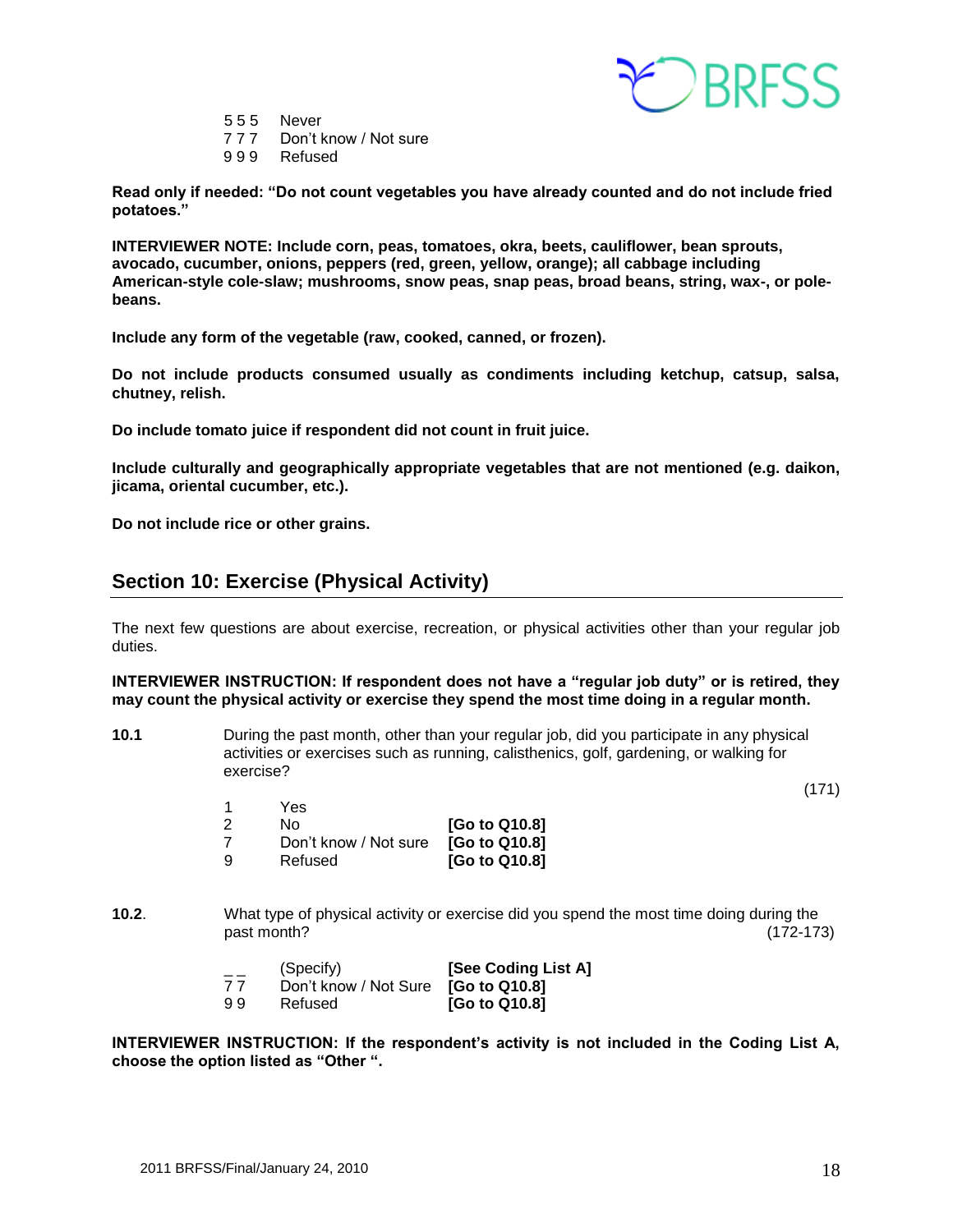

#### **INTERVIEWER NOTE: Housework may be included as a physical activity or exercise spent and can be coded as "Other".**

| 10.3 | How many times per week or per month did you take part in this activity during the past<br>month?     |             |  |
|------|-------------------------------------------------------------------------------------------------------|-------------|--|
|      | Times per week                                                                                        | $(174-176)$ |  |
|      | Times per month<br>$2^{\circ}$                                                                        |             |  |
|      | Don't know / Not sure<br>777                                                                          |             |  |
|      | 999<br>Refused                                                                                        |             |  |
| 10.4 | And when you took part in this activity, for how many minutes or hours did you usually<br>keep at it? |             |  |

(177-179)

- $\frac{1}{77}$  Hours and minutes<br>777 Don't know / Not su
- Don't know / Not sure
- 9 9 9 Refused

#### **10.5** What other type of physical activity gave you the next most exercise during the past month?

(180-181)

| $- -$<br>88 | (Specify)<br>No other activity | [See Coding List A]<br>[Go to Q10.8] |
|-------------|--------------------------------|--------------------------------------|
| 77          | Don't know / Not Sure          | [Go to Q10.8]                        |
| 99          | Refused                        | [Go to Q10.8]                        |

**INTERVIEWER INSTRUCTION: If the respondent's activity is not included in the Coding List A, choose the option listed as "Other".**

**INTERVIEWER NOTE: Housework may be included as a physical activity or exercise spent and can be coded as "Other".** 

**10.6** How many times per week or per month did you take part in this activity during the past month?

(182-184)

- $1_{--}$  Times per week<br>2  $_{-}$  Times per month
- 2\_ \_ Times per month
- Don't know / Not sure
- 9 9 9 Refused
- **10.7** And when you took part in this activity, for how many minutes or hours did you usually keep at it?

(185-187)

- Hours and minutes
- 7 7 7 Don't know / Not sure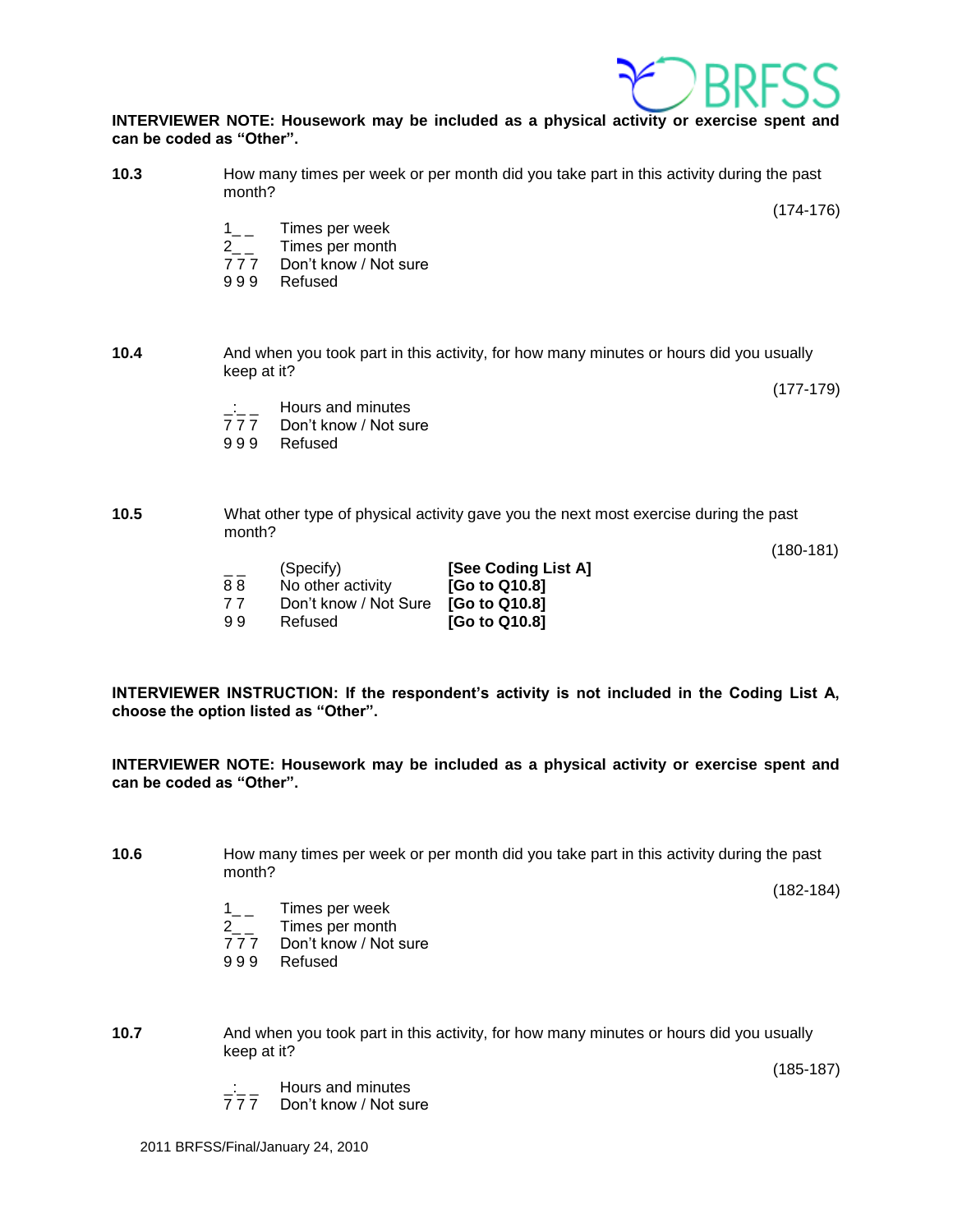

- 9 9 9 Refused
- **10.8** During the past month, how many times per week or per month did you do physical activities or exercises to STRENGTHEN your muscles? Do NOT count aerobic activities like walking, running, or bicycling. Count activities using your own body weight like yoga, sit-ups or push-ups and those using weight machines, free weights, or elastic bands.

(188-190)

- 1\_\_ Times per week<br>2 Times per month
- 2<sub>\_\_</sub> Times per month<br>888 Never
- **Never**
- 7 7 7 Don't know / Not sure
- 9 9 9 Refused

#### <span id="page-19-0"></span>**Section 11: Disability**

The following questions are about health problems or impairments you may have.

**11.1** Are you limited in any way in any activities because of physical, mental, or emotional problems?

(191)

(192)

- 1 Yes<br>2 No
- N<sub>o</sub>
- 7 Don't know / Not Sure
- 9 Refused
- **11.2** Do you now have any health problem that requires you to use special equipment, such as a cane, a wheelchair, a special bed, or a special telephone?

**NOTE: Include occasional use or use in certain circumstances.**

- 1 Yes
- 2 No<br>7 Dor
- Don't know / Not Sure
- 9 Refused

# <span id="page-19-1"></span>**Section 12: Arthritis Burden**

#### **If Q6.9 = 1 (yes) then continue, else go to next section.**

Next, I will ask you about your arthritis.

Arthritis can cause symptoms like pain, aching, or stiffness in or around a joint.

- **12.1** Are you now limited in any way in any of your usual activities because of arthritis or joint symptoms?
- (193) 1 Yes 2 No 7 Don't know / Not sure
	- $2011$  BRFSS/Final/January 24, 2010  $20$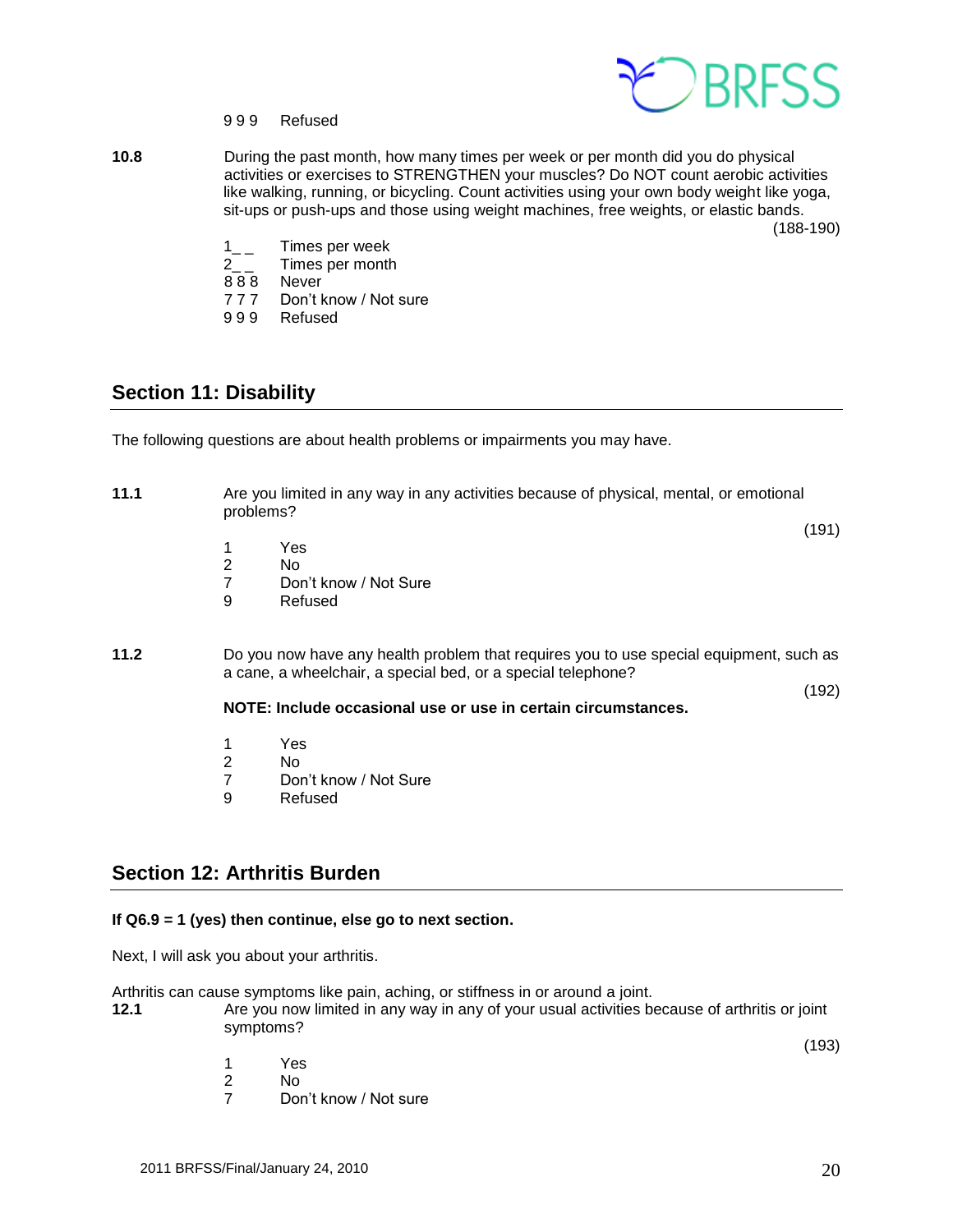

9 Refused

**INTERVIEWER INSTRUCTION: If a question arises about medications or treatment, then the interviewer should say: "Please answer the question based on your current experience, regardless of whether you are taking any medication or treatment."**

**INTERVIEWER NOTE: Q12.2 should be asked of all respondents regardless of employment. status.**

**12.2** In this next question, we are referring to work for pay. Do arthritis or joint symptoms now affect whether you work, the type of work you do, or the amount of work you do?

(194)

- 1 Yes
- 2 No
- 7 Don't know / Not sure
- 9 Refused

**INTERVIEWER INSTRUCTION: If respondent gives an answer to each issue (whether works, type of work, or amount of work), then if any issue is "yes" mark the overall response as "yes." If a question arises about medications or treatment, then the interviewer should say: "Please answer the question based on your current experience, regardless of whether you are taking any medication or treatment."**

**12.3** During the past 30 days, to what extent has your arthritis or joint symptoms interfered with your normal social activities, such as going shopping, to the movies, or to religious or social gatherings?

(195)

#### **Please read [1-3]:**

- 1 A lot
- 2 A little
- 3 Not at all

#### **Do not read:**

- 7 Don't know / Not sure
- 9 Refused

**INTERVIEWER INSTRUCTION: If a question arises about medications or treatment, then the interviewer should say: "Please answer the question based on your current experience, regardless of whether you are taking any medication or treatment."**

**12.4** Please think about the past 30 days, keeping in mind all of your joint pain or aching and whether or not you have taken medication. DURING THE PAST 30 DAYS, how bad was your joint pain ON AVERAGE? *Please answer on a scale of 0 to 10 where 0 is no pain or aching and 10 is pain or aching as bad as it can be*.

(196-197)

- $\frac{1}{7}$  Enter number  $[00-10]$ <br>  $\frac{1}{7}$  Don't know / Not sure
- 7 7 Don't know / Not sure<br>9 9 Refused
- **Refused**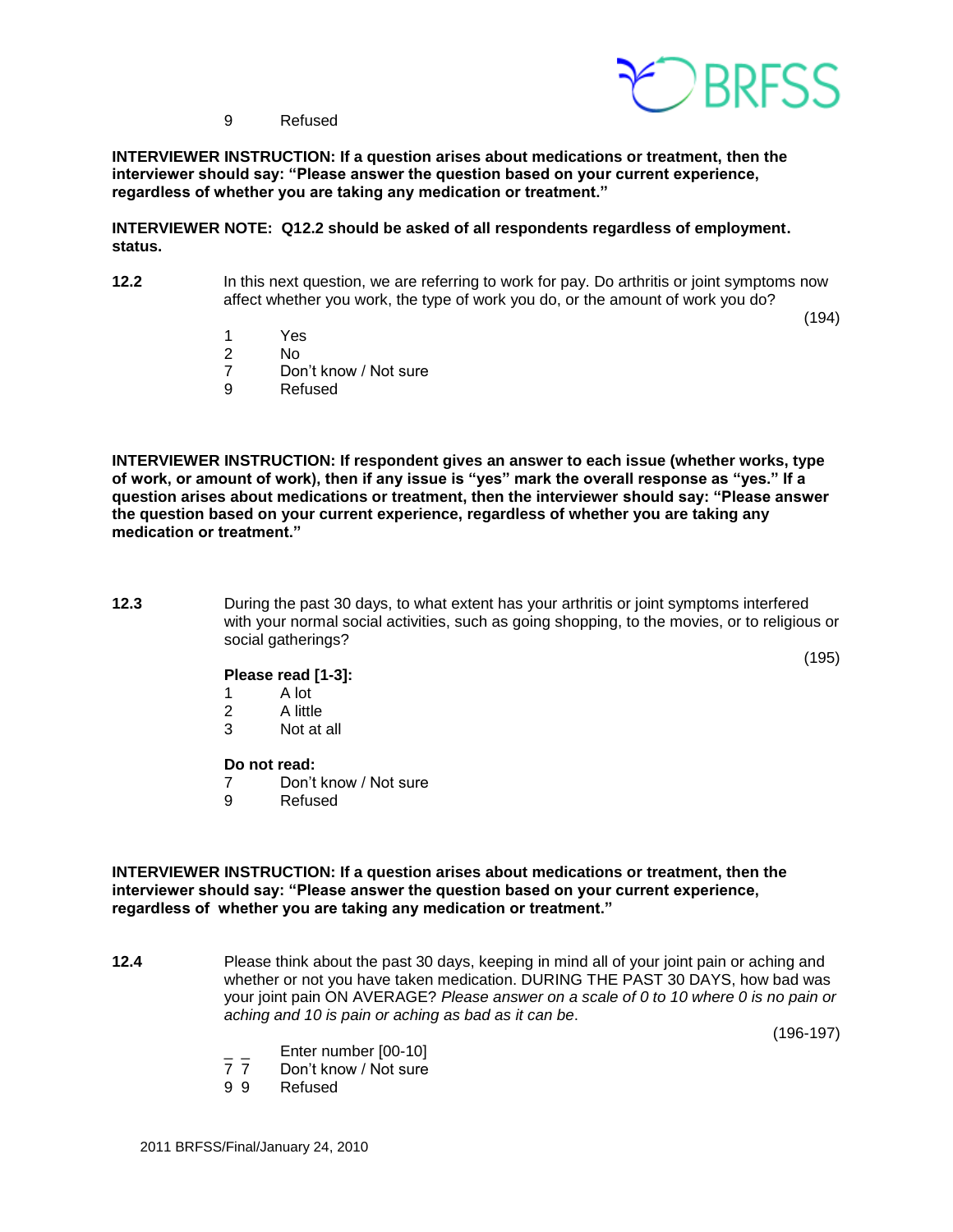

(198)

# <span id="page-21-0"></span>**Section 13: Seatbelt Use**

**13.1** How often do you use seat belts when you drive or ride in a car? Would you say—

#### **Please read:**

- 1 Always
- 2 Nearly always
- 3 Sometimes
- 4 Seldom<br>5 Never
- **Never**

#### **Do not read:**

- 7 Don't know / Not sure
- 8 Never drive or ride in a car
- 9 Refused

# <span id="page-21-1"></span>**Section 14: Immunization**

**14.1** Now I will ask you questions about seasonal flu vaccine. There are two ways to get the seasonal flu vaccine, one is a shot in the arm and the other is a spray, mist, or drop in the nose called FluMist™. During the past 12 months, have you had either a seasonal flu shot or a seasonal flu vaccine that was sprayed in your nose?

| -1 | Yes                   |               |
|----|-----------------------|---------------|
| 2  | N٥                    | [Go to Q14.4] |
| -7 | Don't know / Not sure | [Go to Q14.4] |
| ୍ର | Refused               | [Go to Q14.4] |

**14.2** During what month and year did you receive your most recent flu shot injected into your arm or flu vaccine that was sprayed in your nose?

(200-205)

(199)

|         | Month / Year          |
|---------|-----------------------|
| 77/7777 | Don't know / Not sure |
| 99/9999 | Refused               |

#### **14.3** At what kind of place did you get your last flu shot/vaccine?

(206-207)

#### **(***Probe:* **"How would you describe the place where you went to get your most recent flu vaccine?")**

- 0 1 A doctor's office or health maintenance organization (HMO)
- 0 2 A health department
- 0 3 Another type of clinic or health center (Example: a community health center)
- 0 4 A senior, recreation, or community center
- 0 5 A store (Examples: supermarket, drug store)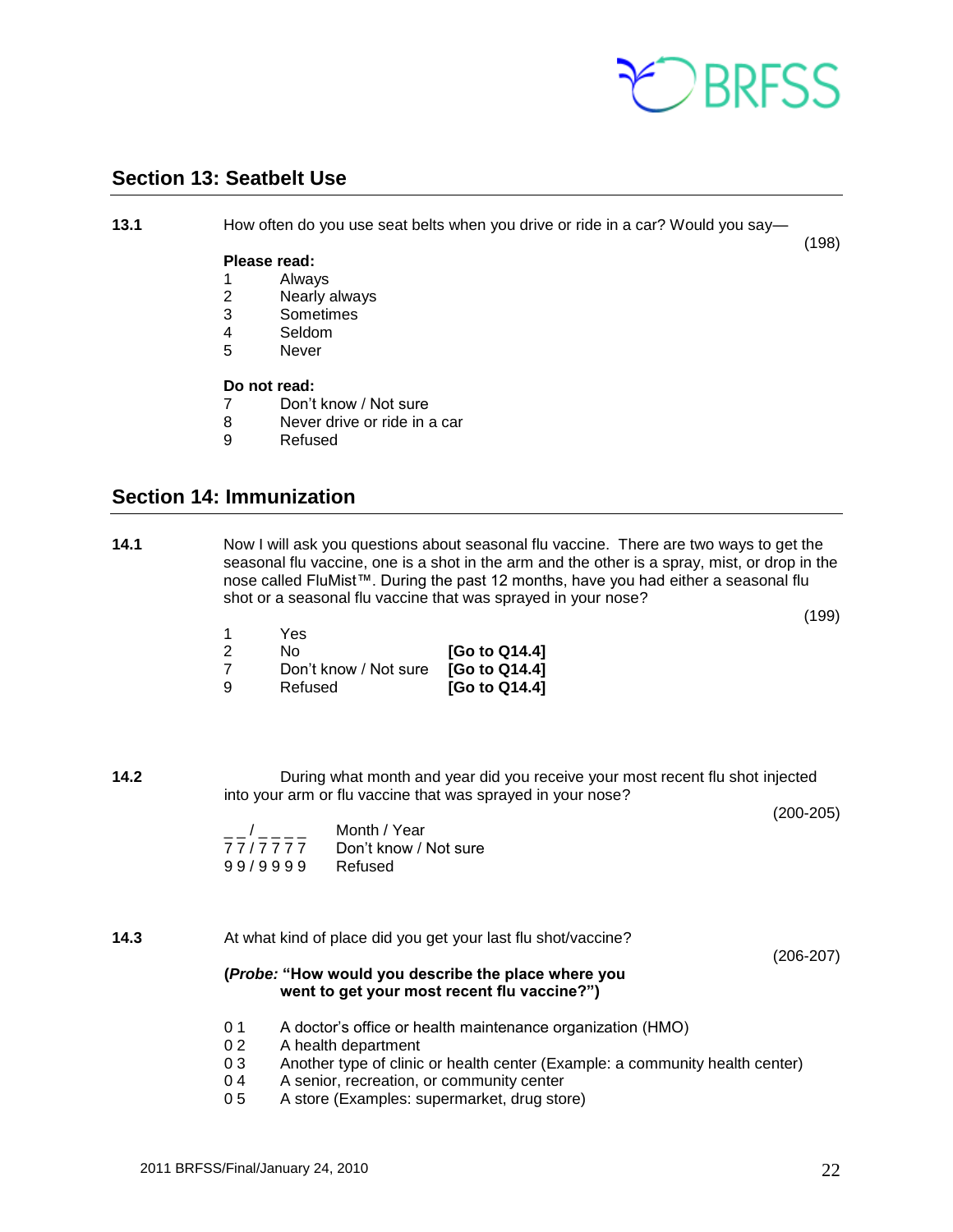

- 0 6 A hospital (Example: inpatient)<br>0 7 An emergency room
- An emergency room
- 0 8 Workplace<br>0 9 Some other
- Some other kind of place
- 1 0 Received vaccination in Canada/Mexico (Volunteered Do not read)
- 11 A school<br>77 Don't kno
- Don't know / Not sure

# **Do not read:**<br>99 Refused

- **Refused**
- **14.4** A pneumonia shot or pneumococcal vaccine is usually given only once or twice in a person's lifetime and is different from the flu shot. Have you ever had a pneumonia shot?

(208)

- 1 Yes
- 2 No
- 7 Don't know / Not sure<br>9 Refused
- **Refused**

# <span id="page-22-0"></span>**Section 15: Alcohol Consumption**

| 15.1 | During the past 30 days, how many days per week or per month did you have at<br>least one drink of any alcoholic beverage such as beer, wine, a malt beverage or liquor?                                                |                                                                                                                                                                                        | $(209-211)$                                                          |           |
|------|-------------------------------------------------------------------------------------------------------------------------------------------------------------------------------------------------------------------------|----------------------------------------------------------------------------------------------------------------------------------------------------------------------------------------|----------------------------------------------------------------------|-----------|
|      | $1\degree$<br>$2_{-}$<br>888<br>777<br>999                                                                                                                                                                              | Days per week<br>Days in past 30 days<br>No drinks in past 30 days<br>Don't know / Not sure<br>Refused                                                                                 | [Go to next section]<br>[Go to next section]<br>[Go to next section] |           |
| 15.2 | One drink is equivalent to a 12-ounce beer, a 5-ounce glass of wine, or a drink<br>with one shot of liquor. During the past 30 days, on the days when you drank, about how<br>many drinks did you drink on the average? |                                                                                                                                                                                        | $(212 - 213)$                                                        |           |
|      |                                                                                                                                                                                                                         | NOTE: A 40 ounce beer would count as 3 drinks, or a cocktail drink with 2 shots<br>would count as 2 drinks.                                                                            |                                                                      |           |
|      | 77<br>99                                                                                                                                                                                                                | Number of drinks<br>Don't know / Not sure<br>Refused                                                                                                                                   |                                                                      |           |
| 15.3 |                                                                                                                                                                                                                         | Considering all types of alcoholic beverages, how many times during the past 30 days<br>did you have <b>X</b> [CATI $X = 5$ for men, $X = 4$ for women] or more drinks on an occasion? |                                                                      | (214-215) |

- $\frac{1}{88}$  Number of times
- **None**
- 7 7 Don't know / Not sure
- 9 9 Refused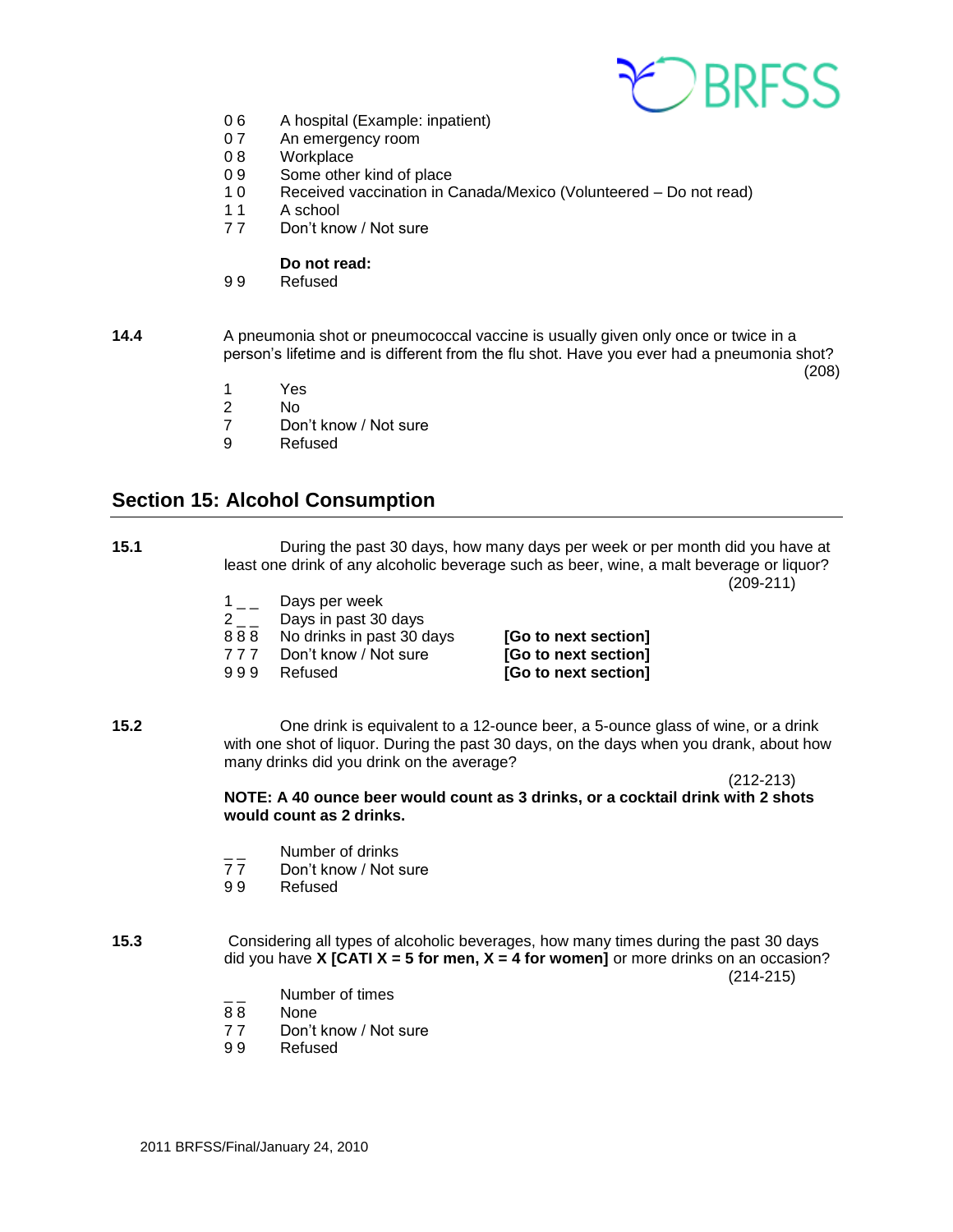

(216-217)

**15.4** During the past 30 days, what is the largest number of drinks you had on any occasion?

- <sup>-</sup>/<sub>2</sub> -// Number of drinks<br>T 7 Don't know / Not s
- Don't know / Not sure
- 9 9 Refused

# <span id="page-23-0"></span>**Section 16: HIV/AIDS**

The next few questions are about the national health problem of HIV, the virus that causes AIDS. Please remember that your answers are strictly confidential and that you don't have to answer every question if you do not want to. Although we will ask you about testing, we will not ask you about the results of any test you may have had.

**16.1** Have you ever been tested for HIV? Do not count tests you may have had as part of a blood donation. Include testing fluid from your mouth.

(218)

|    | Yes.                  |               |
|----|-----------------------|---------------|
| -2 | N٥                    | [Go to Q16.3] |
|    | Don't know / Not sure | [Go to Q16.3] |
| ്യ | Refused               | [Go to Q16.3] |

**16.2** Not including blood donations, in what month and year was your last HIV test?

(219-224)

**NOTE: If response is before January 1985, code "Don't know." CATI INSTRUCTION: If the respondent remembers the year but cannot remember the month, code the first two digits 77 and the last four digits for the year.** 

|         | Code month and year   |
|---------|-----------------------|
| 77/7777 | Don't know / Not sure |
| 99/9999 | Refused / Not sure    |

**16.3** I'm going to read you a list. When I'm done, please tell me if any of the situations apply to you. You do not need to tell me which one.

- You have used intravenous drugs in the past year.
- You have been treated for a sexually transmitted or venereal disease in the past year.
- You have given or received money or drugs in exchange for sex in the past year.
- You had anal sex without a condom in the past year.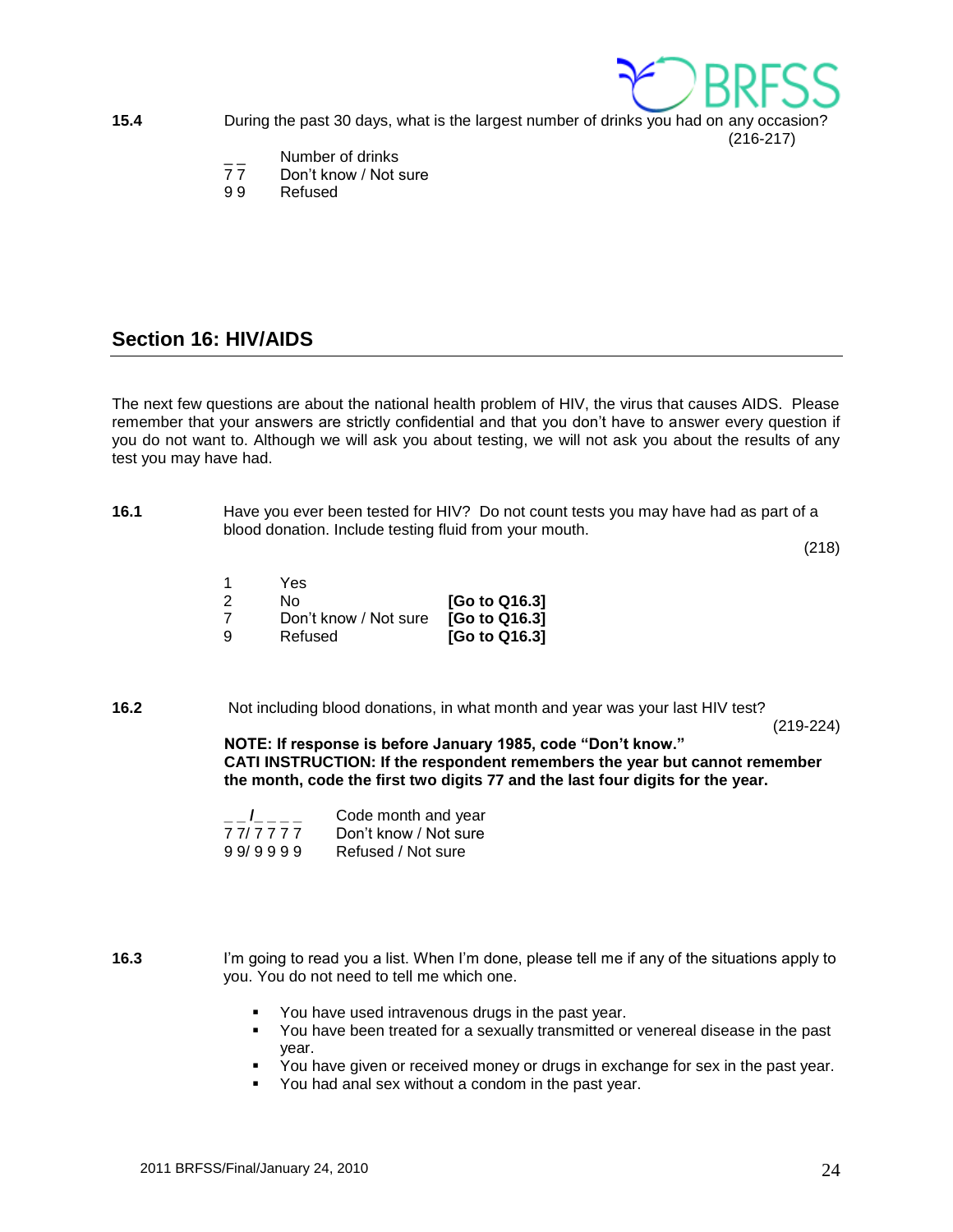

(225)

Do any of these situations apply to you?

- 1 Yes<br>2 No
- No.
- 7 Don't know / Not sure
- 9 Refused

<span id="page-24-0"></span>

# **2010/2011 BRFSS Landline Telephone Questionnaire Only Effective October 1, 2010 through April 30, 2011.**

We would like to ask you some questions about recent respiratory illnesses.

| $\mathbf 1$ . | Last month (i.e September [to change to previous month each month of survey]), were<br>you ill with a fever?<br>(222)                                                                |  |
|---------------|--------------------------------------------------------------------------------------------------------------------------------------------------------------------------------------|--|
|               | Yes<br>1<br>$\overline{2}$<br><b>No</b><br>[Go to Q8]<br>$\overline{7}$<br>Don't know<br>[Go to Q8]<br>9<br>Refused<br>[Go to Q8]                                                    |  |
| 2.            | Did you also have a cough and/or sore throat?<br>(223)                                                                                                                               |  |
|               | 1<br>Yes<br>$\overline{2}$<br><b>No</b><br>[Go to Q8]<br>$\overline{7}$<br>Don't know<br>[Go to Q8]<br>9<br>Refused<br>[Go to Q8]                                                    |  |
| 3.            | Did you visit a doctor, nurse, or other health professional for this illness?<br>(224)                                                                                               |  |
|               | $\mathbf{1}$<br>Yes<br>$\overline{c}$<br><b>No</b><br>[Go to Q8]<br>$\overline{7}$<br>Don't know<br>[Go to Q8]<br>9<br>Refused<br>[Go to Q8]                                         |  |
| 4.            | When did you visit the doctor, nurse, or other health professional for this illness?<br>[Interviewer: read off choices; choose the most specific]<br>(225)                           |  |
|               | $\mathbf{1}$<br>Within two days of getting ill<br>2<br>Within three to 7 days of getting ill<br>3<br>More than 7 days of getting ill<br>$\overline{7}$<br>Don't know<br>9<br>Refused |  |
| 5.            | What did the doctor, nurse, or other health professional tell you? Did they<br>say[Interviewer: read off choices]<br>(226)                                                           |  |
|               | 2011 PDECC/Final/January 24, 2010                                                                                                                                                    |  |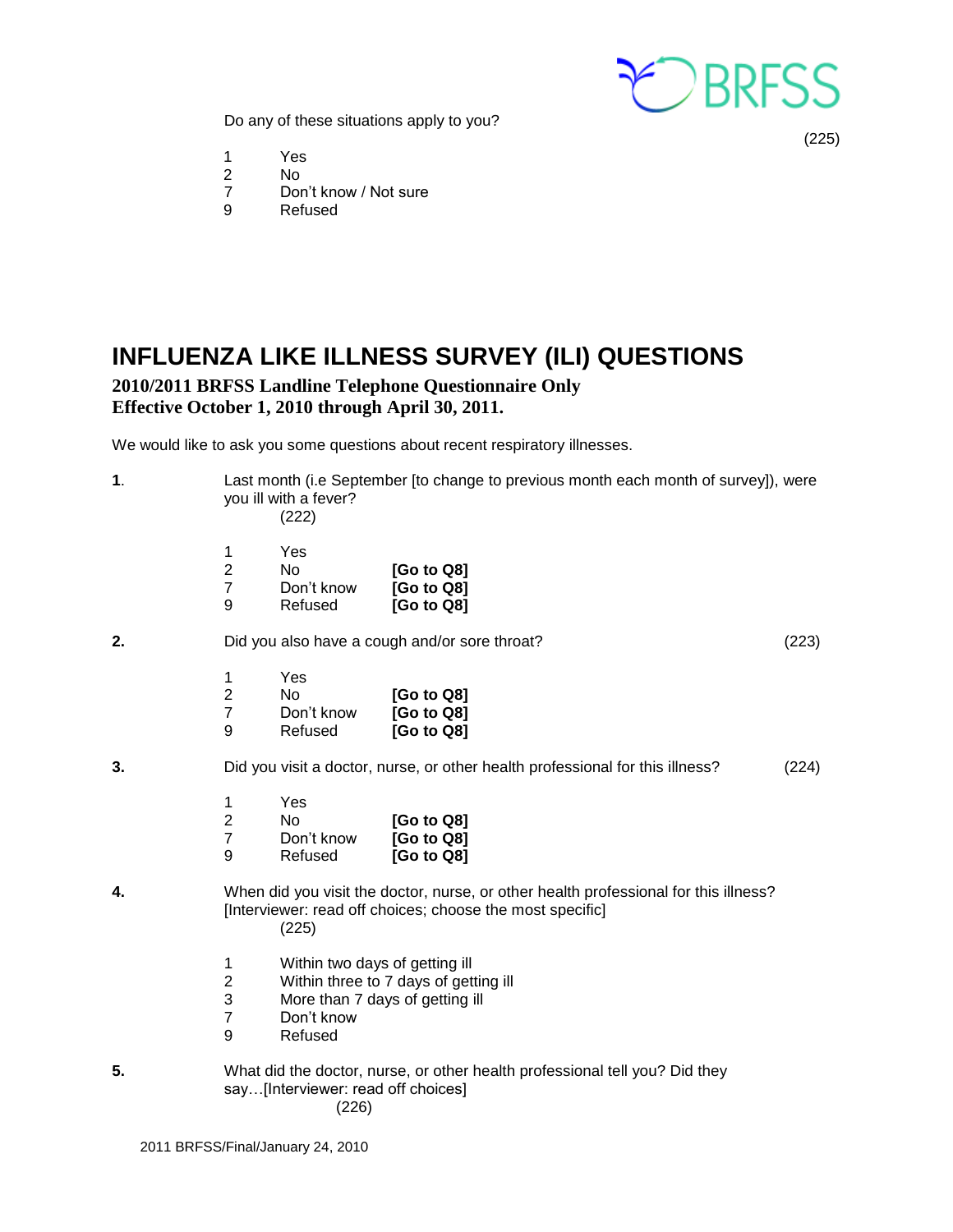

- 1 You had influenza or the flu [Interviewer: if respondent says they had either H1N1 or seasonal influenza, please code as '1 = You had influenza or the flu.']
- 2 You had some other illness, but not the flu
- 7 Don't know/not sure
- 9 Refused
- 
- **6.** Did you have a flu test that was positive for this illness? Usually a swab from your nose or throat is tested. Would you say…[Interviewer: read off choices] (227)
	- 1 Had flu test and it was positive [Interviewer: if respondent says they had either a positive H1N1 or seasonal influenza test result, please code as '1 = Had flu test and it was positive.']
	- 2 Had flu test and it was negative
	- 3 Did not have flu test
	- 7 Don't know
	- 9 Refused

**7.** Did you receive Tamiflu® or oseltamivir [*o sel TAM i veer*] or an inhaled medicine called Relenza® or zanamivir [*[za NA mi veer](javascript:playsound()*] to treat this illness? (228)

- 1 Yes
- 2 No
- 7 Don't know
- 9 Refused

#### *CATI Note: Apply prior to Q8; [(For a one adult household with no children, If the respondent has NOT been ill (Q1 = 2,7,9 or Q2=2,7,9) skip to next section); (For a one adult household with no children, If respondent has been ill (Q1=1 and Q2=1) go to Q10)]*

- **8.** Did any other members of your household have a fever with cough or sore throat last month (i.e September [to change each month of survey])? (229)
	- 1 Yes
	- 2 No **[If (***Q1 = 1(Yes) and Q2 = 1 (Yes))* **Go to Q10, Else go to next section]**
	- 7 Don't know
	- 9 Refused

**9.** How many household members, *[CATI note: Fill in "including you," If Q1=1(Yes) and Q2=1 (Yes)]*were ill last month (i.e September [to change each month of survey])? (230-231)

- # persons
- 8 8 None
- 7 7 Don't know/Not Sure
- 9 9 Refused

#### *CATI note: Apply prior to Q10; If (Q1 = 1(Yes) and Q2 = 1 (Yes)) or Q8 = 1 (Yes) continue to Q10; otherwise, skip to next section.*

**10.** How many people in your household, including you, were hospitalized for flu last month (i.e September [to change each month of survey])? [Interviewer, if needed: hospitalized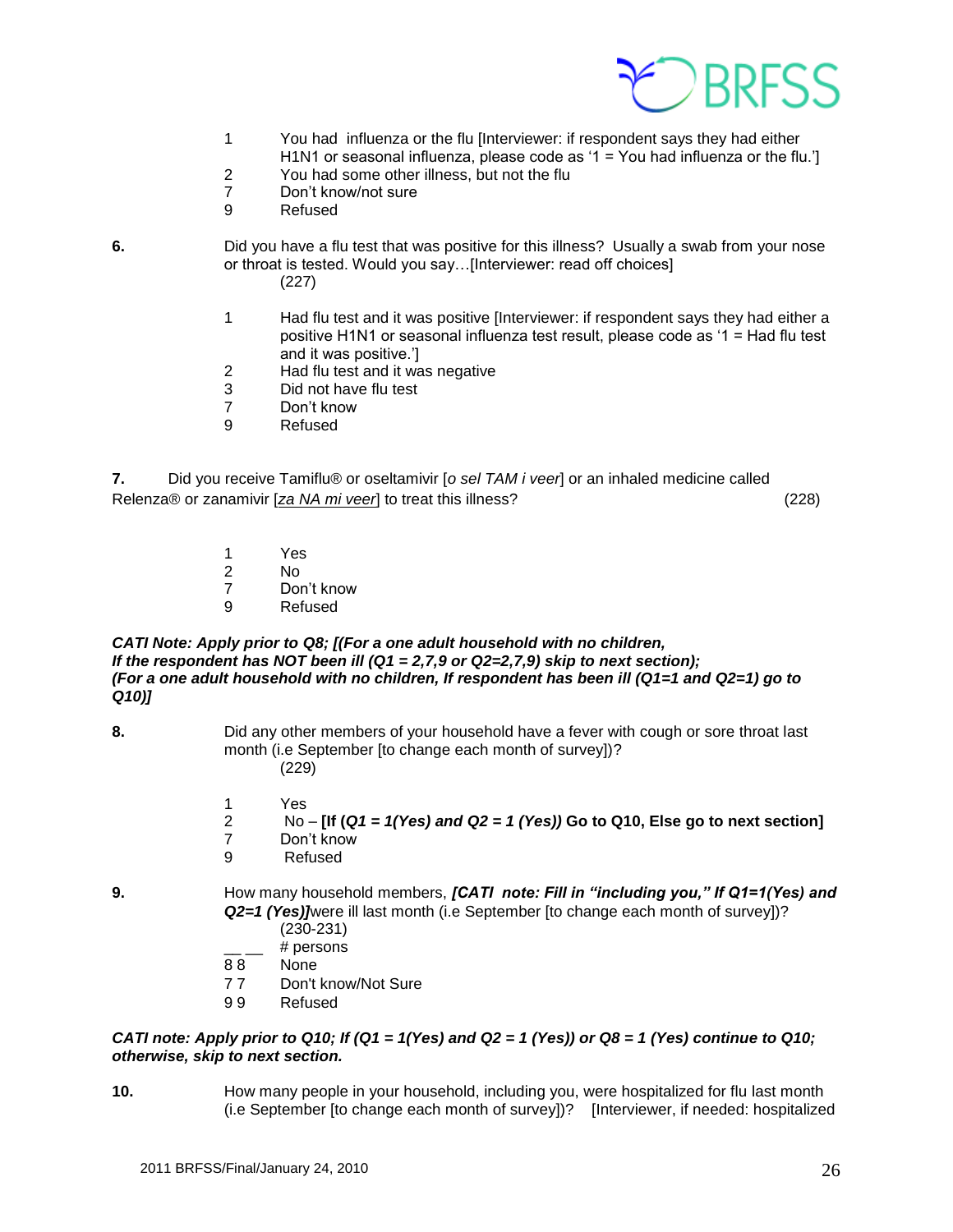

means admitted to a hospital to receive medical treatment.] (232-233)

- # persons
- 88 None
- 7 7 Don't know/Not Sure
- 9 9 Refused

# <span id="page-26-0"></span>**Optional Modules**

# <span id="page-26-1"></span>**Module 1: Pre-Diabetes**

#### **NOTE: Only asked of those not responding "Yes" (code = 1) to Core Q6.13 (Diabetes awareness question).**

**1.** Have you had a test for high blood sugar or diabetes within the past three years?

 $(245)$ 

- 1 Yes
- 2 No
- 7 Don't know / Not sure
- 9 Refused

#### **CATI NOTE: If Core Q6.13 = 4 (No, pre-diabetes or borderline diabetes); answer Q2 "Yes" (code = 1).**

**2.** Have you ever been told by a doctor or other health professional that you have prediabetes or borderline diabetes?

#### **If "Yes" and respondent is female, ask: "Was this only when you were pregnant?"**

(246)

- 1 Yes
- 2 Yes, during pregnancy<br>3 No
- No.
- 7 Don't know / Not sure
- 9 Refused

## <span id="page-26-2"></span>**Module 2: Diabetes**

#### **To be asked following Core Q6.13; if response is "Yes" (code = 1)**

| How old were you when you were told you have diabetes? |  |
|--------------------------------------------------------|--|
| Code age in years $[97 = 97$ and older]                |  |

- 9 8 Don't know / Not sure<br>9 9 Refused
- **Refused**

**2.** Are you now taking insulin?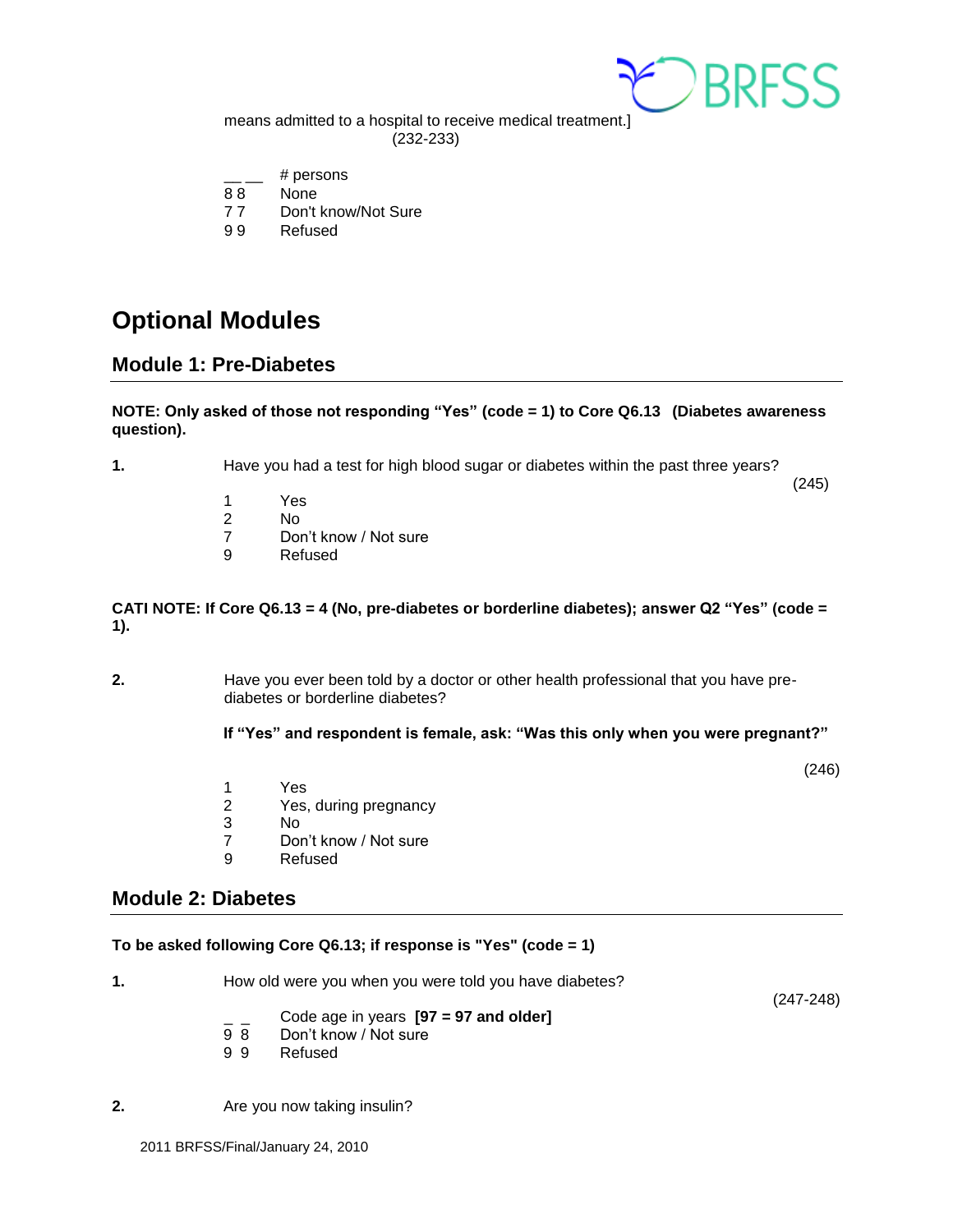

- 1 Yes
- 2 No
- 9 Refused

**3.** About how often do you check your blood for glucose or sugar? Include times when checked by a family member or friend, but do NOT include times when checked by a health professional.

(250-252)

 $\begin{array}{ccc} 1 & - & \text{Times per day} \\ 2 & - & \text{Times per week} \end{array}$  $2 -$  Times per week<br> $3 -$  Times per mont  $3 -$  Times per month<br>  $4 -$  Times per year Times per year 8 8 8 Never 7 7 7 Don't know / Not sure 9 9 9 Refused

**4.** About how often do you check your feet for any sores or irritations? Include times when checked by a family member or friend, but do NOT include times when checked by a health professional.

(253–255)

- $\begin{array}{ccc} 1 & _- & _- \\ 2 & _- & _- \end{array}$  Times per day  $2 -$  Times per week<br> $3 -$  Times per month  $3 -$ <br>  $4 -$ <br>  $5 5 5$ <br>  $5 5$ <br>  $10$ <br>  $10$ <br>  $10$ <br>  $10$ <br>  $10$ <br>  $10$ <br>  $10$ <br>  $10$ <br>  $10$ <br>  $10$ <br>  $10$ <br>  $10$ <br>  $10$ <br>  $10$ <br>  $10$ <br>  $10$ <br>  $10$ <br>  $10$ <br>  $10$ <br>  $10$ <br>  $10$ <br>  $10$ <br>  $10$ <br>  $10$ <br>  $10$ <br>  $10$ <br>  $10$ <br>  $10$ <br>  $10$ <br>  $10$ <br>  $10$ <br>  $10$ Times per year No feet
- 
- 8 8 8 Never<br>7 7 7 Don't k Don't know / Not sure
- 9 9 9 Refused
- **5.** About how many times in the past 12 months have you seen a doctor, nurse, or other health professional for your diabetes?

(256-257)

- Number of times **[76 = 76 or more]**
- 8 8 None
- 7 7 Don't know / Not sure
- 9 9 Refused
- **6.** A test for "A one C" measures the average level of blood sugar over the past three months. About how many times in the past 12 months has a doctor, nurse, or other health professional checked you for "A one C"?

(258-259)

- $\frac{1}{8}$  Number of times **[76 = 76 or more]**<br> $\frac{1}{8}$  None
- None
- 9 8 Never heard of "A one C" test
- 7 7 Don't know / Not sure
- 9 9 Refused

#### **CATI NOTE: If Q4 = 555 "No feet", go to Q8.**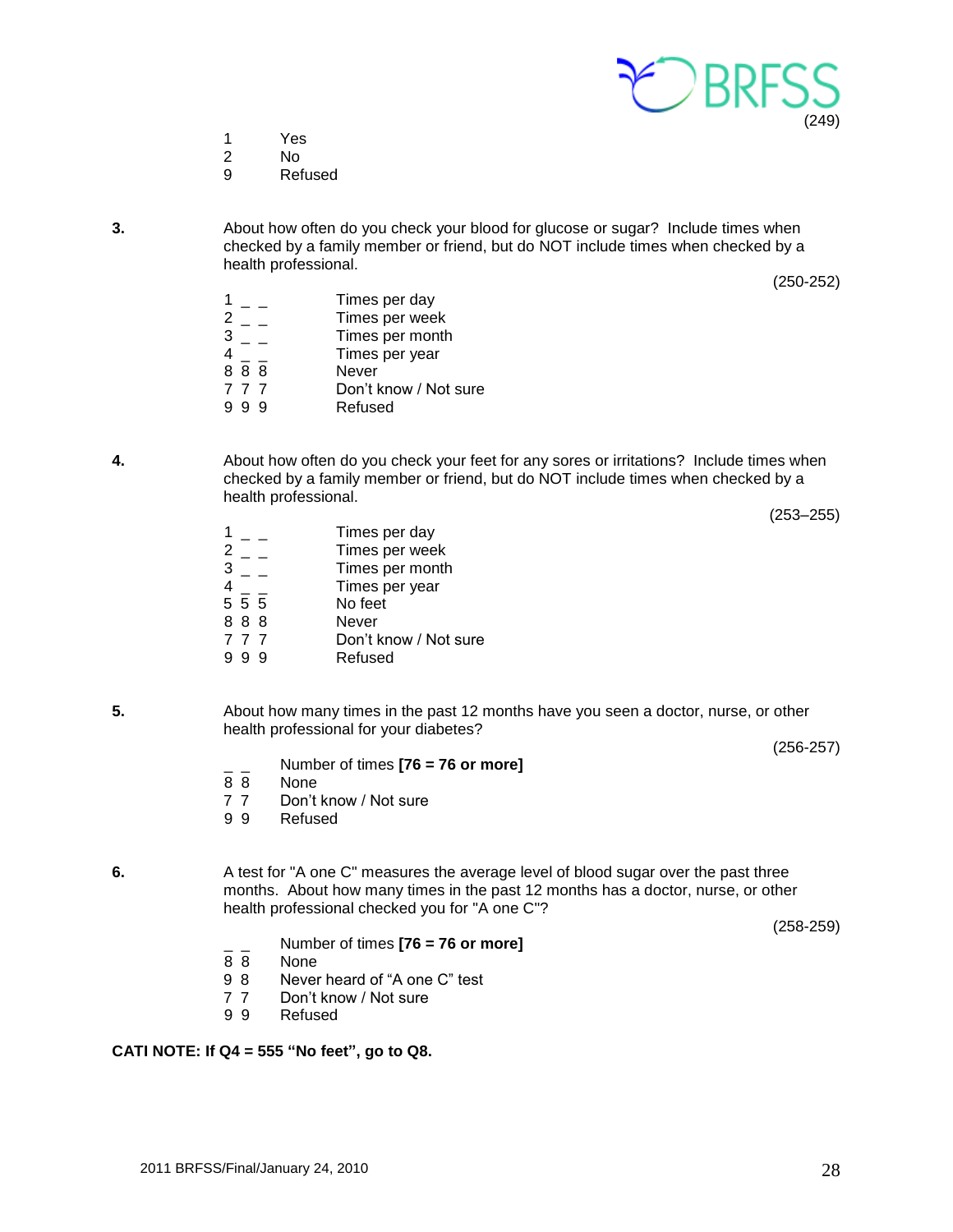

**7.** About how many times in the past 12 months has a health professional checked your feet for any sores or irritations?

(260-261)

- \_ \_ Number of times **[76 = 76 or more]**
- 8 8 None
- 7 7 Don't know / Not sure
- 9 9 Refused

**8.** When was the last time you had an eye exam in which the pupils were dilated? This would have made you temporarily sensitive to bright light.

(262)

#### **Read only if necessary:**

- 1 Within the past month (anytime less than 1 month ago)
- 2 Within the past year (1 month but less than 12 months ago)
- 3 Within the past 2 years (1 year but less than 2 years ago)
- 4 2 or more years ago

#### **Do not read:**

- 7 Don't know / Not sure
- 8 Never
- 9 Refused

#### **9.** Has a doctor ever told you that diabetes has affected your eyes or that you had retinopathy?

- (263) 1 Yes
	- 2 No
	- 7 Don't know / Not sure
	- 9 Refused

#### **10.** Have you ever taken a course or class in how to manage your diabetes yourself?

(264)

- 1 Yes
- 2 No
- 7 Don't know / Not sure
- 9 Refused

# <span id="page-28-0"></span>**Module 6: Visual Impairment and Access to Eye Care**

#### **CATI NOTE: If respondent is less than 40 years of age or Core Q6.12 = 3 (respondent is blind), go to next module.**

Now I would like to ask you questions about your vision. These questions are for all respondents regardless of whether or not you wear glasses or contact lenses. If you wear glasses or contact lenses, answer questions as if you are wearing them.

**1.** How much difficulty, if any, do you have in recognizing a friend across the street? Would you say— (290)

#### **Please read:**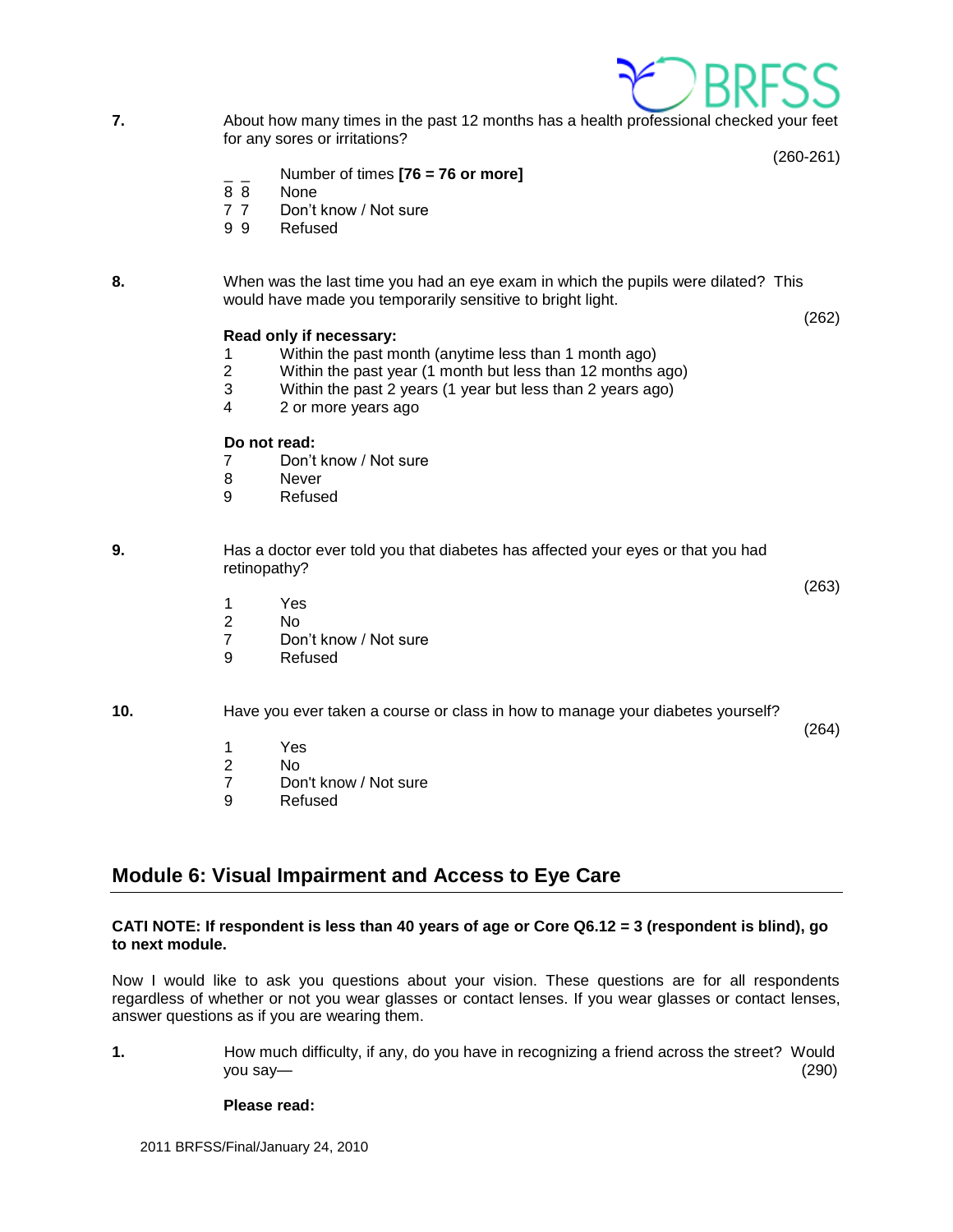

- 1 No difficulty
- 2 A little difficulty
- 3 Moderate difficulty<br>4 Extreme difficulty
- Extreme difficulty
- 5 Unable to do because of eyesight
- 6 Unable to do for other reasons

#### **Do not read:**

- 7 Don't know / Not sure<br>9 Refused
- **Refused**

**2.** How much difficulty, if any, do you have reading print in newspapers, magazines, recipes, menus, or numbers on the telephone? Would you say—

(291)

#### **Please read:**

- 1 No difficulty
- 2 A little difficulty
- 3 Moderate difficulty<br>4 Extreme difficulty
- 4 Extreme difficulty<br>5 Unable to do beca
- Unable to do because of eyesight
- 6 Unable to do for other reasons

#### **Do not read:**

- 7 Don't know / Not sure
- 9 Refused

**3.** When was the last time you had your eyes examined by any doctor or eye care provider? (292)

#### **Read only if necessary:**

- 1 Within the past month (anytime less than 1 month ago) **[Go to Q5]**
- 2 Within the past year (1 month but less than 12 months ago) **[Go to Q5]**
- 3 Within the past 2 years (1 year but less than 2 years ago)
- 4 2 or more years ago
- 5 Never

#### **Do not read:**

- 7 Don't know / Not sure
- 9 Refused

**4.** What is the main reason you have not visited an eye care professional in the past 12 months?

#### **Read only if necessary:**

- 0.1 Cost/insurance
- 0 2 Do not have/know an eye doctor
- 0 3 Cannot get to the office/clinic (too far away, no transportation)
- 0 4 Could not get an appointment
- 0 5 No reason to go (no problem)
- 06 Have not thought of it
- 0.7 Other

#### **Do not read:**

(293-294)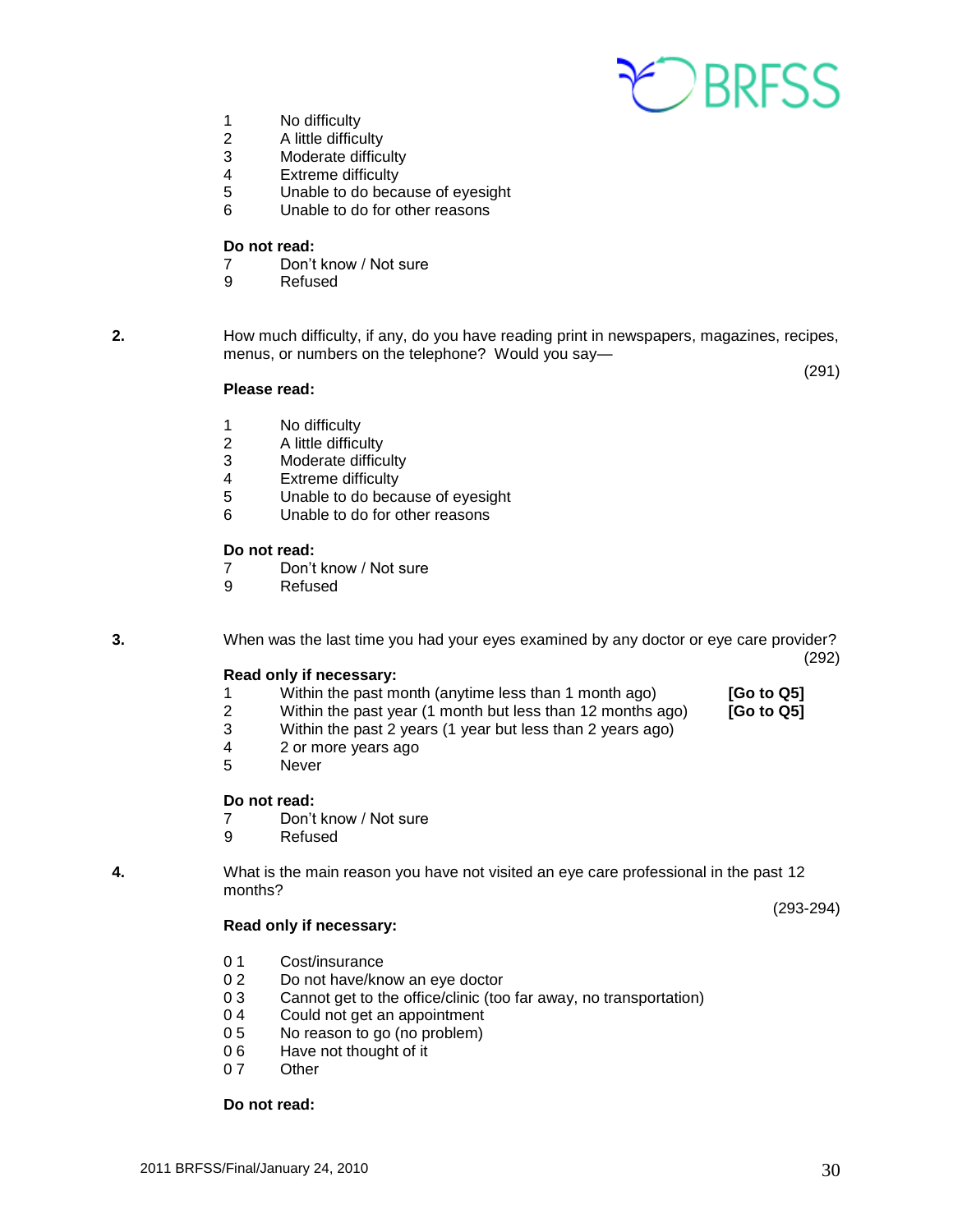

(297)

(298)

- 7 7 Don't know / Not sure
- 9 9 Refused

#### **CATI NOTE: Skip Q5, if any response to Module 2 (Diabetes) Q8.**

**5.** When was the last time you had an eye exam in which the pupils were dilated? This would have made you temporarily sensitive to bright light. (295) **Read only if necessary:** 1 Within the past month (anytime less than 1 month ago) 2 Within the past year (1 month but less than 12 months ago) 3 Within the past 2 years (1 year but less than 2 years ago) 4 2 or more years ago 5 Never **Do not read:** 7 Don't know / Not sure<br>9 Refused **Refused 6.** Do you have any kind of health insurance coverage for eye care? (296)

- 1 Yes No.
- 7 Don't know / Not sure
- 9 Refused

**7.** Have you been told by an eye doctor or other health care professional that you NOW have cataracts?

- 1 Yes<br>2 No.
- No. I had them removed
- 3 No
- 7 Don't know / Not sure
- 9 Refused
- **8.** Have you EVER been told by an eye doctor or other health care professional that you had glaucoma?
	- 1 Yes
	- 2 No
	- 7 Don't know / Not sure
	- 9 Refused

## **Please read:**

Age-related Macular Degeneration (AMD) is a disease that affects the macula, the part of the eye that allows you to see fine detail.

#### **NOTE: Age-related Macular Degeneration (Age-related Mak·yuh·luh** *r*  **Di·jen·uh·rey·shuh** *n***)**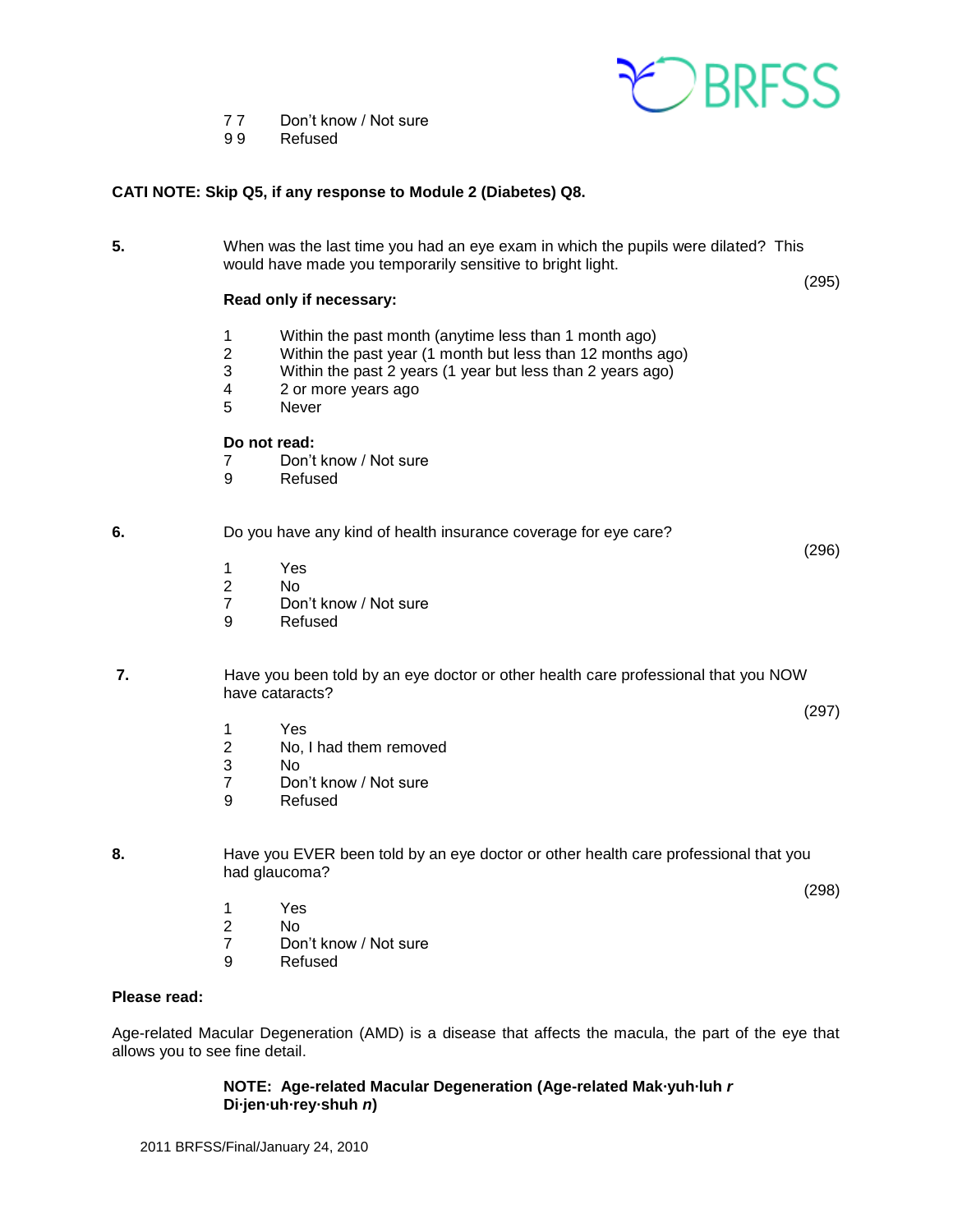

**9.** Have you EVER been told by an eye doctor or other health care professional that you had age-related macular degeneration?

(299)

- 1 Yes
- 2 No
- 7 Don't know / Not sure
- 9 Refused

# <span id="page-31-0"></span>**Module 7: Inadequate Sleep**

I would like to ask you a few questions about your sleep patterns.

**1.** During the past 30 days, for about how many days have you felt you did not get enough rest or sleep?

(300-301)

- $\frac{1}{8}$   $\frac{1}{8}$  Number of days [01-30]
- None
- 7 7 Don't know / Not sure
- 9 9 Refused
- **2.** On average, how many hours of sleep do you get in a 24-hour period? Think about the time you actually spend sleeping or napping, not just the amount of sleep you think you should get.

(302-303)

**INTERVIEWER NOTE: Enter hours of sleep in whole numbers, rounding 30 minutes (1/2 hour) or more up to the next whole hour and dropping 29 or fewer minutes.** 

- $\frac{1}{7}$   $\frac{1}{7}$  Number of hours [01-24]
- Don't know / Not sure
- 9 9 Refused

#### **3.** Do you snore?

(304)

**INTERVIEWER NOTE: If the respondent indicates that their spouse or someone told him/her that they snore, then the answer to the question is "Yes," the respondent snores.**

- 1 Yes
- 2 No
	- 7 Don't know / Not sure<br>9 Refused
		- **Refused**
- **4.** During the past 30 days, for about how many days did you find yourself unintentionally falling asleep during the day?

(305-306)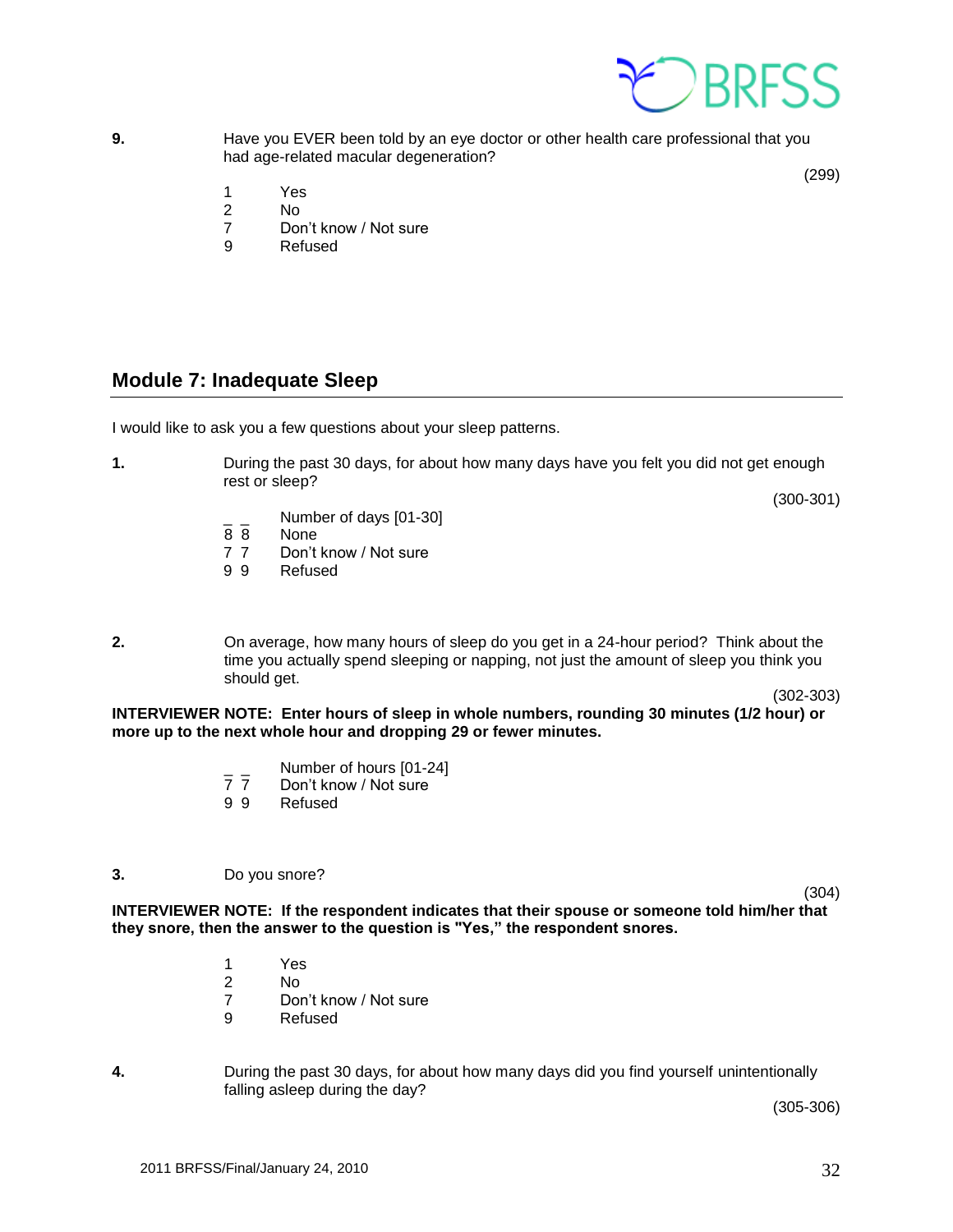

(307)

- $\frac{1}{8}$  Number of days [01-30]
- **None**
- 7 7 Don't know / Not sure
- 9 9 Refused
- 

**5.** During the past 30 days, have you ever nodded off or fallen asleep, even just for a brief moment, while driving?

- 1 Yes
- 2 No
	- 3 Don't drive
	- 4 Don't have license
	- 7 Don't know / Not sure
	- 9 Refused

# <span id="page-32-0"></span>**Module 11: Heart Attack and Stroke**

Now I would like to ask you about your knowledge of the signs and symptoms of a stroke.

Which of the following do you think is a symptom of a stroke? For each, tell me "yes," "no," or you're "not sure."

**7.** (Do you think) sudden confusion or trouble speaking (are symptoms of a stroke?)

- 1 Yes
- 2 No
- 7 Don't know / Not sure<br>9 Refused
- **Refused**
- **8.** (Do you think) sudden numbness or weakness of face, arm, or leg, especially on one side, (are symptoms of a stroke?)
	- 1 Yes
	- 2 No
	- 7 Don't know / Not sure
	- 9 Refused

**9.** (Do you think) sudden trouble seeing in one or both eyes (is a symptom of a stroke?)

(334)

(332)

(333)

- 1 Yes
- 2 No
- 7 Don't know / Not sure
- 9 Refused

**10.** (Do you think) sudden chest pain or discomfort (are symptoms of a stroke?)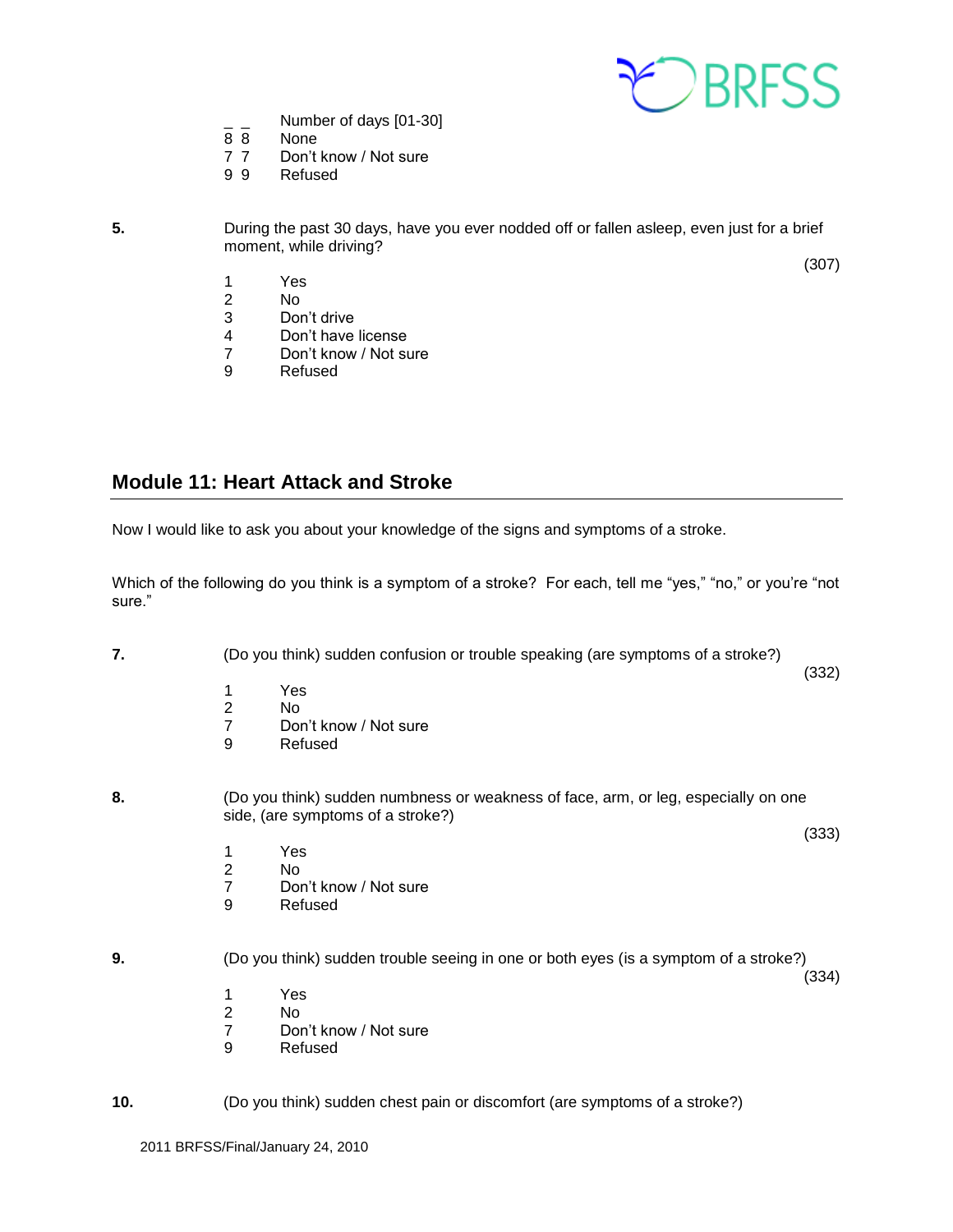

- 1 Yes<br>2 No
- 2 No<br>7 Dor
- Don't know / Not sure
- 9 Refused
- **11.** (Do you think) sudden trouble walking, dizziness, or loss of balance (are symptoms of a stroke?)
	- (336)

(337)

- 
- 1 Yes 2 No<br>7 Dor
- Don't know / Not sure
- 9 Refused
- **12.** (Do you think) severe headache with no known cause (is a symptom of a stroke?)
	- 1 Yes
	- 2 No
	- 7 Don't know / Not sure<br>9 Refused
	- **Refused**
- **13.** If you thought someone was having a heart attack or a stroke, what is the first thing you would do?

(338)  **Please read:**

- 
- 1 Take them to the hospital<br>2 Tell them to call their docte Tell them to call their doctor
- 3 Call 911
- 4 Call their spouse or a family member
- 5 Do something else

#### **Do not read:**

- 7 Don't know / Not sure
- 9 Refused

## <span id="page-33-0"></span>**Module 24: Veterans' Health**

#### **CATI NOTE: If Core Q8.5 = 1 (Yes) continue, else go to next module.**

The next questions relate to veteran's health.

| 1. | Did you ever serve in a combat or war zone? |                       |       |
|----|---------------------------------------------|-----------------------|-------|
|    |                                             |                       | (423) |
|    |                                             | Yes                   |       |
|    |                                             | No                    |       |
|    |                                             | Don't know / Not sure |       |

9 Refused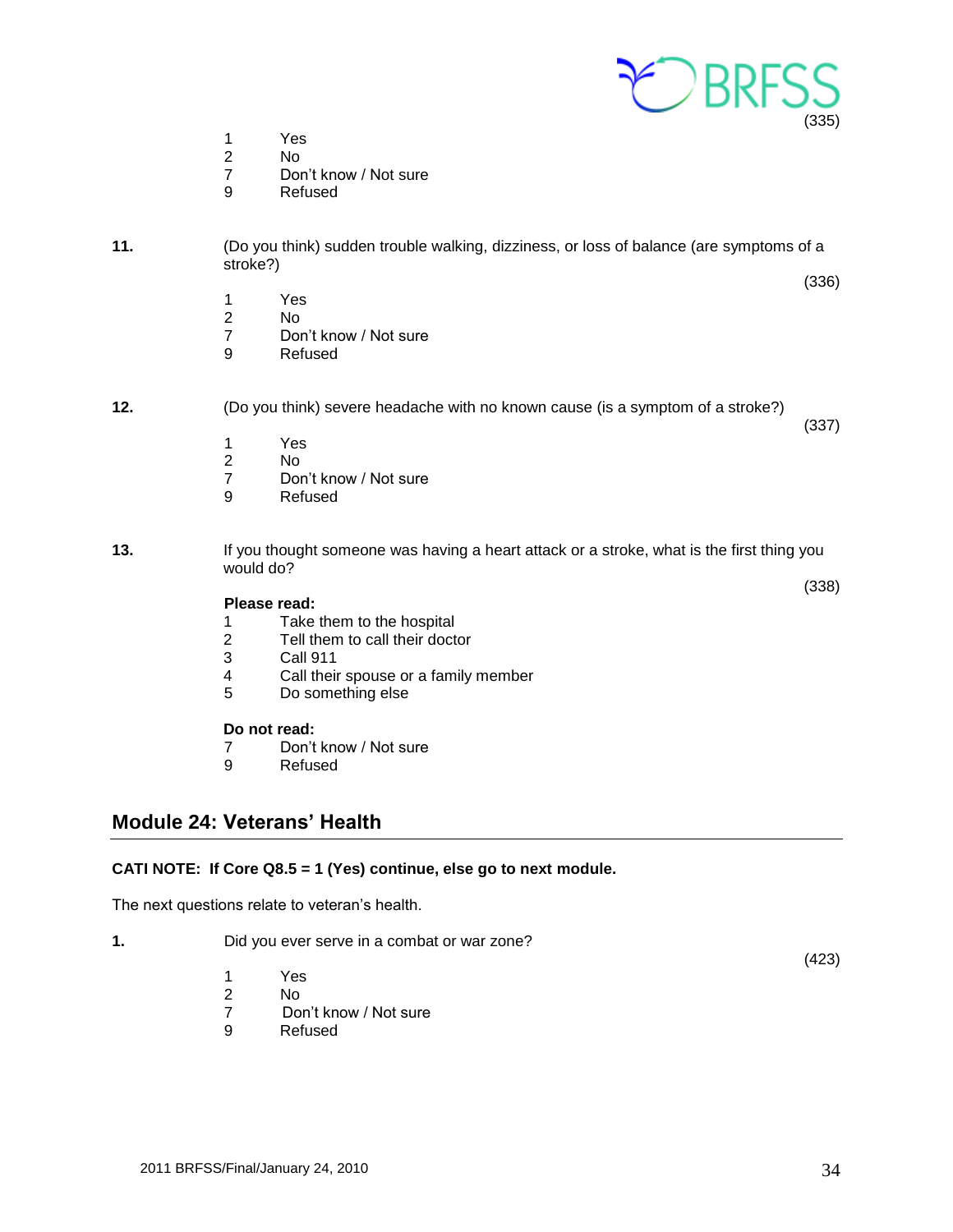

**2.** Has a doctor or other health professional ever told you that you have depression, anxiety, or post traumatic stress disorder (PTSD)?

(424)

- 1 Yes
- 2 No
- 7 Don't know / Not sure
- 9 Refused
- **3.** A traumatic brain injury may result from a violent blow to the head or when an object pierces the skull and enters the brain tissue. Has a doctor or other health professional ever told you that you have suffered a traumatic brain injury (TBI)?

(425)

(426)

- 1 Yes<br>2 No  $N<sub>0</sub>$
- 
- 7 Don't know / Not sure
- 9 Refused

**4**. In the past 12 months, did you receive any psychological or psychiatric counseling or treatment?

**Please read:** 

- 1 Yes, from a VA facility
- 2 Yes, from a non-VA facility
- 3 Yes, from both VA and non-VA facilities
- 4 No

#### **Do not read:**

- 7 Don't know / Not sure
- 9 Refused

**The next few questions are a sensitive topic and some people may feel uncomfortable with these questions. At the end of this section, I will give you a phone number for an organization that can provide information and referral for these issues. Please keep in mind that you can ask me to skip any question you do not want to answer.**

**5.** Has there been a time in the past 12 months when you thought of taking your own life?

(427)

|                     | Yes                   |     |
|---------------------|-----------------------|-----|
| [Go to next module] | Nο                    | - 2 |
| [Go to next module] | Don't know / Not sure |     |
| [Go to next module] | Refused               | - 9 |

**6.** During the past 12 months, did you attempt to commit suicide? Would you say---

(428)

#### **Please read:**

- 1 Yes, but did not require treatment
- 2 Yes, was treated at a VA facility
- 3 Yes, was treated at a non-VA facility
- 4 No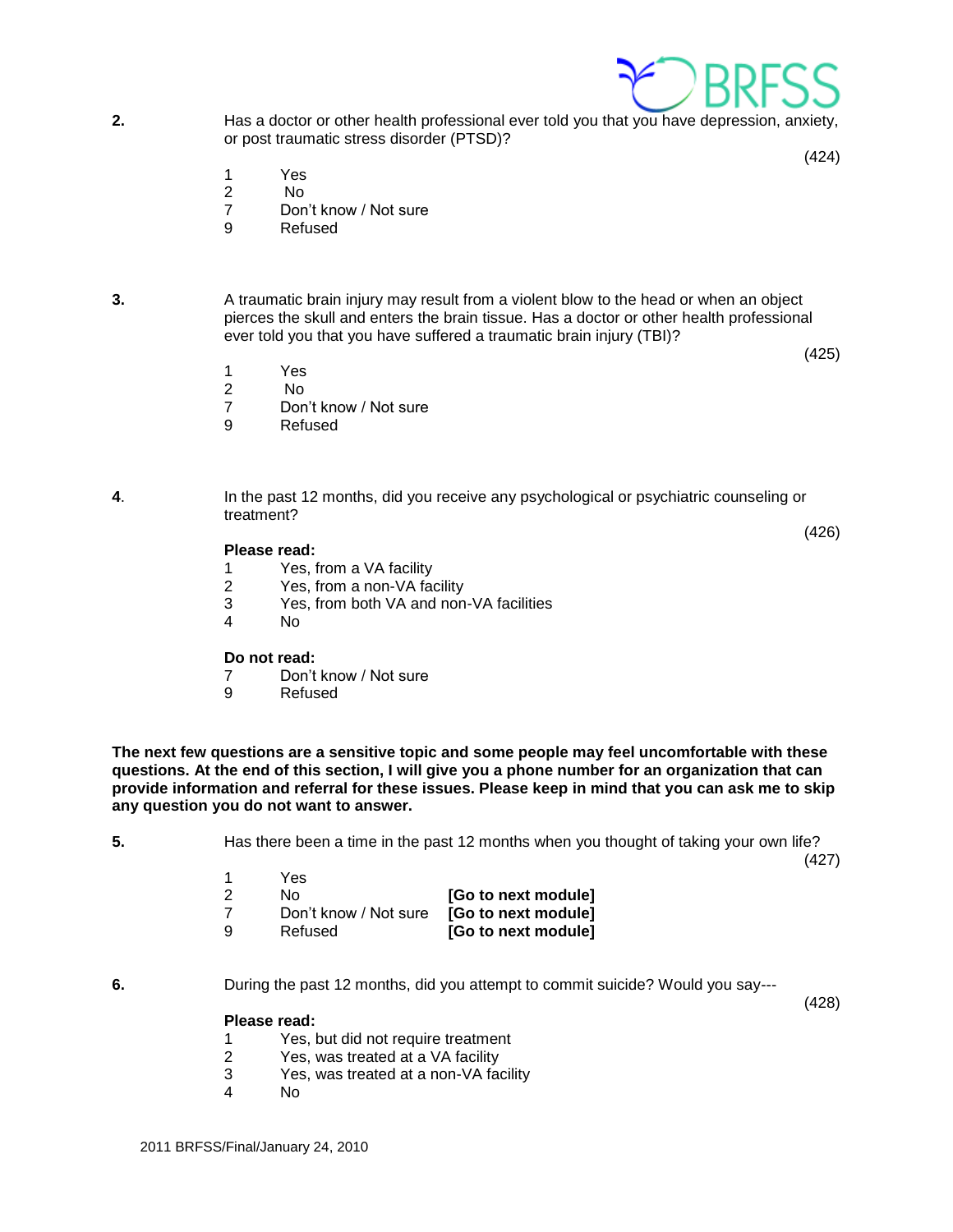

**Do not read:** 

- 7 Don't know / Not sure
- 9 Refused

As I mentioned, I would give you a phone number for an organization that can provide information and referral for these issues. You can dial the National Crisis line at 1-800-273-TALK (8255). You can also speak directly to your doctor or health provider.

# **State Added Questions**

# <span id="page-35-0"></span>**Section A: Health Care Access**

- **A.3** In the past 12 months, have you seen a doctor, nurse, or other health professional to get any kind of care for yourself?
	- 1 Yes<br>2 No
	- $N<sub>0</sub>$
	- 7 Don't know / Not sure
	- 9 Refused

# <span id="page-35-1"></span>**Section B: Demographics**

**B.1** Now I'm going to ask you a question about sexual orientation. Do you consider yourself to be Heterosexual or straight, Homosexual, gay, or lesbian, Bisexual, or something else? Remember your answers are confidential.

**IF NEEDED: Research has shown that some sexual minority community members have important health risk factors, such as smoking. We are collecting information about sexual orientation to learn whether this is true in Alaska. You don't have to answer any question if you don't want.]**

- 1 Heterosexual or straight **IF NEEDED: A person who has sex with and/or is primarily attracted to people of the opposite sex.**
- 2 Homosexual, gay, or lesbian **IF NEEDED: A person who has sex with and/or is primarily attracted to people of the same sex.**
- 3 Bisexual **IF NEEDED: A person who has sex with and/or is attracted to people of either sex.**
- 4 Or something else? (specify?)
- 7 DK/NS
- 9 Refused

# <span id="page-35-2"></span>**Section C: Smokeless Tobacco Use**

**Asked if CQ7.5 = 3, 7, 9**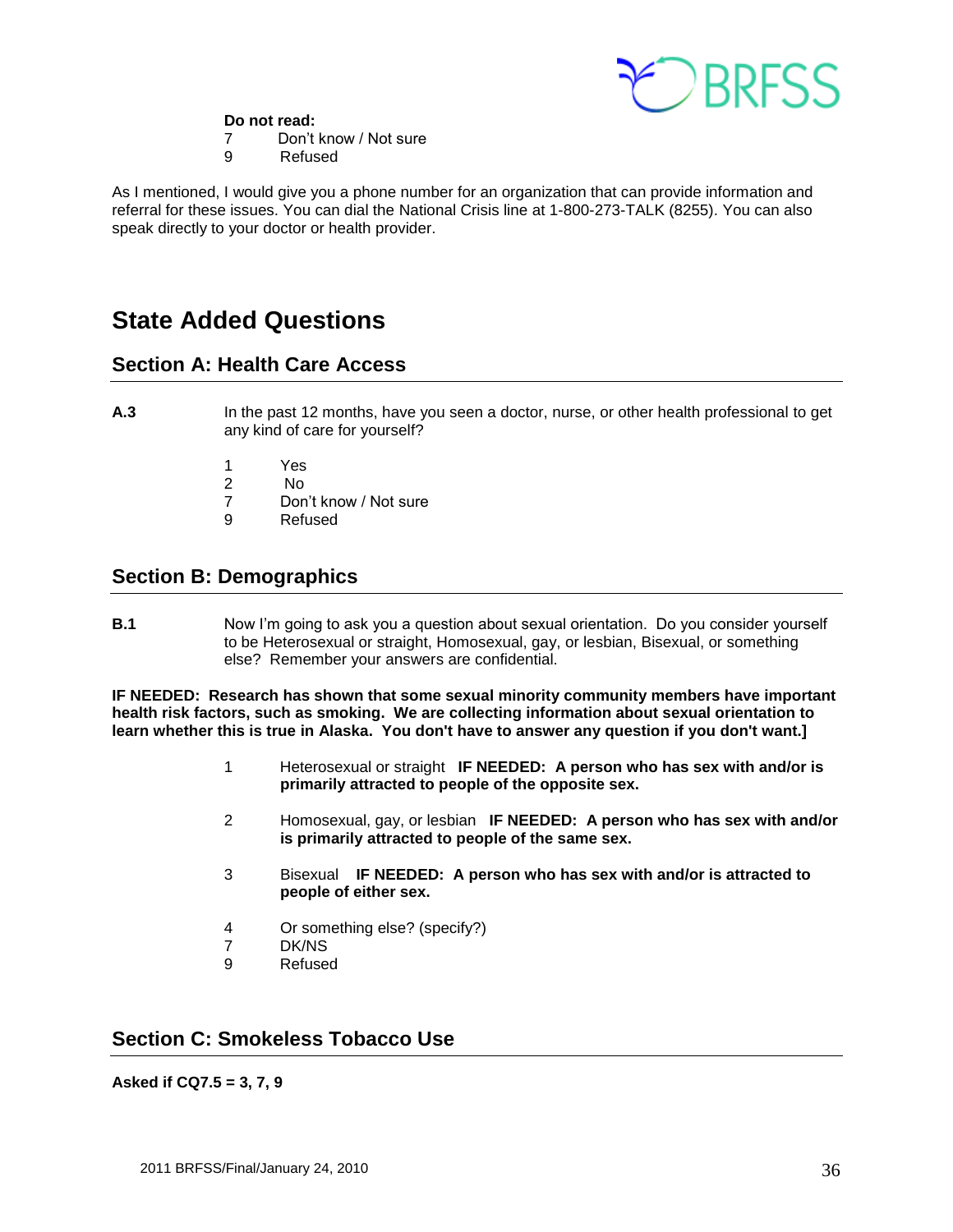

#### **C.1** Do you currently use a form of smokeless tobacco, called Iq'mik or Blackbull every day, some days, or not at all?

**\*Include prompt: By smokeless tobacco use we also mean iq'mik (also known as blackbull). Iq'mik is a form of smokeless tobacco that is chewed. It is made by mixing fire-cured tobacco leaves and "punk ash", which is the ash generated by burning a fungus that grows on birch trees.**

| 1 | Every day                                      | [Skip to C.3]                  |
|---|------------------------------------------------|--------------------------------|
| 2 | Some days                                      | [Skip to C.3]                  |
| 3 | Not at all                                     | [Skip to C.3]                  |
|   | Do not read:<br>Don't know/Not sure<br>Refused | [Skip to C.3]<br>[Skip to C.3] |

#### **Asked if CQ7.5 = 1, 2**

**C.2** Which smokeless tobacco products do you currently use? Chewing tobacco, snuff, Snus, or Iq'mik\* (also known as Blackbull)? [ Probe for which.]

**\*Include prompt: By smokeless tobacco use we also mean iq'mik (also known as blackbull). Iq'mik is a form of smokeless tobacco that is chewed. It is made by mixing fire-cured tobacco leaves and "punk ash", which is the ash generated by burning a fungus that grows on birch trees.**

|    | Mark all that apply.     |                |
|----|--------------------------|----------------|
|    | Yes, chewing tobacco     | [Skip to C.3b] |
| 2  | Yes, snuff               | [Skip to C.3b] |
| 3  | Yes, Iq'mik or Blackbull | [Skip to C.3b] |
| 4  | Yes, Snus                | [Skip to C.3b] |
| -5 | Yes, other (specify)     | [Skip to C.3b] |
|    | Don't know/Not sure      | [Skip to C.4]  |
|    | Refused                  | [Skip to C.4]  |

#### **TWO VERSIONS OF QUESTION C.3**

#### **Version 1 asked if CQ7.5 = 3, 7, 9 and C.1 >= 3**

**C.3a** Have you ever used or tried any smokeless tobacco products such as chewing tobacco, snuff, Snus, Iq'mik, or Blackbull?

#### **Mark all that apply**

|                | Yes, chewing tobacco     | [Skip to C.10] |
|----------------|--------------------------|----------------|
| 2              | Yes, snuff               | [Skip to C.10] |
| 3              | Yes, Iq'mik or Blackbull | [Skip to C.10] |
| $\overline{4}$ | Yes, Snus                | [Skip to C.10] |
| -5             | Yes, other (specify)     | [Skip to C.10] |
| 6              | No, None                 | [Skip to C.10] |
| 7              | Don't know/Not sure      | [Skip to C.10] |
| -9             | Refused                  | [Skip to C.10] |
|                |                          |                |

**OR**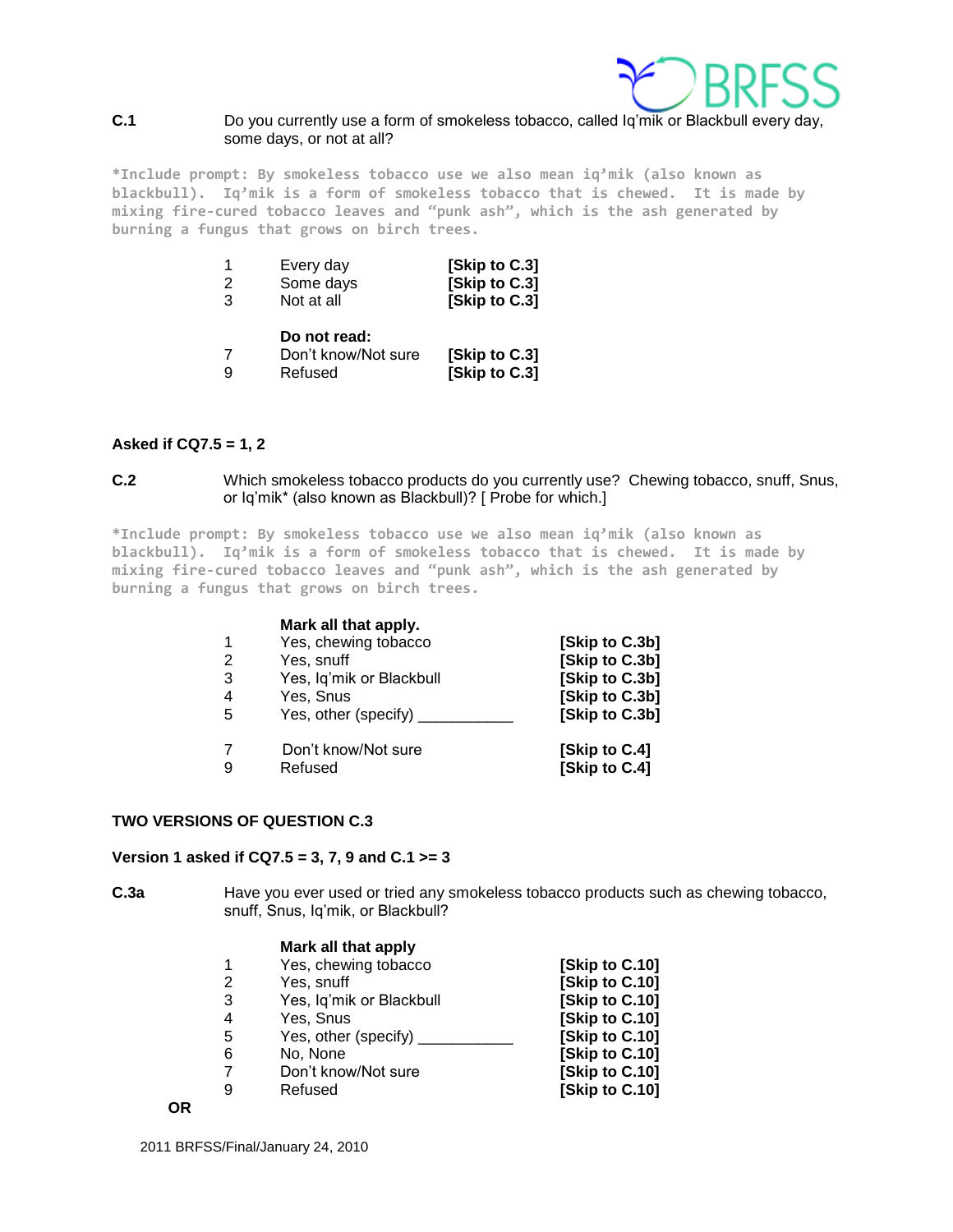

#### **Version 2 asked if CQ7.5 = 1, 2 and if C.1 = 1 or 2**

## **CATI NOTE: CATI TO AUTOFILL IN TYPES FOR C.2 = 1.5**

**C.3b** Besides [fill in smokeless types named in C.2], have you ever used or tried any other smokeless tobacco products?

#### **Mark all that apply**

|               | Yes, chewing tobacco       | [Skip to C.4] |
|---------------|----------------------------|---------------|
| $\mathcal{P}$ | Yes, snuff                 | [Skip to C.4] |
| 3             | Yes, Iq'mik or Blackbull   | [Skip to C.4] |
| 4             | Yes, Snus                  | [Skip to C.4] |
| 5             | Yes, other (specify) _____ | [Skip to C.4] |
| 6             | No, None                   | [Skip to C.4] |
|               | Don't know/Not sure        | [Skip to C.4] |
|               |                            |               |

9 Refused **[Skip to C.4]**

#### **Next questions asked if (7.5 < 3 and C.2 < 6 or C.2 ge 7) or C.1 < 3**

- **C.4** On the days that you use smokeless tobacco, how soon after you wake up do you start? Would you say . . . . .
	- 1 Within 15 minutes<br>2 15 to 30 minutes
	- 2 15 to 30 minutes<br>3 31 to 60 minutes
	- 31 to 60 minutes
	- 4 Between 1 to 2 hours<br>5 Between 2 to 4 hours
	- 5 Between 2 to 4 hours
	- 6 4 hours or more

#### **Do not read:**

- 7 Don't know/Not sure
- 9 Refused
- **C.5** During the past 12 months have you stopped using smokeless tobacco for one day or longer because you were trying to quit?
	- 1 Yes **[Skip to C.10]**
	- 2 No
	- 7 Don't know / Not sure
	- 9 Refused

#### **C.6** Would you like to quit using smokeless tobacco?

- 1 Yes
- 2 No **[Skip to C.9]** 7 Don't know / Not sure **[Skip to C.9]**
- 9 Refused **[Skip to C.9]**
- **C.7** Are you seriously considering quitting smokeless tobacco products within the next 6 months?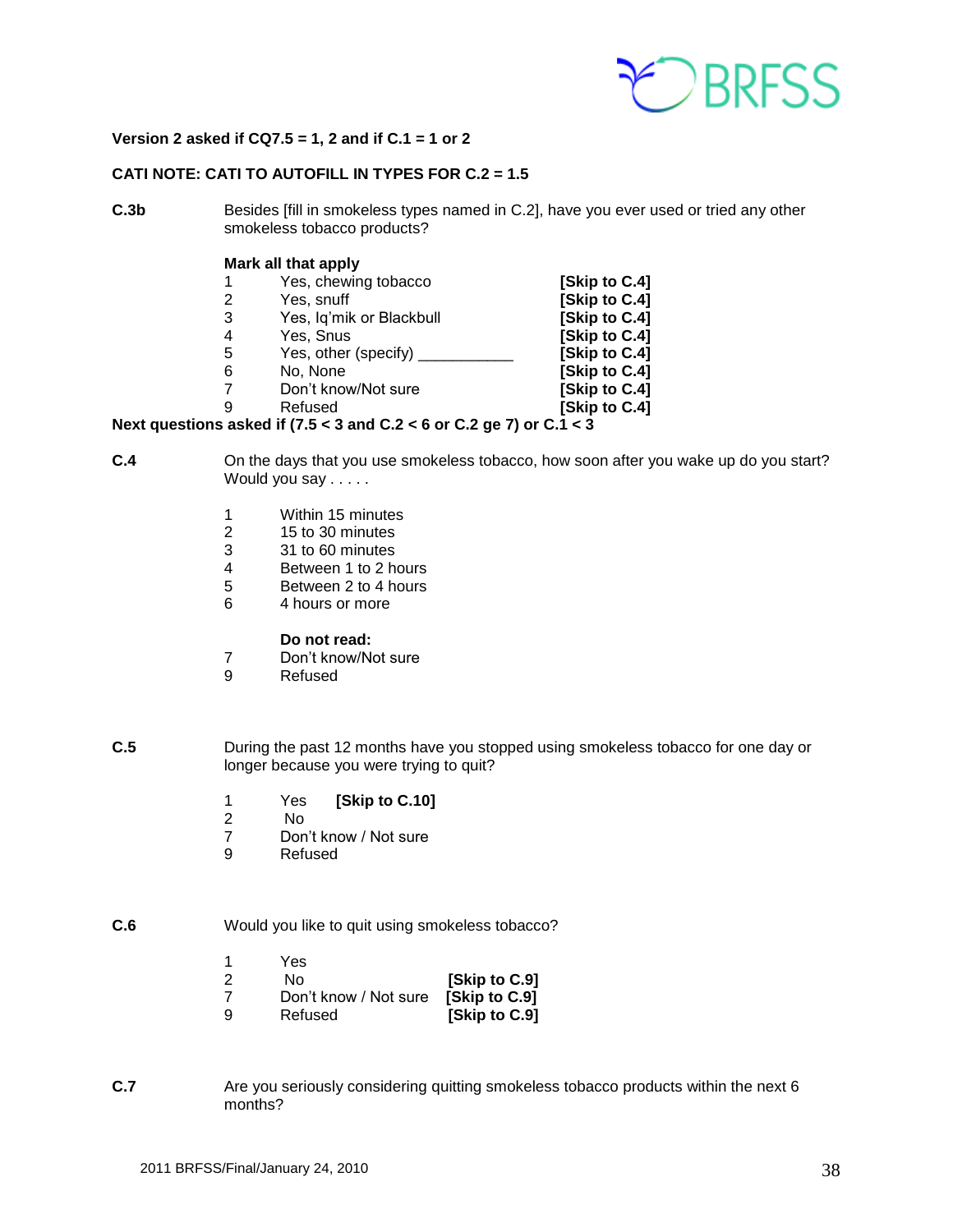

|    | Yes                   |               |
|----|-----------------------|---------------|
| 2  | N٥                    | [Skip to C.9] |
|    | Don't know / Not sure | [Skip to C.9] |
| -9 | Refused               | [Skip to C.9] |

#### **C.8** Are you planning to quit using smokeless tobacco within the next 30 days?

- 1 Yes
- 2 No
- 7 Don't know / Not sure<br>9 Refused
- **Refused**
- **C.9** In the past 12 months, has any doctor, dentist or other health professional advised you to quit using smokeless tobacco?
	- 1 Yes **[Skip to next section]**
	- N<sub>o</sub>
	- 7 Don't know / Not sure
	- 9 Refused
- **C.10** In the past 12 months, has any doctor, dentist or other health professional asked if you use smokeless tobacco products such as chewing tobacco, snuff, Iq'mik or Blackbull?
	- 1 Yes
	- 2 No
	- 7 Don't know / Not sure
	- 9 Refused

# <span id="page-38-0"></span>**Section D: New Smokeless Tobacco Products and Follow up to CQ7.4**

**Ask of All Respondents EXCEPT if C.2=4 (Respondent already said they use Snus)** 

**D.1a** Do you currently use any of the new tobacco products, such as e-cigarettes, lozenges, orbs, Snus, or anything else?

> **Interviewer note: New tobacco products include products such as e-cigarettes, lozenges, orbs, or snus. Another example: Camel strips or sticks.**

#### **Probe for which; DO NOT READ RESPONSES.**

- 1 Yes, E-cigarettes
- 2 Yes, lozenges
- 3 Yes, Orbs
- 4 Yes, Snus
- 6 Yes, other:
- 8 No (none)
- 7 Don't know/Not sure
- 9 Refused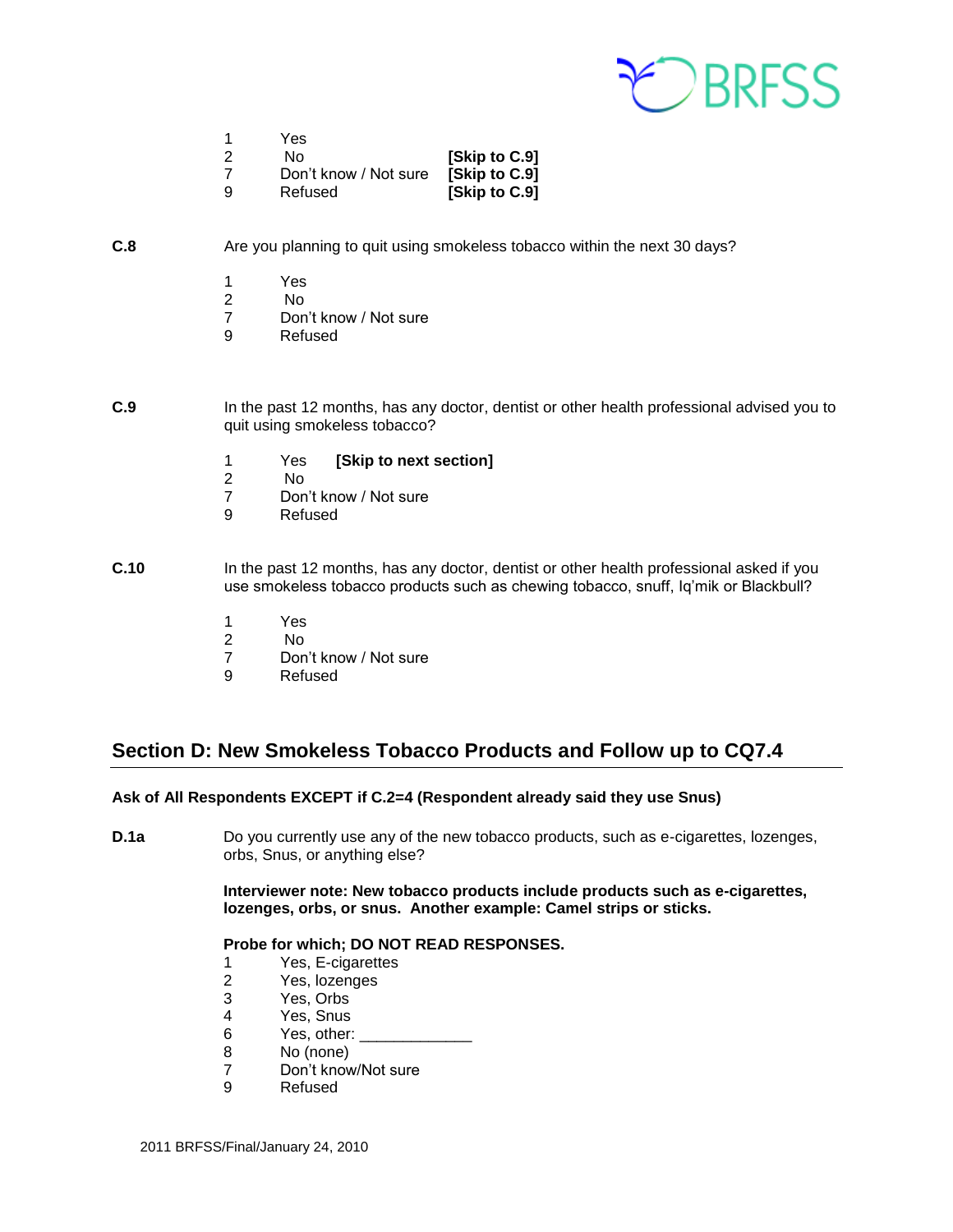

#### **Asked if respondent uses Snus C.2 =4**

**D.1b** Do you currently use any of the new tobacco products, such as e-cigarettes, lozenges, Orbs, or anything else?

> **Interviewer note: New tobacco products include products such as e-cigarettes, lozenges, orbs, or snus. Another example: Camel strips or sticks.**

#### **Probe for which; DO NOT READ RESPONSES.**

- 1 Yes, E-cigarettes
- 2 Yes, lozenges
- 3 Yes, Orbs
- 6 Yes, other:
- 8 No (none)
- 7 Don't know/Not sure
- 9 Refused

**Ask if respondent is a current smoker and currently uses smokeless or other products:** C07Q02 = 1 |  $CO7Q02 = 2$ ) &  $(C07Q05 < 3$  or  $AKCQ1 < 3$  or  $AKDQ1a = 1-6$  or  $AKDQ1b = 1-6$ 

**D.2** Have you ever used smokeless tobacco or new tobacco products such as e-cigarettes, lozenges, orbs, or Snus, instead of smoking cigarettes?

> **Interviewer note: New tobacco products include products such as e-cigarettes, lozenges, orbs, or snus. Another example: Camel strips or sticks.**

#### **Probe for which; DO NOT READ RESPONSES.**

- 1 Yes, smokeless
- 2 Yes, new tobacco products
- 3 Yes both smokeless and new products
- 4 No
- 7 Don't know/Not sure
- 9 Refused

#### **CATI note: If Q7.2 = 3 (Not at all) continue. Otherwise, go to next section.**

Earlier we asked about when you last smoked a cigarette, EVEN one or two PUFFS. Now we are asking,

**D.3** About how long has it been since you last smoked cigarettes regularly? Was that...:

#### **INTERVIEWER NOTE: Pause between each response category to allow respondent to answer "Yes" or "No" to each category.**

**INTERVIEWER NOTE: If respondent refuses at any level, code 99 (Refused). If respondent answers "Don't know" or "Not sure" at any level, ask about the next level. If respondent answers "Don't know" or "Not sure" to two levels in a row, code 77 (Don't know/Not sure).**

- 10 10 years or more (If "No," ask 09; if "Yes," code 10)
- 09 At least 5 years but less than10 years ago (If "No," ask 08; if "Yes," code 09)
- 08 More than a year ago (but less than 5 years ago) (If "No," ask 07; if "Yes," code 08)
- 07 About 1 year ago **[Interviewer note: Can add, "That is, roughly 12 months" if needed]** (If "No," ask 06; if "Yes," code 07)
- 06 At least 6 months but less than one year ago (If "No," ask 05; if "Yes," code 06)
- 05 At least 3 months but less than 6 months ago (If "No," ask 04; if "Yes," code 05)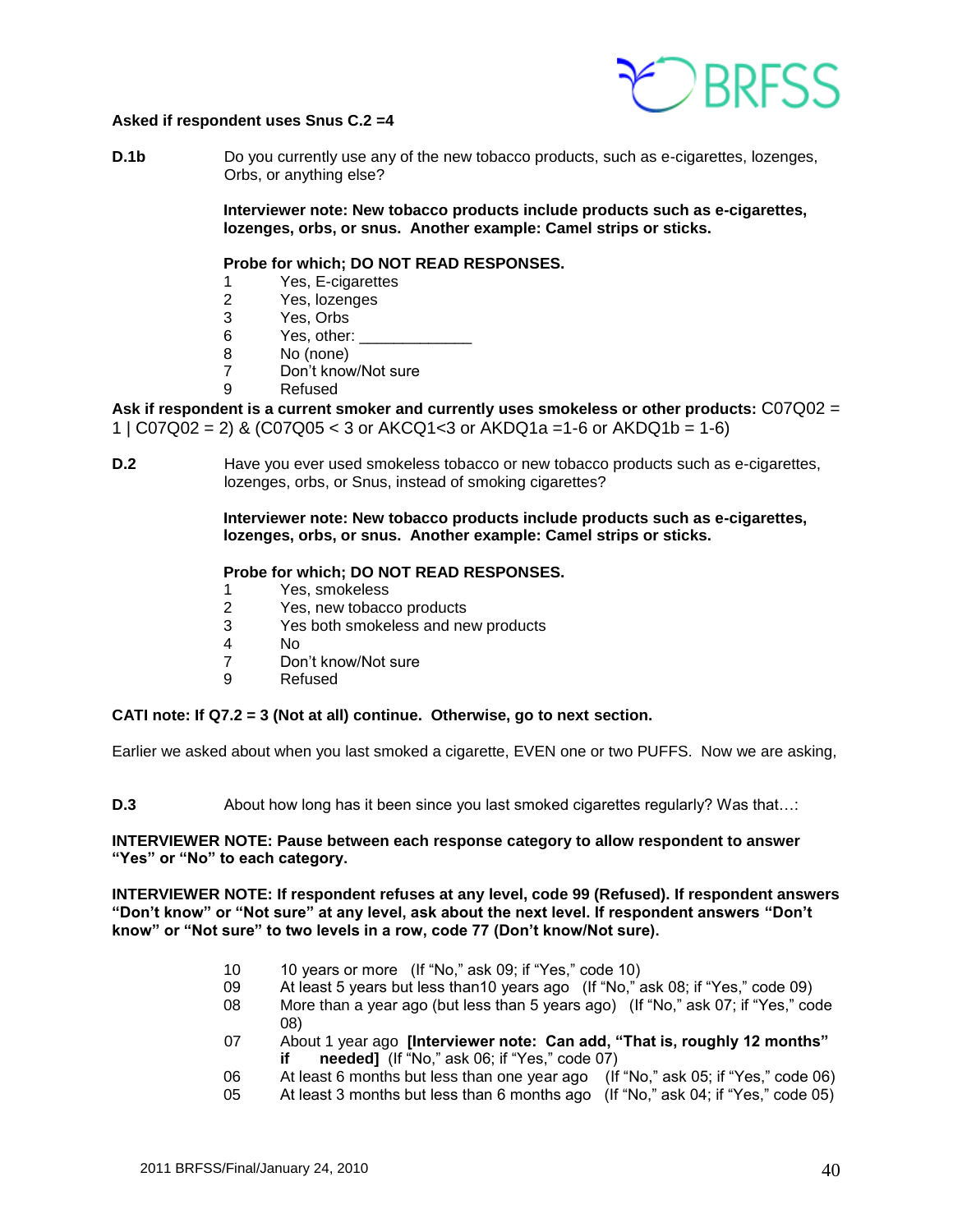

- 04 At least 30 days ago but less than 3 months ago (If "No," ask 03; if "Yes," code 04)
- 03 At least 7 days ago but less than 30 days ago (If "No," ask 02; if "Yes," code 03)
- 02 At least 24 hours ago but less than 7 days ago (If "No," ask 01; if "Yes," code 02)
- 01 Within the past 24 hours

#### **Do not read:**

- 77 Don't know / Not sure<br>99 Refused
- Refused

# <span id="page-40-0"></span>**Section E: Smoking Addiction**

#### **Ask if CQ7.2 <3 (everyday or someday smokers)**

**E.1** During the past 30 days, on how many days did you smoke cigarettes?

| __<br>77 | Don't know/Not sure | 0-30 Number of Days $[$ If E.1 = 0 Skip to E.3]<br><b>Skip to section F1</b> |
|----------|---------------------|------------------------------------------------------------------------------|
| 99       | Refused             | [Skip to section F]                                                          |

- **E.2** On the average, on days when you smoked during the past 30 days, about how many cigarettes did you smoke a day?
	- 1 180 Number of cigarettes
	- 666 Less than one cigarette a day
	- 888 None
	- 777 Don't know
	- 999 Refused
- **E.3** {How/On the days that you smoke, how} soon after you wake up do you smoke your first cigarette? Would you say .....
	- 1 Within 5 minutes
	- 2 6 to 30 minutes
	- 3 31 to 60 minutes
	- 4 After 60 minutes
	- 7 Don't know
	- 9 Refused

# <span id="page-40-1"></span>**Section F: Colorectal Cancer Screening**

**(Ask if age >= 50 other wise skip to Section G)**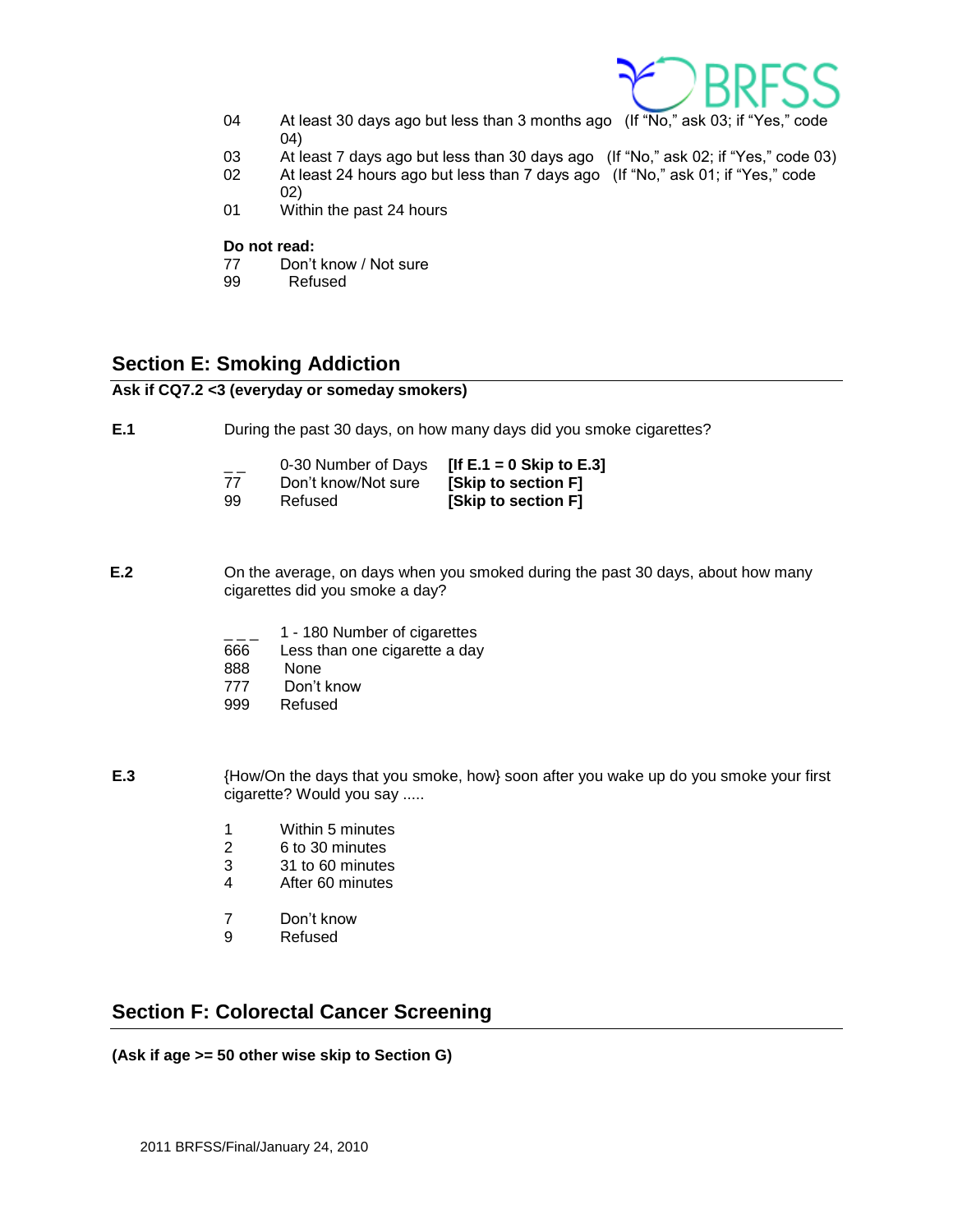

- **F.1** Sigmoidoscopy and colonoscopy are exams in which a tube is inserted in the rectum to view the colon for signs of cancer or other health problems. Have you ever had either of these exams?
	- 1 Yes
	- 2 No **[Skip to next section]**
	- 7 Don't know / Not sure **[Skip to next section]**
	- 9 Refused **[Skip to next section]**

**F.2 How long has it been since you had your last sigmoidoscopy or colonoscopy?** 

#### **Read only if necessary:**

- 1 Within the past year (anytime less than 12 months ago)
- 2 Within the past 2 years (1 year but less than 2 years ago)
- 3 Within the past 3 years (2 years but less than 3 years ago)<br>4 Within the past 5 years (3 years but less than 5 years ago)
- Within the past 5 years (3 years but less than 5 years ago)
- 5 Within the past 10 years (5 years but less than 10 years ago)
- 6 10 or more years ago

#### **Do not read:**

- 7 Don't know / Not sure
- 9 Refused

# <span id="page-41-0"></span>**Section G: Barriers to Physical Activity**

- **G.1** Do you believe you currently get enough physical activity?
	- 1 Yes **[Skip to next section]**
	- 2 No<br>7 Dor
	- Don't know / Not sure
	- 9 Refused
- **G.2** Do you agree or disagree that each of the following are reasons why you don't get more physical activity? Would that be somewhat or strongly?

RANDOMIZE ORDER of a-c

- a. Not enough time/too busy
- b. Lack of self-motivation
- c. Health issues/age

One answer each for G.2 a,b and c

- 1 Strongly disagree<br>2 Somewhat disagre
- Somewhat disagree
- 3 Somewhat agree
- 4 Strongly agree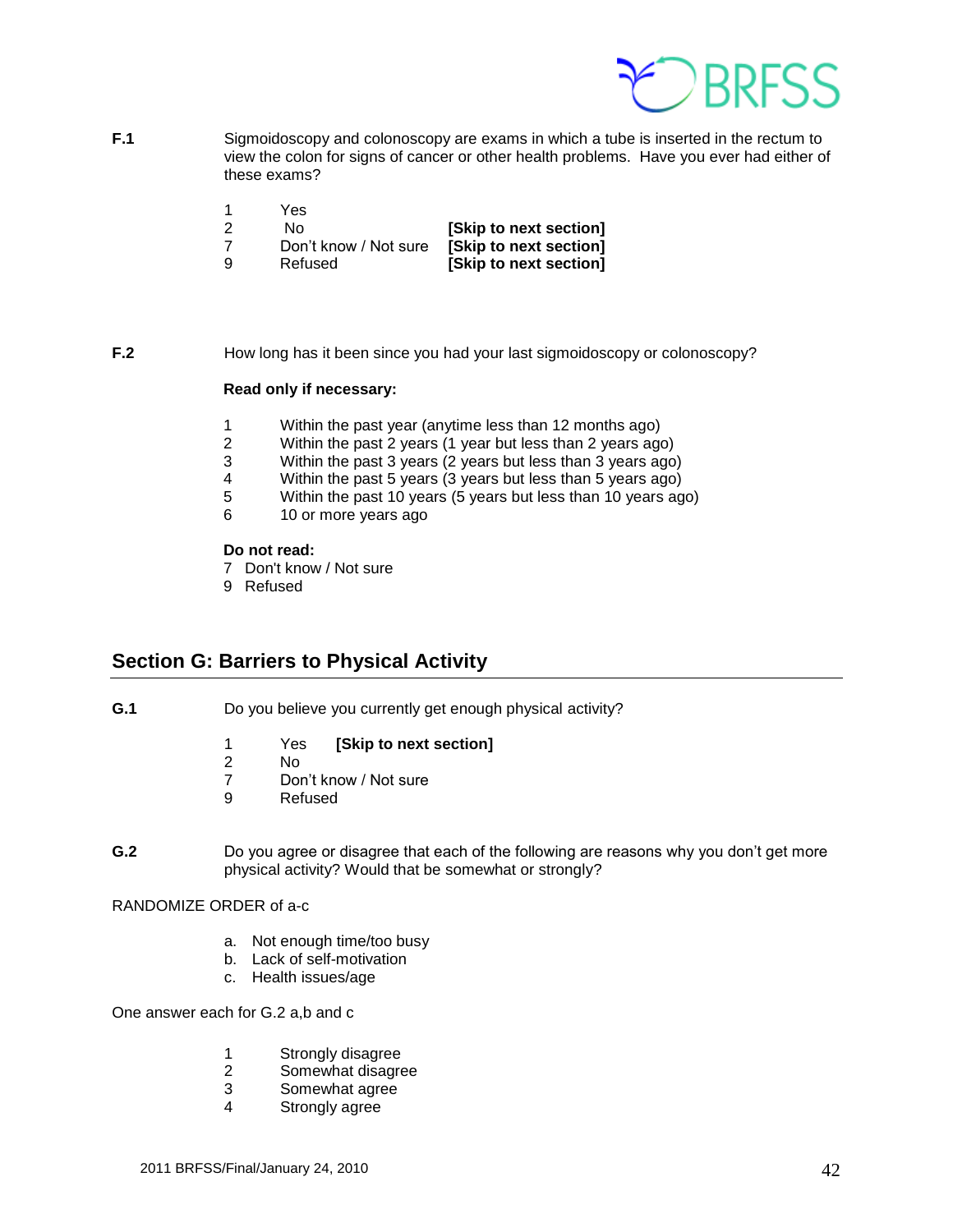

#### **Do not read:**

- 7 Don't know/ Not sure
- 9 Refused

# <span id="page-42-0"></span>**Section H: Screen Time**

- **H.1 How many hours a day, on average, do you spend watching TV, videos, DVDs or using** the computer outside of work?
	- $01 24$  (specify)
	- 55 Less than one hour
	- 66 Less than daily
	- 77 Don't know / not sure
	- 88 Do not watch TV, videos, or use the computer outside of work
	- 99 Refused

# <span id="page-42-1"></span>**Section I: Sugar Sweetened Beverage Consumption**

**I.1** On an average day, how many cans, bottles, or glasses each of the following beverages do you drink?

#### **Note to interviewer: that would be a large glass or a 12 oz. can or bottle**

- a. Regular soda or other sweetened carbonated beverages
	- Number of cans or glasses'
	- 66 Less than one a day
	- 88 None
	- 77 Don't know / not sure
	- 99 Refused
- b. Sweetened non-carbonated beverages, including those made from a powdered mix
	- $\frac{1}{66}$  Number of cans or glasses<br>66 Less than one a day
	- Less than one a day
	- 88 None
	- 77 Don't know / not sure
	- 99 Refused

From time to time the State of Alaska conducts other surveys to collect information that will help us improve our programs and services. May we call you in the future to collect more information on healthrelated topics?

This means we might call you back within the next year, or invite you to some focus groups in your area. Of course, you can always refuse to participate in future surveys.